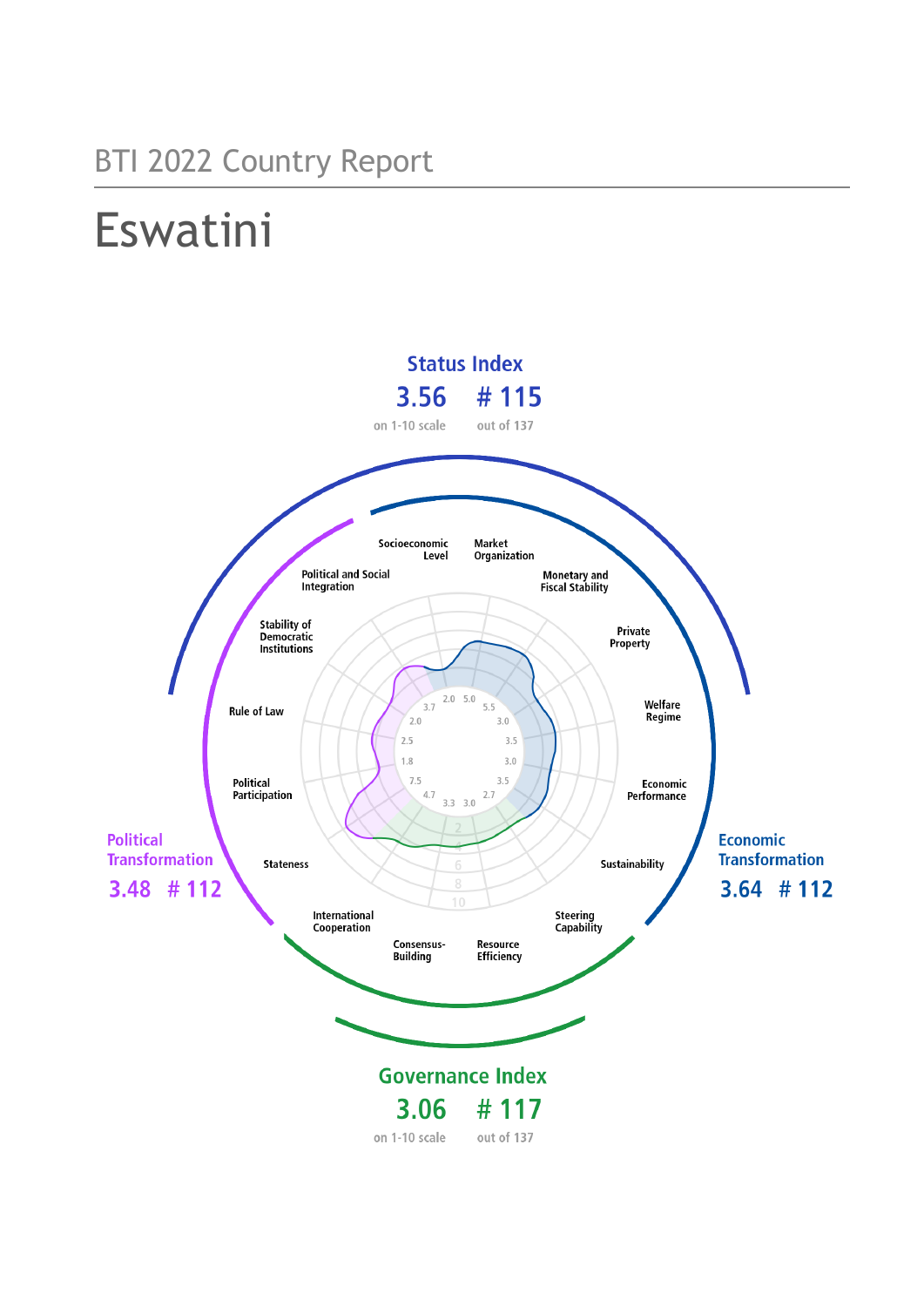This report is part of the **Bertelsmann Stiftung's Transformation Index (BTI) 2022**. It covers the period from February 1, 2019 to January 31, 2021. The BTI assesses the transformation toward democracy and a market economy as well as the quality of governance in 137 countries. More on the BTI at [https://www.bti-project.org.](https://www.bti-project.org/)

Please cite as follows: Bertelsmann Stiftung, BTI 2022 Country Report — Eswatini. Gütersloh: Bertelsmann Stiftung, 2022.

This work is licensed under a **Creative Commons Attribution 4.0 International License**.

### **Contact**

Bertelsmann Stiftung Carl-Bertelsmann-Strasse 256 33111 Gütersloh Germany

**Sabine Donner** Phone +49 5241 81 81501 sabine.donner@bertelsmann-stiftung.de

**Hauke Hartmann** Phone +49 5241 81 81389 hauke.hartmann@bertelsmann-stiftung.de

**Claudia Härterich** Phone +49 5241 81 81263 claudia.haerterich@bertelsmann-stiftung.de

### **Sabine Steinkamp** Phone +49 5241 81 81507 sabine.steinkamp@bertelsmann-stiftung.de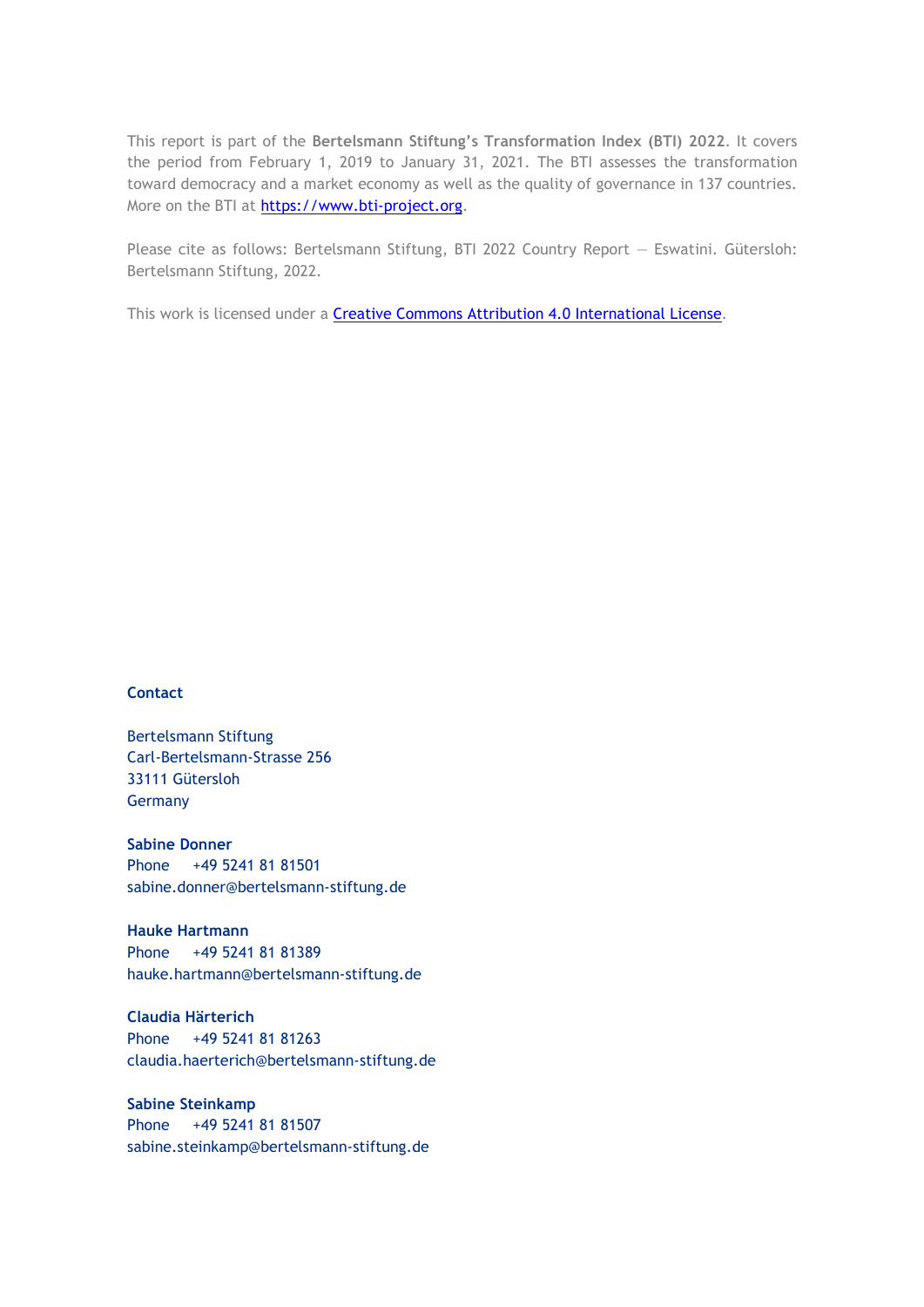#### **Key Indicators**

| Population               | M      | 1.2  | HDI.                           | 0.611 | GDP p.c., PPP $\ S$          | 8854 |
|--------------------------|--------|------|--------------------------------|-------|------------------------------|------|
| Pop. growth <sup>1</sup> | % p.a. | 1.0  | HDI rank of 189                | 138   | Gini Index                   | 54.6 |
| Life expectancy          | vears  | 60.2 | UN Education Index             | 0.557 | Poverty <sup>3</sup><br>$\%$ | 52.1 |
| Urban population %       |        | 24.2 | Gender inequality <sup>2</sup> | 0.567 | Aid per capita $\sqrt{5}$    | 63.9 |
|                          |        |      |                                |       |                              |      |

Sources (as of December 2021): The World Bank, World Development Indicators 2021 | UNDP, Human Development Report 2020. Footnotes: (1) Average annual growth rate. (2) Gender Inequality Index (GII). (3) Percentage of population living on less than \$3.20 a day at 2011 international prices.

# Executive Summary

The state of Eswatini (formerly Swaziland) is the last absolute monarchy in Africa. King Mswati III, together with his mother, Queen Mother Ntombi, rule as monarchs, exercise veto powers over the three branches of government and are positioned above the constitution. The bicameral parliament consists of the Senate and House of Assembly with elected members and members appointed by the king. The king also appoints the prime minister.

The role of political parties is contested and unclear despite the constitution of 2005. Political parties are not allowed to compete in elections.

Human rights issues include limitation on political participation and media freedom, corruption, forceful evictions, rape and violence against women, criminalization of LGBTQ+ communities and child labor.

The government rarely investigates, prosecutes, or administratively punishes officials who commit human rights abuses. Impunity is widespread and police brutality is common during political demonstrations and in the enforcement of lockdown measures related to the COVID-19 pandemic.

King Mswati III acts as if the kingdom is his personal fiefdom. As a result, the majority of the population experience little economic development and live in poverty. New investments are unlikely to materialize due to the low level of skilled labor and the relatively high cost of wages in comparison to the level of production. The business environment is not conducive to business due to negative and unpredictable political interference by the royal family and companies associated with it, although there was more trust in the late prime minister's economic competence.

The obscene lifestyle of the royal family stands in contrast to the living conditions of the majority of people across the country. Their dire situation is worsening due to climate change and the socioeconomic impact of the COVID-19 pandemic.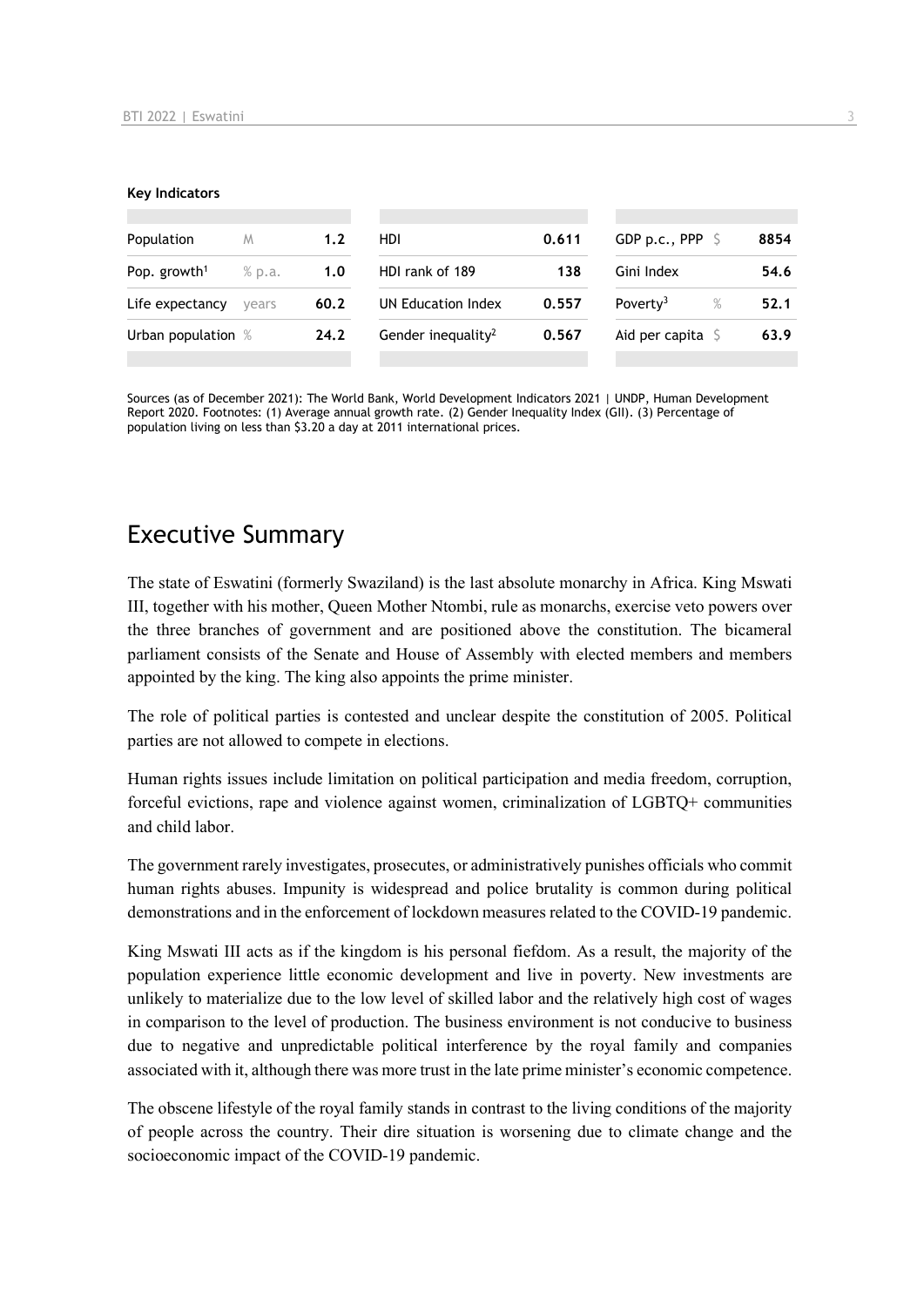There is no opportunity for the population to express their grievances. Few changes in any realm or at any level are on the horizon. There is no mechanism civil society can use in order to force the government or the king to amend the political system and to give it more space to participate.

South Africa, as the hegemonic power of the region, makes use of predominantly male workers from Eswatini in its mines. However, as the number of people working in mines declines over time, it is predicted that fewer Swazis will be needed in South Africa.

Eswatini is not at the top of the agenda of regional or African organizations, or a priority for international solidarity movements or human rights activists.

For the last two years, there was negligible democratic development. Political associations and parties are weaker than ever. The efforts of the church through the KAIROS Document came to nothing. There are few new voices from civil society with fresh ideas. Prior to the 2018 elections, the political assembly, a coalition of three political organizations, attempted to challenge the electoral laws. The Swazi Democratic Party (SWADEPA) challenged the non-registration of political parties without success. The kleptocratic royal family has only made the country's situation worse, especially economically. The political and social system is stagnant. There has been little change over the last decade. Recently, a young generation of political journalists and activists have tried to challenge the monarchy afresh and gain some public and international awareness of the plight of the country through social media.

# History and Characteristics of Transformation

The Kingdom of Eswatini, or Eswatini, formerly Swaziland, is a landlocked country bordering Mozambique to the east and South Africa to the north, west and south. It has only 17,363 square kilometers and 1,167,279 inhabitants. The kingdom is ethnically homogenous as the majority speak siSwati and identify as Swazi, multiple clans or families have competed for power in the kingdom, which before the Berlin Conference and the Boer War extended far into South Africa. After gaining independence from British colonial rule in 1968, a brief democratic period followed, but as Ngwane National Liberatory Congress (NNLC), a non-royalist political party, was included in parliament following the first post-independence election in 1973, the relatively democratic constitution was suspended. King Sobhuza II ruled by decree from 1973 until his death in 1982, having ruled for more than 60 years with financial support from the South African apartheid regime. From his death to the crowning of his son in 1986 (the current King Mswati III), a short period of political uncertainty took place. The People's United Democratic Movement (PUDEMO) was founded in 1983 to compete for power in the vacuum that followed King Sobhuza's death, but democratic hope was short lived, as King Mswati III continued his father's autocratic path with continuing the rule under decree 1973 up to date. As the fight for a democratic South Africa intensified, Umkhonto we Sizwe began to operate from Swaziland, which caused South African apartheid security forces to conduct assassinations and kidnappings deep into Swazi territory. Both King Sobhuza and King Mswati iii. were paid through a secret fund set up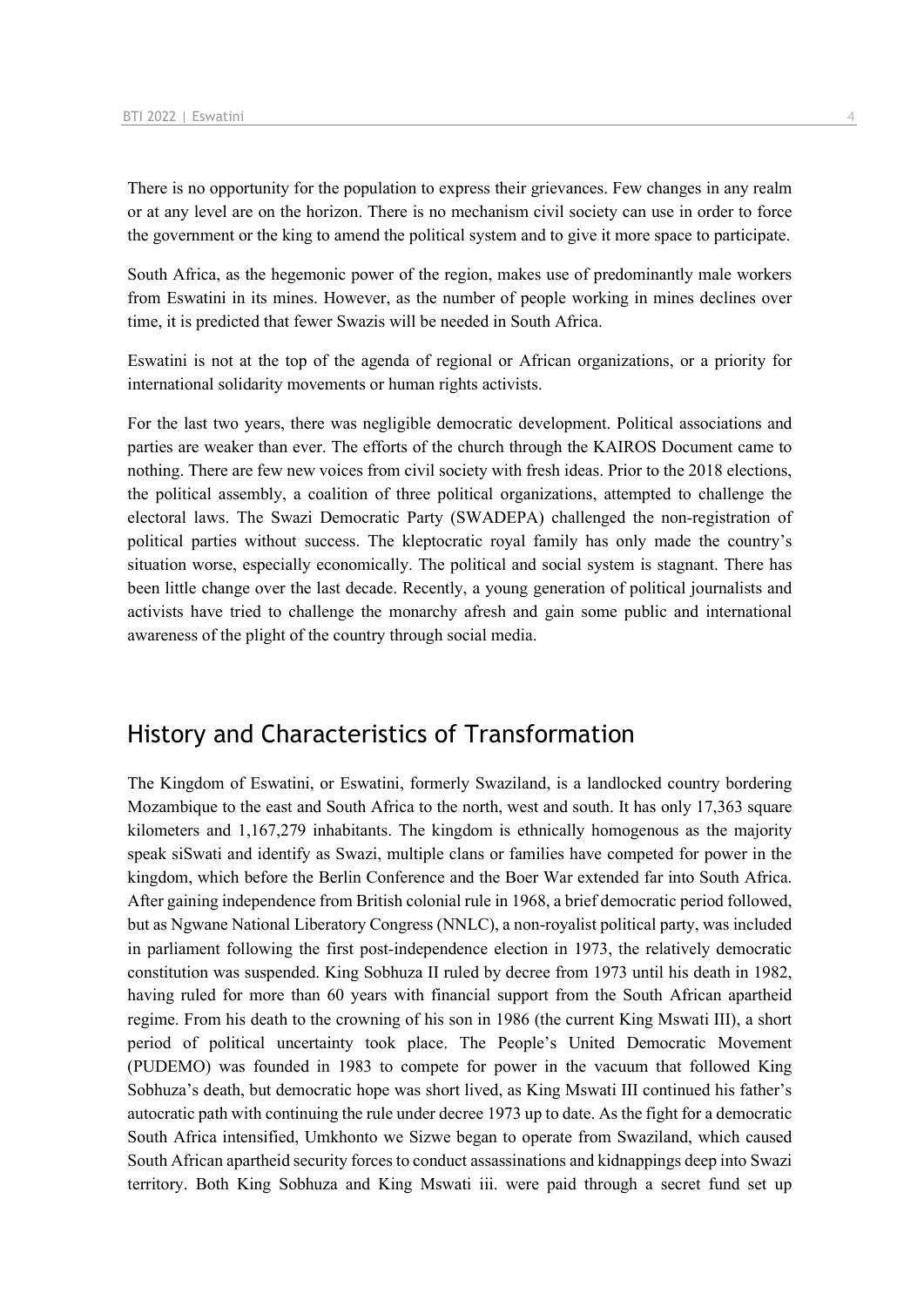specifically to promote the policies of Apartheid South Africa and to fund operations directed against the opponents of apartheid.

Finding inspiration and motivation in the struggle against apartheid, pro-democratic actors including student and labor movements increased pressure on the government throughout the 1990s. The protests culminated in the 2005 constitution. The process toward the constitution was to a large extent financed by donors, especially the Commonwealth and the European Union (EU). The constitution says that "Swaziland is a unitary, sovereign, democratic Kingdom." In the constitution the absolute monarchy is manifested and multi-party democracy is not provided. Instead, the political system is uniquely labeled Tinkhundla, consisting of 59 tinkhundla or constituencies, each responsible for electing a member to parliament. During the election process, candidates are nominated at chiefdom level where they compete first before the winners compete at the tinkhundla (constituency) level. There have been allegations of local chiefs or traditional leaders screening candidates and often women hindered to candidate at the local level. Candidates are only allowed to run for parliament on individual merit, meaning that political parties cannot formally register and compete for election.

The limited political space available to political parties were further restricted after an attempted bombing assassination of King Mswati III in 2008 which resulted in the Suppression of Terrorism Act 2008, which proscribed four organizations, including PUDEMO and its youth wing Swaziland Youth Congress (SWAYOCO), without any of them being closely affiliated to the bombing or taking responsibility for it.

Politically the Kingdom has continued striking down opposition and forcing political activists into exile or torture in prison. More than half of the population (59%) live in abject poverty, under \$1.90 per day, and the country suffers from the highest HIV/AIDS prevalence in the world (in the age group 15 to 49, 27.2% live with HIV/AIDS). Life expectancy in the kingdom is 60 years (without COVID-19), which is one of the lowest in the world, steadily but slowly rising. Despite the depressing statistics, the country is considered a lower middle-income country and has been listed as one of the most unequal countries in the world. Neither economic nor political policies implemented in recent years have done much to change this.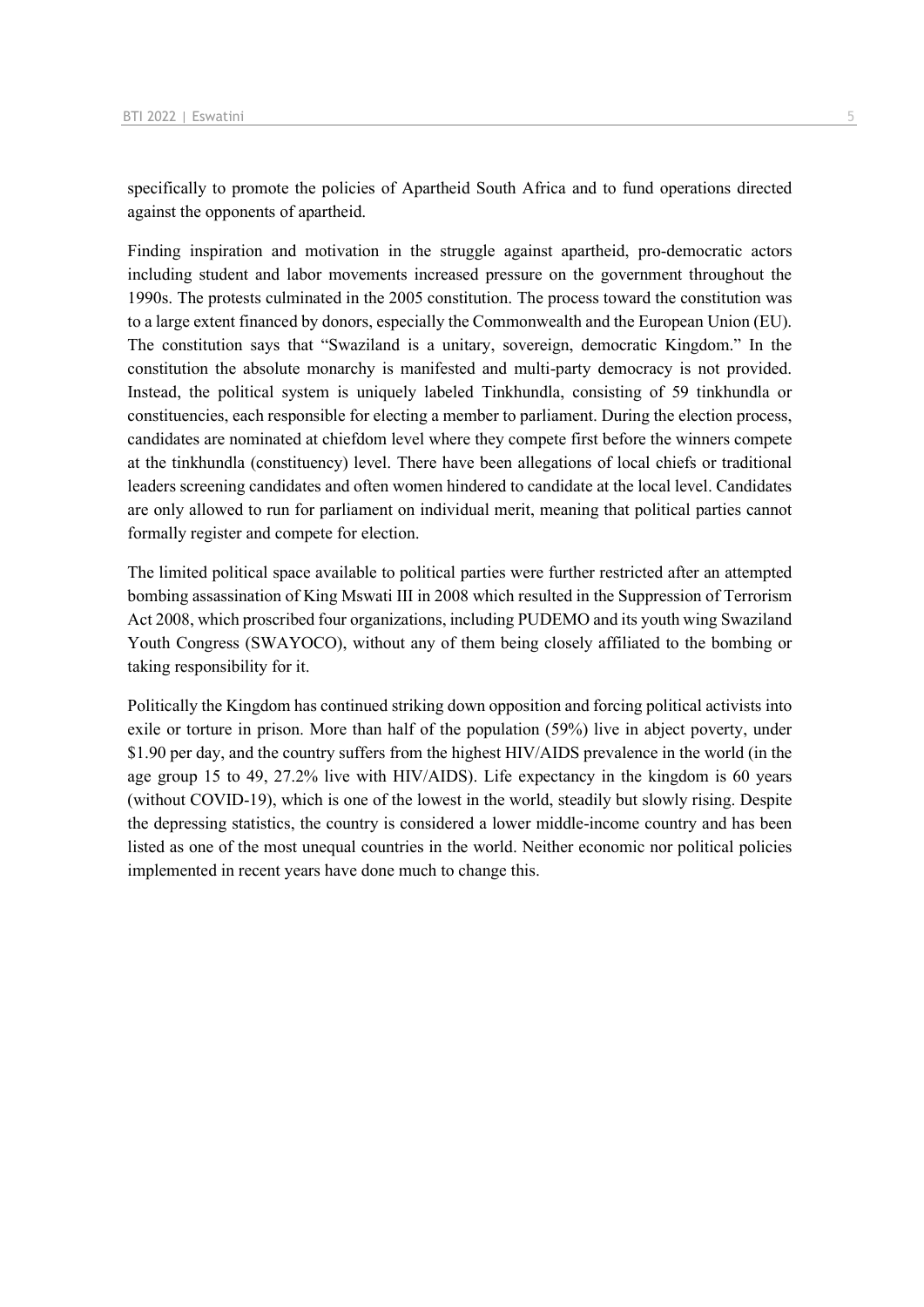The BTI combines text analysis and numerical assessments. The score for each question is provided below its respective title. The scale ranges from 1 (worst) to 10 (best).

# Transformation Status

# I. Political Transformation

### **1 | Stateness**

Eswatini is a relatively small, landlocked country within the territory of South Africa. The presence of the monarch, as head of state, is represented throughout the country by the traditional system of chiefs and headmen. The more rural, the more undisputed this system is. This means that the government has a complete monopoly on the use of force.

Police are poorly paid and equipped, leading to underperformance and overreactions like brutality during peaceful demonstrations or in the enforcement of pandemicrelated lockdown measures. The media has reported deaths in police custody.

Strikes or demonstrations occur periodically. They are organized primarily through trade unions, and although they are often legal, they are frequently the subject of police interference. There are no known military groups in the country and private security companies only provide security to institutions or individuals, they are not a threat to the state.

There is a strong national identity in Eswatini because the majority of citizens are Swati. In principle, the majority of people accept the monarchy. This acceptance is strongest in rural areas. The problem is less the monarchy as an institution, but rather the way in which King Mswati III is currently exploiting it. He considers Eswatini his personal fiefdom, from which he can extract whatever he needs or wants. People are unlawfully evicted if the land they live on is prosperous. They have no way to resist, due to the fact that the monarch is above the law and as his subjects. It is important to differentiate between the traditionally inherited monarchical system, which is widely accepted around the country, and the current way in which the king is personally exploiting his power for his own benefit and to the detriment of his people.

There are several groups, mainly in the urban centers of Mbabane and Manzini, where political parties compete for official approval. It is not clear how many people are represented by these parties. Foreigners who live in Eswatini tend to be either from

### Question Score

Monopoly on the use of force 10  $^{\prime}06$  $-6^{\frac{22}{2}}$  10

# State identity 8 $n<sub>6</sub>$  $\frac{22}{10}$ း<br>၀-၀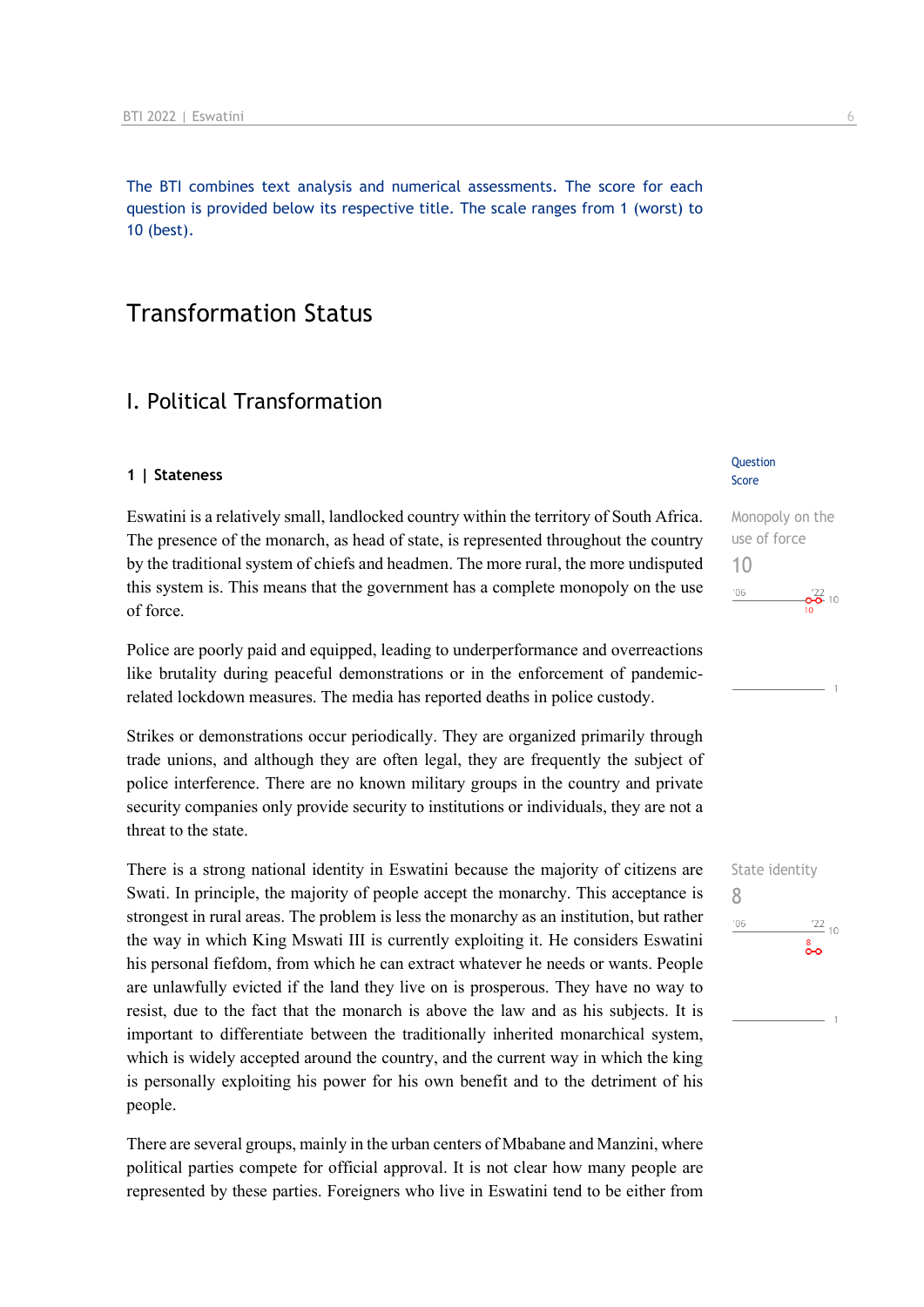neighboring countries (mainly South Africa and Mozambique) or Asia, but there are no reports of xenophobic attacks like in South Africa for example. There are however cases of corruption when it comes to acquiring citizenship, where some do not follow the stated procedure but instead use their financial influence or contacts to bypass the official process.

There are two contradictory systems in Eswatini: the absolute monarchy and a modern state with a constitution, laws and internationally binding treaties. Almost everyone accepts the sovereignty of the nation-state, but there are some who question the country's system of governance. In general, the monarchy is widely accepted in rural areas.

Christianity was introduced to Swaziland in 1825 by King Mswati II, who invited Christian missionaries to his kingdom. Currently, approximately 90% of the population identify as Christian, with the African Initiated Churches (AICs) comprising the largest group. The AICs include the Zionist churches that originate from Zion, Illinois, which blend traditional African beliefs with Christian ones. There are three main church organizations in the country: the Eswatini Conference of Churches, the League of African Churches and the Council of Swaziland Churches. They contribute to the diversity of the country's religious community and provide checks and balances regarding the misuse of religion. The constitution guarantees the right to freedom of thought, conscience and religion (Article 23), as well as the right to worship and to convert to a different religion. In January 2017, the government directed public schools to teach Christianity exclusively, a move that was challenged by the Muslim community (which accounts for almost 2% of the population) and civil society organizations. In 2019, the local government in Matsapha refused to allow the construction of a mosque, arguing that the town was Christian.

The royal family of Eswatini claims to have the divine right to rule. According to the constitution, the king is a symbol of unity and the "eternity of the Swazi nation." In 2013, King Mswati's elder brother, Prince Masitsela Dlamini, said that God had given the royal family authority to rule over other Swazi clans.

However, Christian beliefs have more or less been incorporated into traditional beliefs and practices, which include the veneration of ancestors and spiritual healing practices. The queen mother (Ndlovukati) acts as the custodian of rain medicines. The entire culture upon which the kingdom is based (reed dances, Incwala) is pre-Christian. Traditional diviners (tangoma) employ witchcraft, which can be used to intimidate people.

Thus, while the state is secular, it is nonetheless influenced by religion insofar as both the traditional Swazi religion and Christianity are used to sustain the monarchy and to browbeat ordinary citizens into submission.

No interference of religious dogmas 6 $'06$  $\frac{22}{10}$ စိတ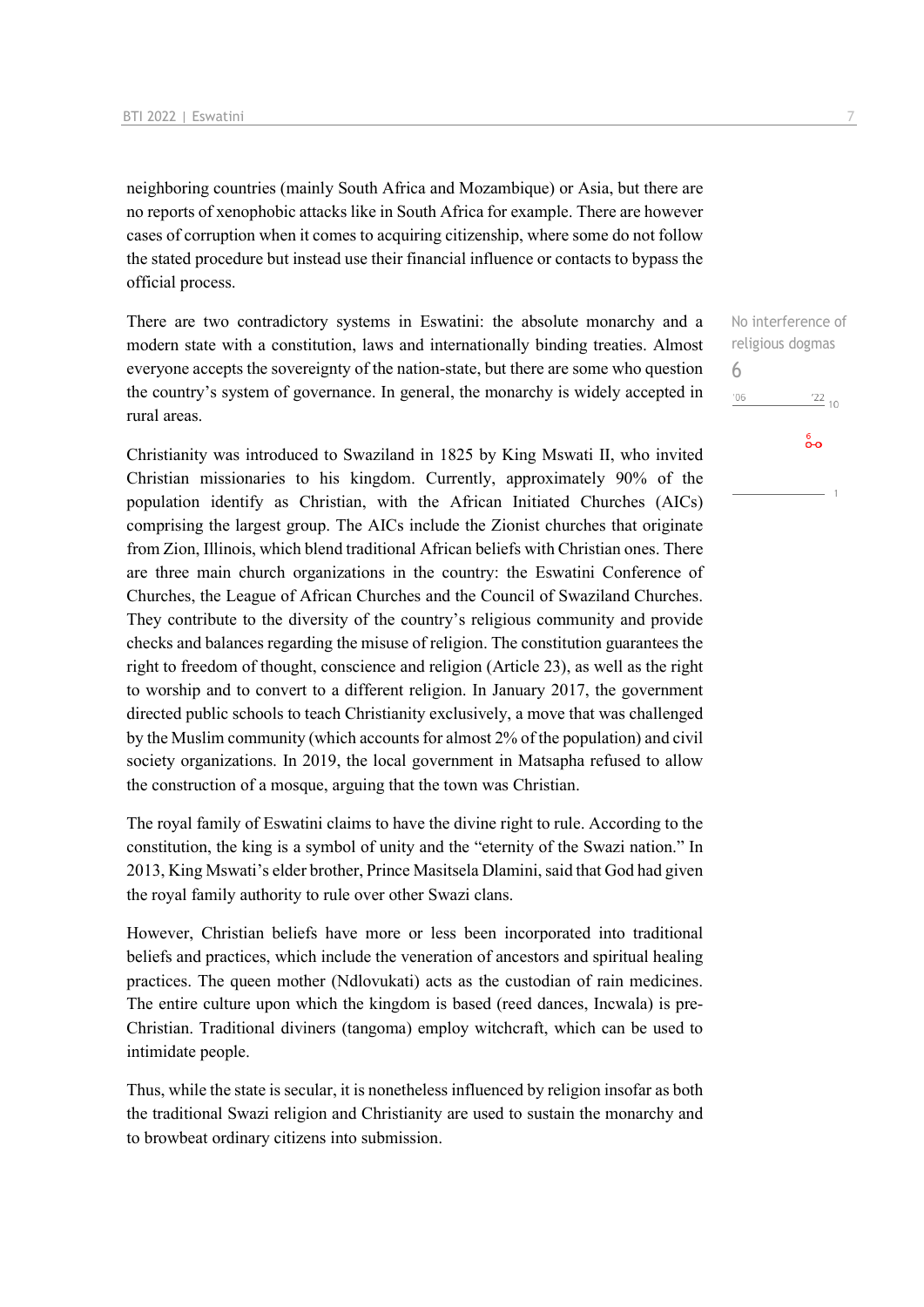The ways in which traditional Swazi religion affects how the country is governed can be observed through the variety of cultural events that influence how the state is run. These events are used to strengthen traditional government structures and the Swazi legal system. Eswatini culture and traditions are always intertwined with traditional religion. However, legislation is not based on religious laws.

Basic infrastructure exists but accessibility is geographically patchy. The country is predominantly rural, and the further from major towns, the less access to basic infrastructure there is. According to UNICEF, 69% of the population has access to basic water services and 58% has access to sanitary services. Only 24% of households practice handwashing, which is having a devastating impact during the COVID-19 pandemic. People living in remote and dry places in the mountains have major difficulties in accessing drinking water throughout the year.

Due to a lack of adequate transport infrastructure, it is nearly impossible for people living in rural areas to access the judicial system in the capital.

Although corruption by public officials is officially punished by law, there remains a lack of implementation of corresponding laws.

Hospitals frequently run short of medication. This is usually attributed to the government's poor discipline and failure to prioritize the delivery of essential services. During the COVID-19 pandemic, the Ministry of Health lacked funds for sufficient medical supplies, according to the Times of Eswatini (June 2020).

Public transport is patchy. Only around 30% of people own private cars. While there is a freeway between Ngwenya and Manzini, and one from Manzini to the airport under construction, most roads are either riddled with potholes are still consist of gravel.

The Tinkhundla (constituency) based system of governance was intended to decentralize government services to all corners of the country, however this is not the case.

The COVID-19 pandemic has exposed government inefficiencies. In early 2021, Cyclone Eloise worsened the situation. The provision of basic health services has always suffered from a lack of crucial commodities and equipment, especially in health centers in rural communities. Access to health facilities has also been a challenge to most people in rural areas due to lack of transport or poor road infrastructure. Rural community development in some areas is low and is championed only by civil society organizations. The government has always blamed this lack of development on a lack of funding, but it is also true that there is corruption and poor planning on the part of the government.

Basic administration 6 $\frac{22}{10}$  $'06$ စိစ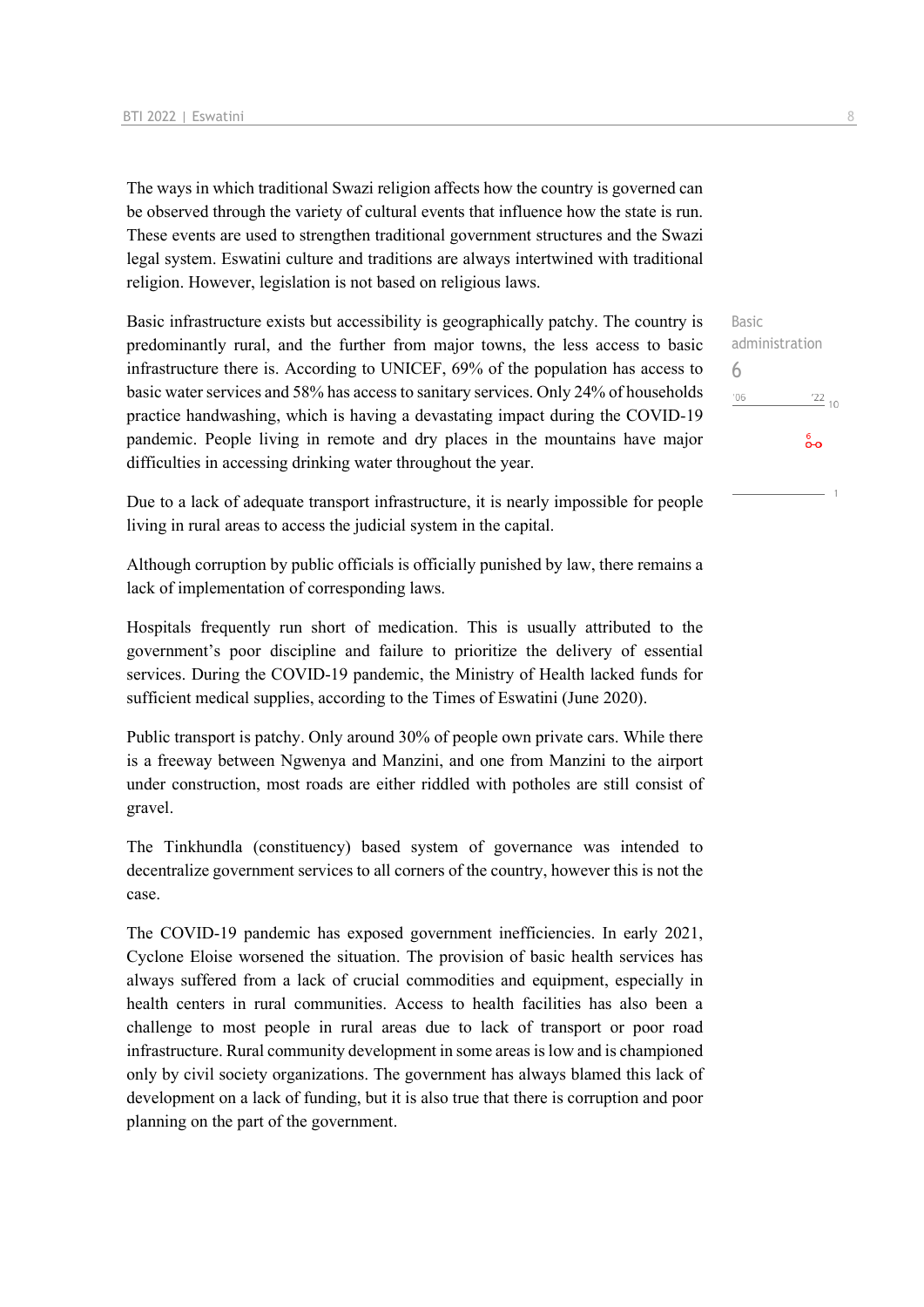### **2 | Political Participation**

The last elections of the bicameral parliament, which consists of the Senate and the House of Assembly, took place in 2018. 156,973 people voted out of 544,310 registered voters in the primary election, a turnout of 28.8%. A voters' roll was made available at all polling centers and used for verification by electoral officers and observers. The next election is scheduled for 2023.

The king is head of state, while the prime minister is the head of government and reports directly to the king.

The Senate consists of 30 seats, 10 of which are appointed by the House of Assembly and 20 by the king. The House of Assembly consists of 65 seats, of which 10 are appointed by the king.

In September 2018, the king appointed six members of the royal family to the House of Assembly and eight to the Senate. The king appointed the late prime minister in contravention of the constitution because the latter was not a member of the Senate. However, the king is de facto above the constitution and to criticize him is regarded as treason.

According to the constitution of 2005, election to public office is based on "individual merit." There is no legal avenue to register a political party. Therefore, political parties cannot participate in elections. The Swazi Democratic Party (SWADEPA) appealed to the Supreme Court in September 2018, to challenge the ban on political parties competing in elections, but the case was rejected.

The government reaction and subsequent regulations concerning the COVID-19 pandemic were extremely strict from the beginning of the pandemic in March. Arguably there was no necessity for these stringent measures as no cases of COVID-19 had been recorded at that time. The restrictions on freedom of assembly, movement and expression were disproportional.

The government used the first few months of the pandemic to further constrict democratic space.

The king as absolute monarch has the power of veto and exists or sees himself above the constitution and in direct contact with God and the ancestors. He appoints the majority (20 out of 30) members of the Senate and 10 out of the 69 seats in the House of Assembly. For the latter body, only people approved by the local chiefs can run for a seat. Though candidates must not always have the approval of chiefs in order to run for office, the chiefs may in fact influence who runs. People living under a particular chiefdom can nominate and vote for a candidate of their choice. Those chiefs have no democratic legitimacy and are bound to the king, but they approve candidates and as a result only people loyal to the king can be elected to the House

Free and fair elections 1  $^{\prime}06$  $\frac{22}{10}$ 





 $\frac{1}{2}$ o 1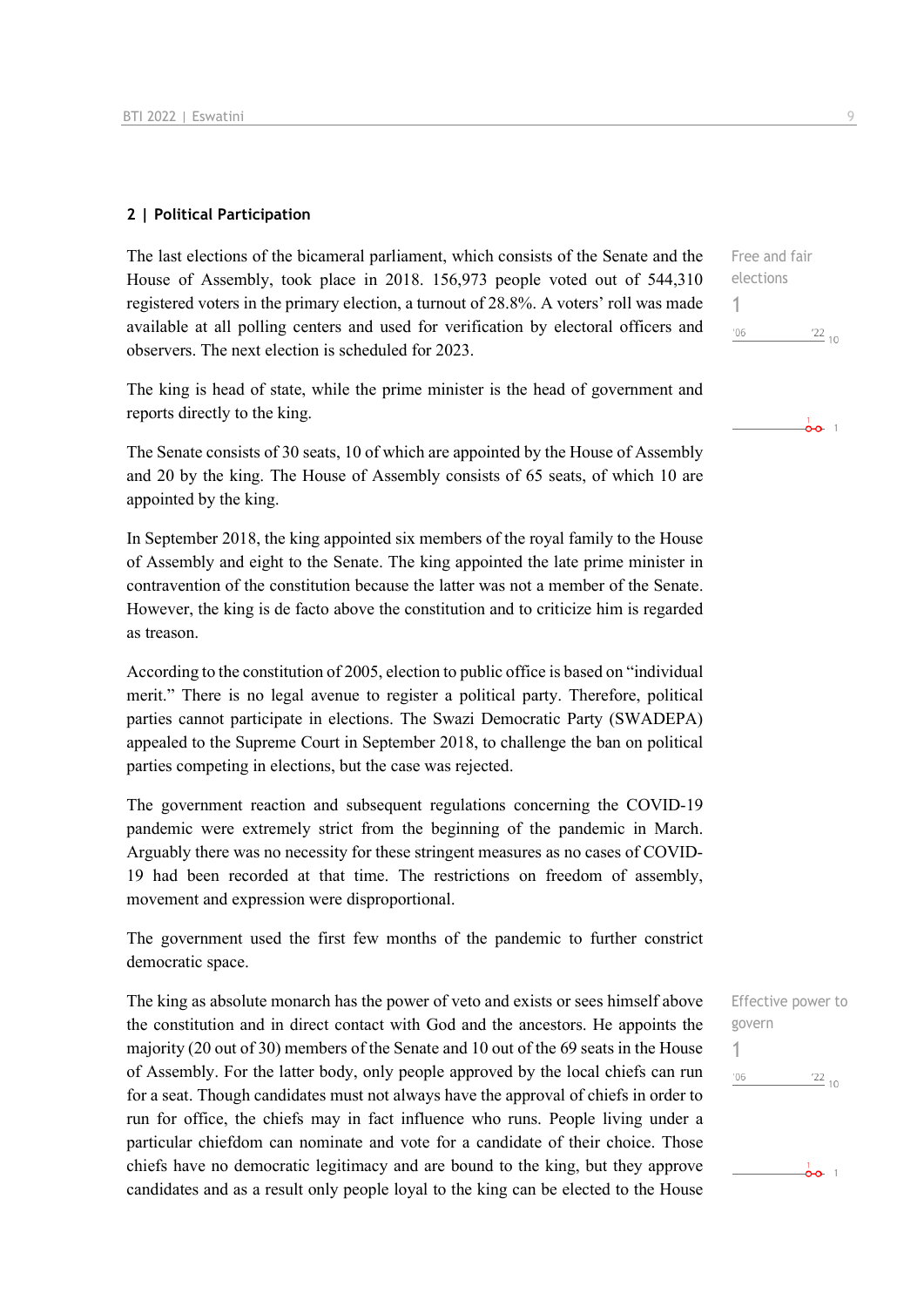of Assembly. The reason for the broad acceptance of this system is that most Swazi understand it from a cultural point of view, and perhaps fail to appreciate how it can be abused by the modern monarchy.

The king's Proclamation to the Nation No 12 of 1973 (the 1973 Decree) is still the supreme law of the country, as there has been no clear pronouncement of its repeal. This decree places all executive, judicial and legislative functions in the king himself. This was reiterated by the 2005 constitution. The fact that the King appoints the cabinet, prime minister and some members of the parliament leaves little space for the will of the people to express how the country is governed. It diminishes the influence of elected individuals.

The 2005 constitution guarantees basic rights and the government has committed itself to protecting international human rights. But with the 1973 decree still in place, political parties are neither allowed to register as such nor participate officially in elections.

Democracy associations and trade unions lobby for political reforms. In August and September 2019, civil servants demonstrated for increased rights. Police responded violently in some cases. In December 2019, opposition leaders were arrested after the police searched their homes.

The right to demonstrate is only denied if it is in protest against the king's influence on political institutions or if it demands more political rights. In 2018 and 2019, LGBTQ+ parades were organized without hindrance, but at the same time the registration of LGBTQ+ groups was blocked by a court ruling.

The pandemic-related regulations of 2020 follow Chapter 3 Section 36 of the constitution, which grants the king powers to declare a state of emergency, and the Disaster Management Act of 2006, which is supported by the Disaster Management Regulations of 2020. Between December 18, and January 6, restrictions on gatherings and movement were tightened: alcohol was banned at gatherings, including a family gathering of more than 20 people; no gatherings were permitted after 8 pm; nonessential travel between 11 pm and 4 am was prohibited; and festive season sports tournaments were prohibited.

The COVID-19 related restrictions apply to all gatherings, not only political ones.

Association / assembly rights 3 $\frac{22}{10}$  $'06$ စိတ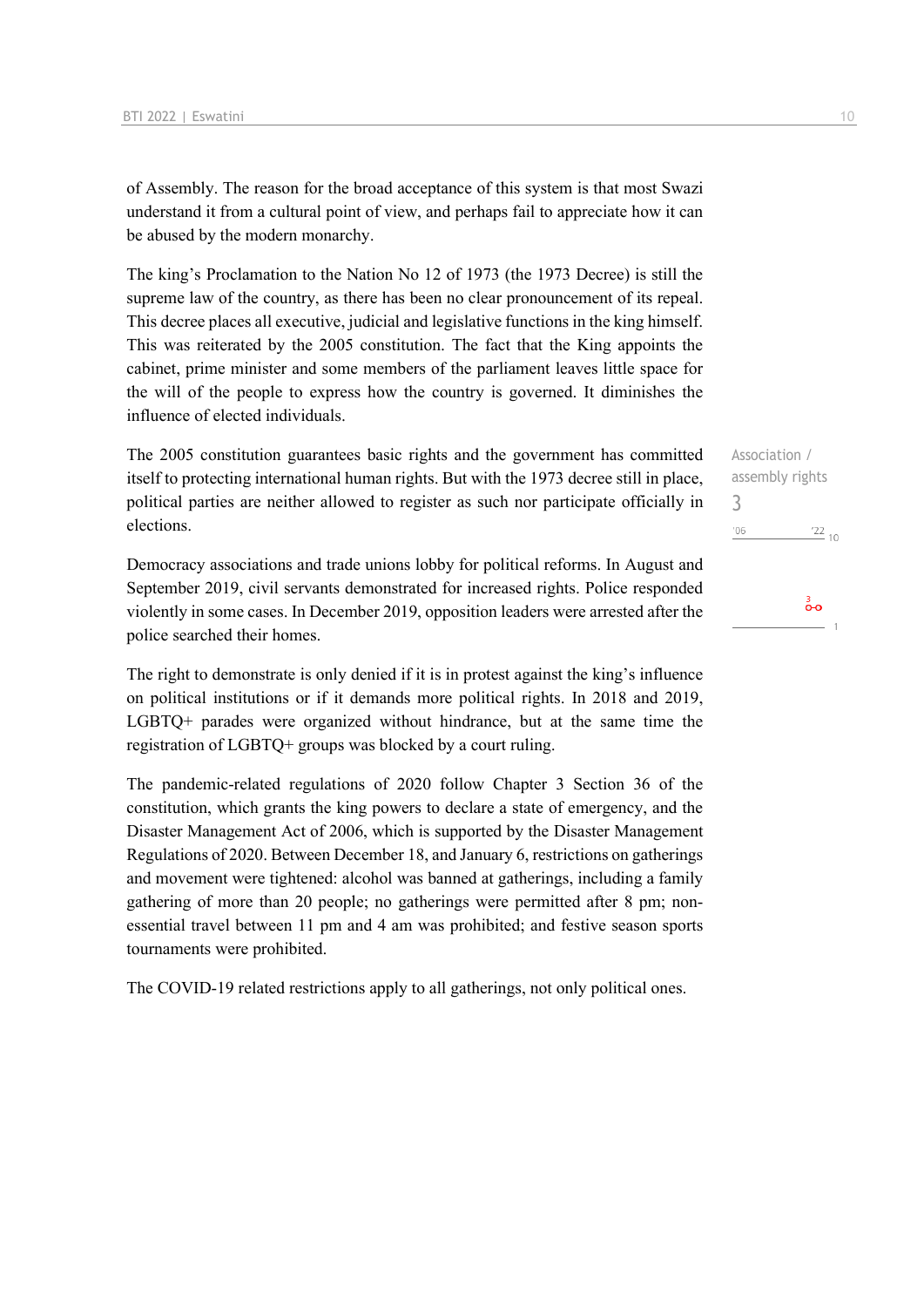There is no media freedom in Eswatini according to the Reporters Without Borders 2020 World Press Freedom Index. This is illustrated by several incidents. The editor of the Swaziland News, Zweli Martin Dlamini, was arrested and tortured by police and later fled to South Africa.

Eugene Dube, editor of the online newspaper Swati Newsweek, was beaten by police and is facing a charge of treason. He published articles critical of the king and which called for democracy.

Ngcamphalala, president of the Swaziland Economic Freedom Fighters (EFF), was arrested on May 1, 2020, and charged with an offense under the Sedition and Subversive Activities Act 1938, for a quote in an article published by Swati Newsweek.

According to the Inhlase Center for Investigative Journalism, journalists must pay half the cost of a defamation lawsuit brought by complainants.

The pandemic saw freedom of assembly and media freedoms further restricted. Journalists were persecuted by the police over articles critical of the king and his government's handling of the pandemic.

The government enacted regulations criminalizing the publication of false information about COVID-19. The regulations also prohibit "the use of print or electronic media" for information on COVID-19 "without the prior permission of the minister of health." According to the government, this is intended to guard against misinformation and the circulating information that may put lives in danger. Violating these laws carries a fine of up to ZAR 20 000 or imprisonment for up to five years.

### **3 | Rule of Law**

The judicial system in Eswatini is twofold: the 2005 constitution which draws on Roman-Dutch law consists of four regional magistrates courts, a High Court, and the Supreme Court as a Court of Appeal. Supplementary traditional courts exist in rural areas, which follow unwritten traditional law and custom. The king and queen mother are immune from prosecution. However, theoretically their offices, as well as chiefs and the Swati National Council (which is the king's advisory board), can be brought to court or prosecuted, though not when acting on the king's command. The monarchy is above the law and the constitution.

Separation of powers is provided for in the constitution, however the same constitution grants powers to the king to appoint people in all three arms of government, which compromises their independence.

Separation of powers 2 $\frac{22}{10}$  $^{\prime}06$ مۂ

Freedom of expression 2  $^{\prime}06$  $\frac{22}{10}$ 

စိစ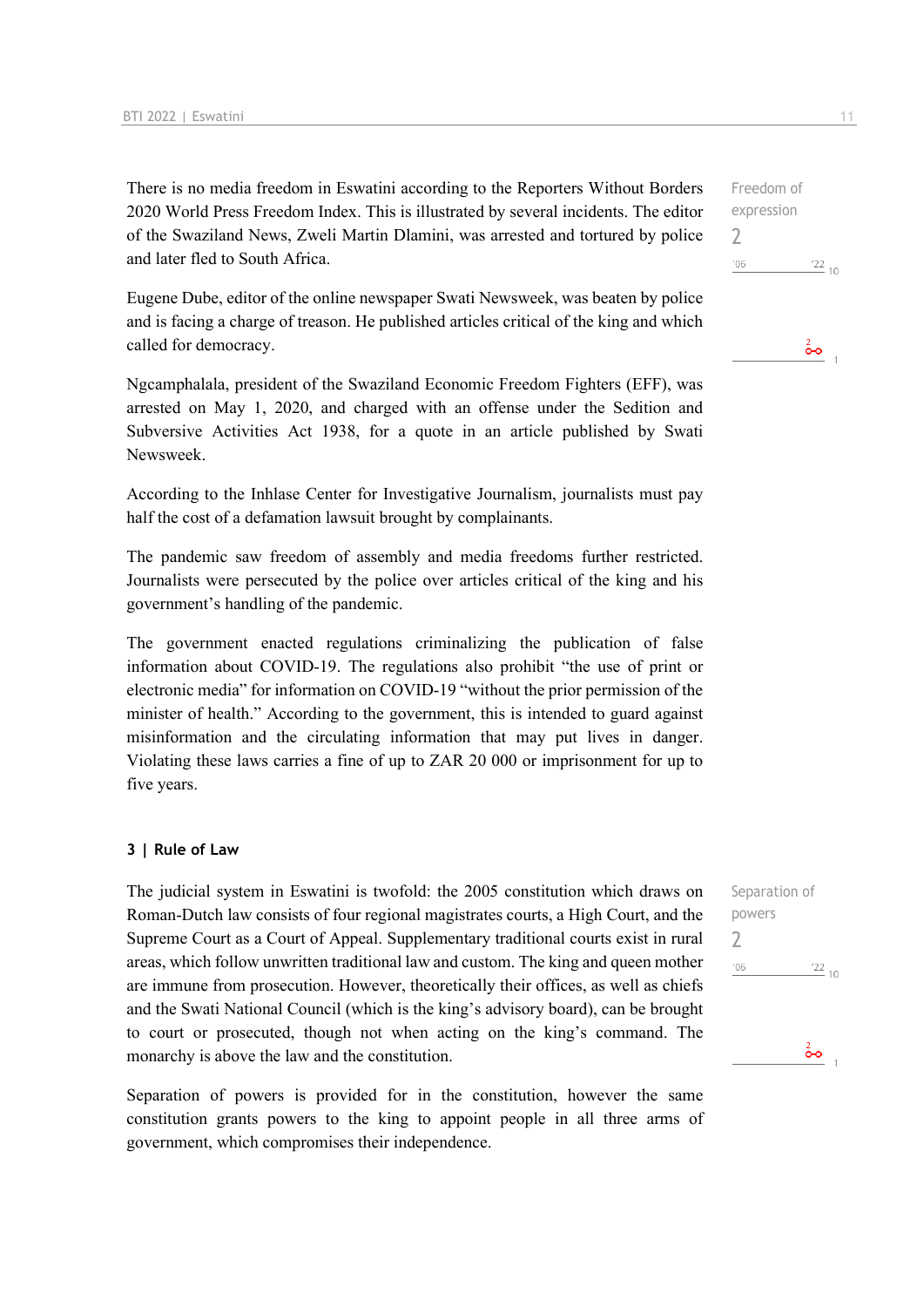The king appoints judges to the Supreme Court and High Court, and is advised by the Judicial Service Commission, which also consists of members of the royal family.

The chief justice presides over the Judicial Service Commission and also sits on the Supreme Court (together with at least four other judges) as well as the High Court.

King Mswati III declared a national emergency in response to the COVID-19 pandemic on March 17, 2020, for at least two months, despite only one case of COVID-19 being recorded in the country. The prime minister extended the national emergency until June 19, 2020. The state of emergency ended on November 18, 2020, and was replaced by a declaration of national disaster under terms of the Disaster Management Act.

According to the Disaster Management Act of 2006, the parliament cannot issue directives. The act provides for the establishment of task teams (e.g., ministerial task teams, regional task teams). However, while section 36 of the constitution grants the power to declare an emergency to the king, the Disaster Management Act grants this power to the prime minister.

The government announced further restrictions to manage the pandemic to be implemented after the 2020 Christmas holiday season.

Sections 138 and 141 of the constitution proclaim the independence of the judiciary. The 1973 royal decree remains in effect until either the king himself or a court suspends it, and until that moment, political rights are unsettled, political parties nonexistent and democratic participation impossible.

The dual system means the judiciary operating under Roman-Dutch law cannot fully function, as it cannot rule on matters that are dealt with by the traditional courts. 76% of the population live in rural areas (World Bank) and they fall under the jurisdiction of the traditional courts for petty criminal offenses and minor civil disputes governed by customary law.

The parliament is not independent and cannot control and monitor the government, let alone the King, for he is the supreme authority. The executive is appointed by the king, which brings their independence into question. As a result of this situation, it is nearly impossible for the parliament to hold the executive accountable.

The dual system undermines the independence of the judiciary not only in terms of the appointment of judges and competing jurisdictions, but also because the two laws - Roman Dutch law and Swazi law and customs - are so markedly different.

The legal system would be further weakened by the proposed (in 2020) creation of a Legal Services Regulatory Authority. According to the International Court of Justice (ICJ), this would severely undermine the independence of lawyers. The ICJ urged the government to withdraw the proposal.

Independent judiciary 3 $\frac{22}{10}$  $'06$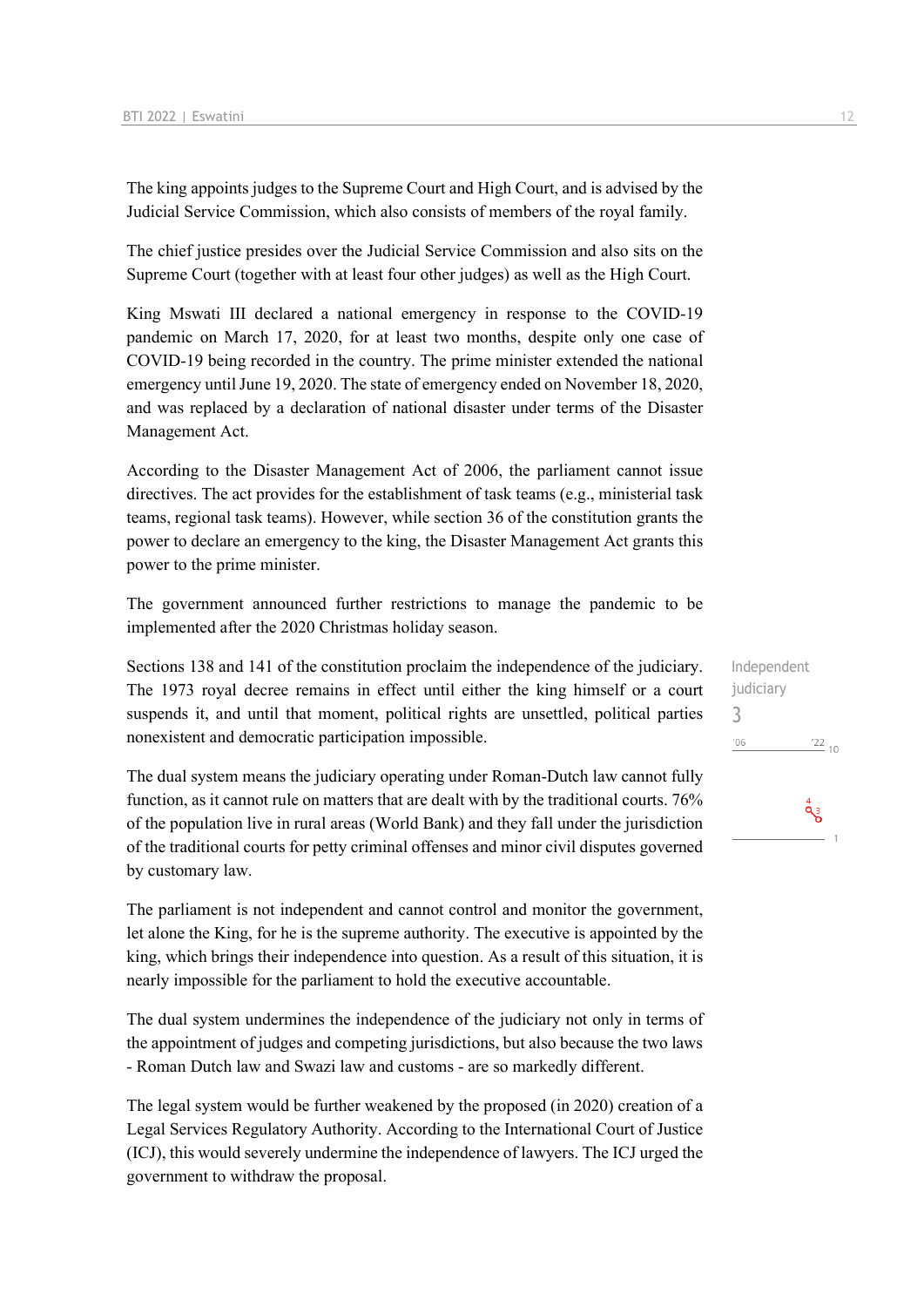No legal cases were brought to the courts questioning or challenging the pandemicrelated lockdown or any of its regulations. However, a number of people were brought before the court for violating lockdown regulations.

According to the law, officials can be sued for corruption. However, these laws still lack effective implementation, meaning impunity is still common. Frequently, personal relationships are exploited and bribes are used to secure government contracts on large capital projects. Transparency International's Global Corruption Barometer shows that corruption has risen consistently over the last five years. In a survey, 17% of respondents admitted to paying bribes, almost twice as many as in 2015.

The constitution proscribes government officials from taking positions in which their personal interests might interfere with their official duties. Appointed and elected officials have to declare their assets and liabilities to the Commission on Human Rights and Public Administration Integrity (CHRPAI). The commission monitors and verifies their disclosures. There are criminal and administrative sanctions for noncompliance, including dismissal, disqualification from holding a public office for a specific period, and confiscation of illegitimately acquired property while in office. However, implementation is lax.

The CHRPAI lacks the necessary resources so its effectiveness is limited.

The royal family and its acolytes are rarely investigated or prosecuted. They appear to be above the law.

The 2005 constitution protects civil rights de jure, but in reality, many people lack comprehensive knowledge of their rights and are therefore easily abused. Access to justice is not affordable, and the cost of seeking legal redress is prohibitive. The dual system sometimes plays a role in the delaying of cases, as rival courts spend time deciding the jurisdiction of a matter while the complainant's rights continue to be violated.

Police also appear to lack knowledge about how to treat suspects. There have been a number of cases of police and other security forces using violence when dealing with people breaking regulations since a partial lockdown was introduced in March 2020 in response to the pandemic. Swazi Media Commentary (April 2020) reported that armed military police officers forced members of the public to do press-ups when they were discovered at a bus rank during the lockdown. In a separate incident, an 85-year-old woman died when security forces raided her home.

The imposed regulations and penalties have been disproportional: a 27-year-old man was sentenced to one year or a  $\epsilon$ 2,000 fine for being in town without good reason, yet he was in fact picking up his wife from work.

 $\frac{1}{0}$  0  $\frac{1}{1}$ 

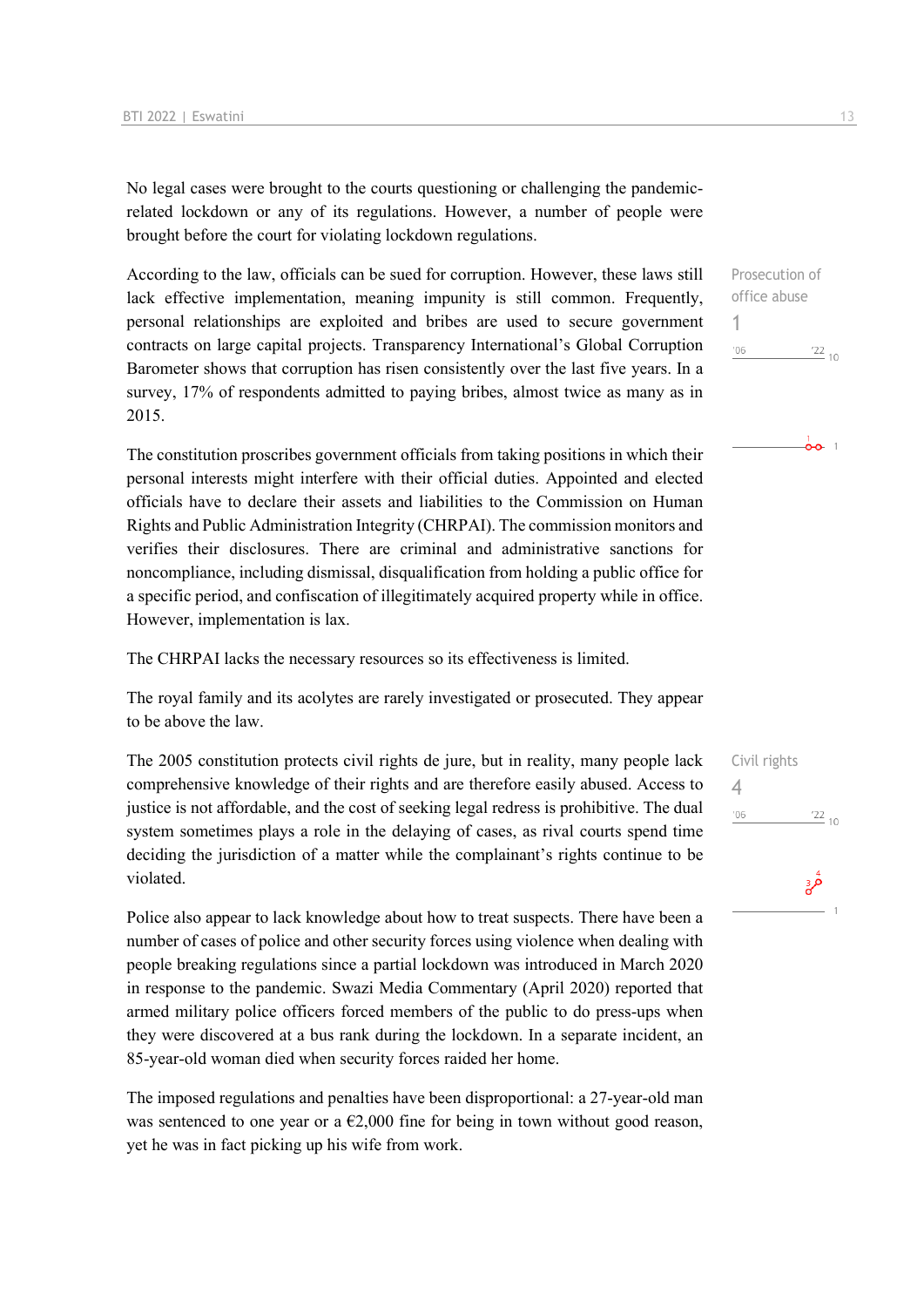Sibusiso Nhlabatsi, a human rights lawyer, told the Swaziland News that the police chief had exceeded his authority with the announcement of a lockdown in Manzini, as this sort of decision is to be taken by the prime minister.

In April 2020 the government announced on state radio that only people in rural areas would qualify for food aid, because the traditional system would enable its distribution through local chiefs. This is a clear violation of civil rights.

### **4 | Stability of Democratic Institutions**

The political system in Eswatini is unique and difficult to compare with other democratic systems. It was established after the Second World War. King Sobhuza II and King Mswati III have both amended the system for their own benefit. The democratic institutions are subordinate to the king in all aspects. Any criticism of the king is considered treasonous. The dual system of traditional and Roman-Dutch laws means people in rural areas in particular tend to live under an undemocratic system, without any checks and balances, even under a different jurisdiction that does not fully respect human rights. This arrangement compromises accountability and increases opportunities for corruption. It affects service delivery, as the people in these institutions do not feel accountable to the electorate.

The parliament is not independent and cannot control the government. Some members are appointed directly by the king, while the others require approval from the traditional chiefs in order to be elected through the Tinkhundla system. The king does not respect the constitution when appointing members of parliament or members of the government. He appointed the late prime minister when the latter was not a member of parliament, as prescribed by the constitution. Nobody has the power to contradict the king, legally or morally.

In the magistrate courts and High Court, trials are often protracted.

The government fails to effectively implement laws, such as the law ensuring criminal penalties for official corruption, which means offenders are still able to act with impunity. Corruption in the executive and legislative branches of government appears to be widespread and common, and the government has failed to combat it.

Performance of democratic institutions 2 $\frac{22}{10}$  $'06$  $\frac{2}{\mathbf{O}}$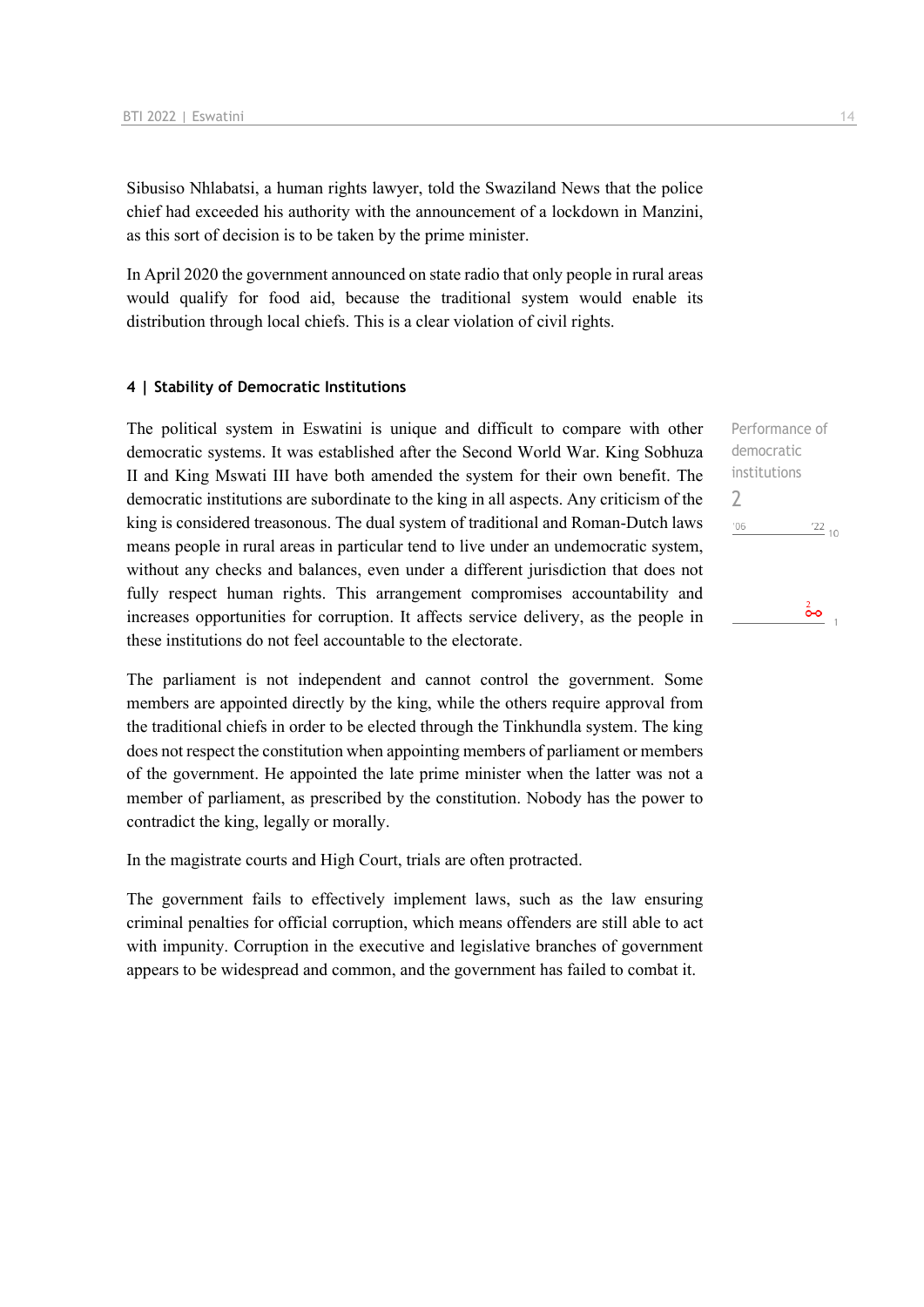The democratic institutions are a mere facade for the king, who is the only person with the power of veto. The king misuses the democratic institutions for his and his family's personal benefit.

Political parties officially do not exist and are not part of democratic institutions. Although the 2005 constitution promised some changes, the king has appeared to disregard its rules and procedures at will.

While the idea of an absolute monarch is unquestioned by the majority of the population, there is considerable indignation over the way this power is currently used (primarily as a means to enrich individuals). Social and political actors in the country, such as churches, NGOs and political parties, are committed to democratic institutions, although this cannot be said of all arms of government.

The brutality with which the police attempt to enforce the pandemic-related regulations and exceptional powers assumed by the government during its selfdeclared state of emergency further undermines democratic rule and human rights.

### **5 | Political and Social Integration**

The constitution guarantees freedom of assembly and association (Article 25), but the status of political parties is unclear. They are considered political associations and are blocked from participating in elections.

The majority of political parties are based around individual leaders, rather than a party program or ideology.

The Ngwane National Liberatory Congress (NNLC), Eswatini's oldest party, gained increasing influence after independence in 1968, prompting King Sobhuza to ban political parties in 1973. The constitutional reform of his successor, King Mswati III, grants the freedom of assembly, but does not explicitly refer to political parties, leaving their status unclear. The core membership of the NNLC comes from the urban, educated strata of the population, and the party is committed to Pan-Africanism. In recent years, the NNLC has repeatedly called for the Tinkhundla elections to be boycotted. The NNLC stands for a constitutional monarchy and is considered more moderate than the People's United Democratic Movement (PUDEMO).

PUDEMO is probably the largest and most important political movement for democratic change in Eswatini. It was founded in 1983 with the aim of creating a multiparty democracy. In 1996, it adopted the People's Manifesto, which called for the creation of a constitutional multiparty democracy, with an elected and accountable government. Its former president, the late Mario Masuku, like many





| Party system |            |  |
|--------------|------------|--|
|              |            |  |
| '06          | $122_{10}$ |  |
|              |            |  |

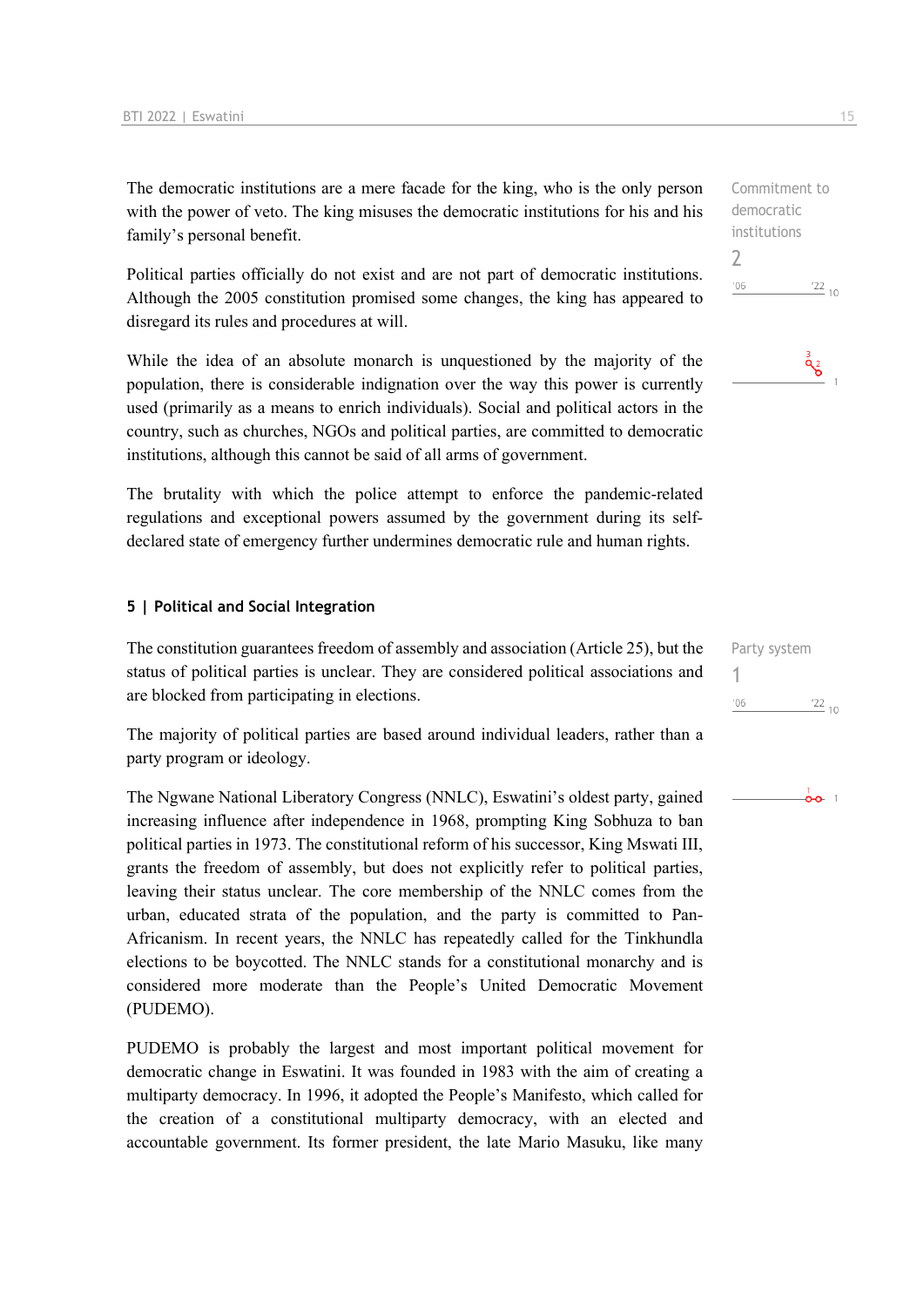other defenders of democracy and human rights, has repeatedly been imprisoned under the Suppression of Terrorism Act (2008).

SWADEPA (Swazi Democratic Party) was founded by two trade unionists in 2011. Some members were elected to parliament in the 2013 elections. Among them was the late leader of the party, Jan Sithole. At the party's congress in August 2017, it decided to formally run as a party for the first time in the 2018 election.

The Swaziland United Democratic Front (SUDF) was founded in 2008 by various civil society organizations, trade unions and political movements, including PUDEMO. This was an attempt to overcome the differences within civil society in favor of a coalition of all democratic forces, since the differences were relatively small when compared to the problems posed by the regime of King Mswati III.

The largest youth movement in Swaziland, the Swaziland Youth Congress, is an autonomous liberation youth league of PUDEMO. Its members have been very outspoken recently.

The recently founded New Parliament is a movement or political association that calls for multiparty democracy. Its members consist primarily of truck drivers, such as their leader Phila Fakudze.

Trade unions are traditionally a mediator between the government and private companies on the one hand and workers and parts of civil society on the other. Although trade unions are now legally recognized as a result of international pressure, they are only allowed to work undisturbed as long as they concentrate on trade union work. They are the only ones who can legally hold demonstrations. In the 1990s, the trade union movement was so strong that, during a nine-day general strike in January 1996, it was able to mobilize almost the entire workforce.

The trade unions have not been vocal during the COVID-19 pandemic, despite many people losing their jobs and a lack of assistance from the government.

The umbrella organization, Trade Union Congress of Swaziland (TUCOSWA), merged in 2012 with the Swaziland Federation of Trade Unions (SFTU), founded in 1983, and its spin-off, Swaziland Federation of Labor (SFL). The new organization has approximately 40,000 members. With an unemployment rate of 22% in the country, membership numbers are not expected to noticeably increase.

During 2020, there were few demonstrations or political rallies possible due to pandemic-related regulations. When people did demonstrate, it was against these regulations, such as the ban on alcohol. For example, a march through the capital city Mbabane organized by the Swaziland National Liquor Association (SNLA) aimed to deliver petitions to the Swazi prime minister, the South Africa High Commission and the European Union Commission, but it was called off at the last minute on September 18.

Interest groups 4 $'06$  $\frac{22}{10}$  $\overset{4}{\bullet}$ o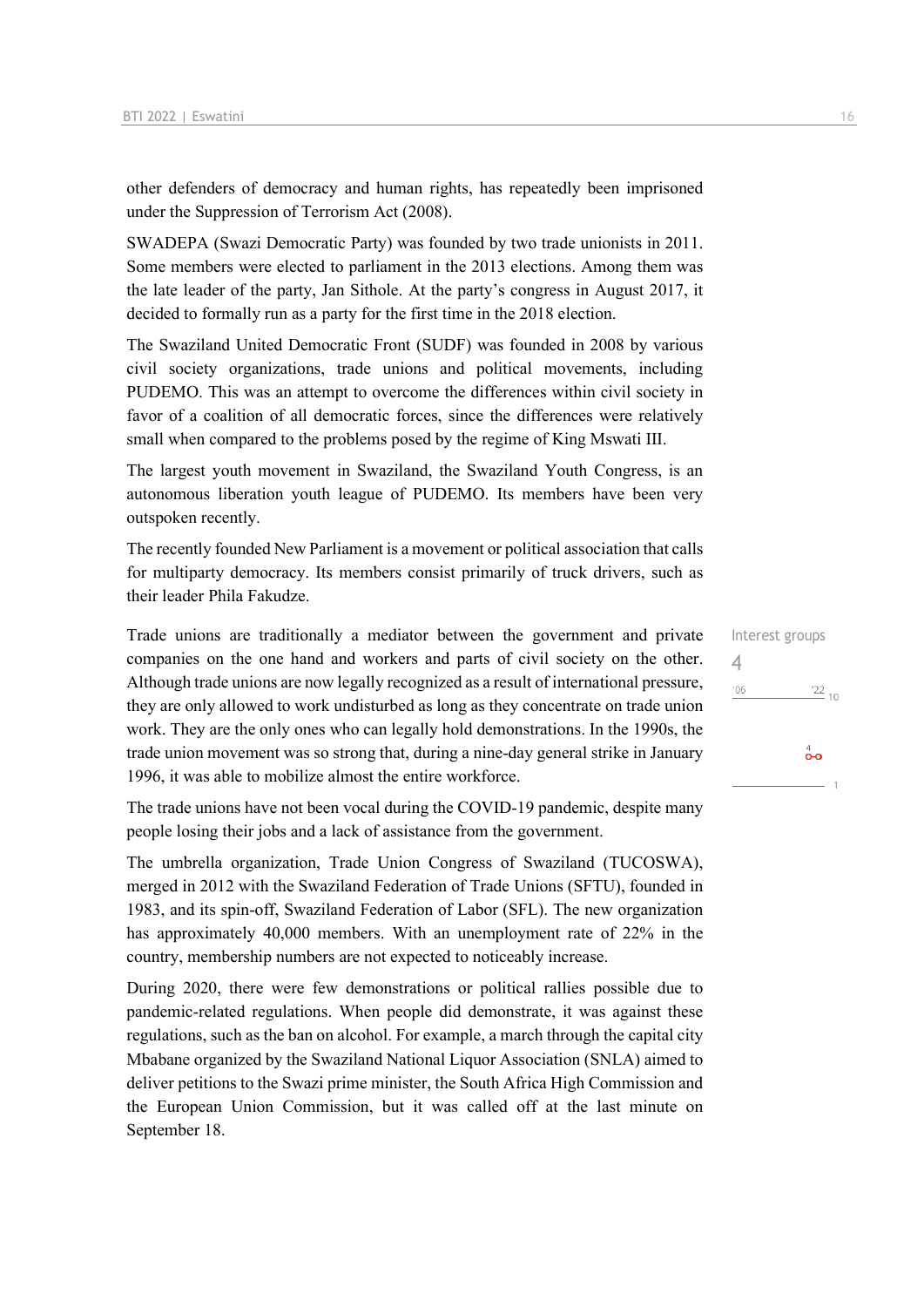Police fired teargas to break up a group of people who were praying for an end to the COVID-19 pandemic. The Times of Eswatini reported in August that even church services under strict pandemic hygiene regulations had been dispersed by police.

For many years political parties have partnered with civil society pressure groups, including trade unions, to try to push for democratic reforms. Recently they formed the Political Party Assembly (PPA), a vehicle for continued collaboration with civil society groups.

The rural poor have little representation. Some are represented through former mine workers associations like the Swaziland Migrant Mineworkers Association (SWAMMIWA), which can negotiate effectively with the government over their respective issues but have no influence on broader social issues.

The very active SRWA (Swaziland Rural Women's Assembly), is an association of small farmers, small savings and credit cooperatives and other community-based women's organizations and initiatives that fight for social, economic and political justice at the national level. They lobby and advocate for policies that promote and protect women and girls' rights like the Sexual Offenses and Domestic Violence (SODV) bill of 2015. On a local level, the SRWA creates space for rural women to share experiences and advocacy skills. It empowers women to question their current situation and participate in decision-making processes on issues that affect their rights and interests.

The business sector appears to only focus on business interests and does not advocate for political reform. Other pressure groups could include the church. However, the church is divided and only the Council of Swaziland Churches engages with social justice issues.

There is a widespread acceptance of the monarchy and the Tinkhundla system, the latter being seen as more "African" than a multiparty democracy. Although the Tinkhundla was established by King Sobhuza II as recently as 1978, it is seen as traditional. Unfortunately, it is not run as intended, which was to devolve government services and economic development to the Tinkhundla centers.

There is no contemporary survey data from Eswatini on the level of acceptance of democratic norms and procedures. However, it would appear that there is an appreciation of democratic norms. This is confirmed by the increasing number of people who are advocating for democratic reform. People in Eswatini are aware of what is happening in other countries and can compare that with what is happening in their country.

The COVID-19 pandemic is negatively affecting trust in democratic structures and revealing the absolute power of the King more than ever before. The royal family's lavish lifestyle, which can be seen on social media even in the current situation, is in striking contrast to the everyday experiences of hunger and lack of social security experienced by the rest of the population.

Approval of democracy n/a $'06$  $122_{10}$ 



 $\frac{1}{n\sqrt{a}}$  1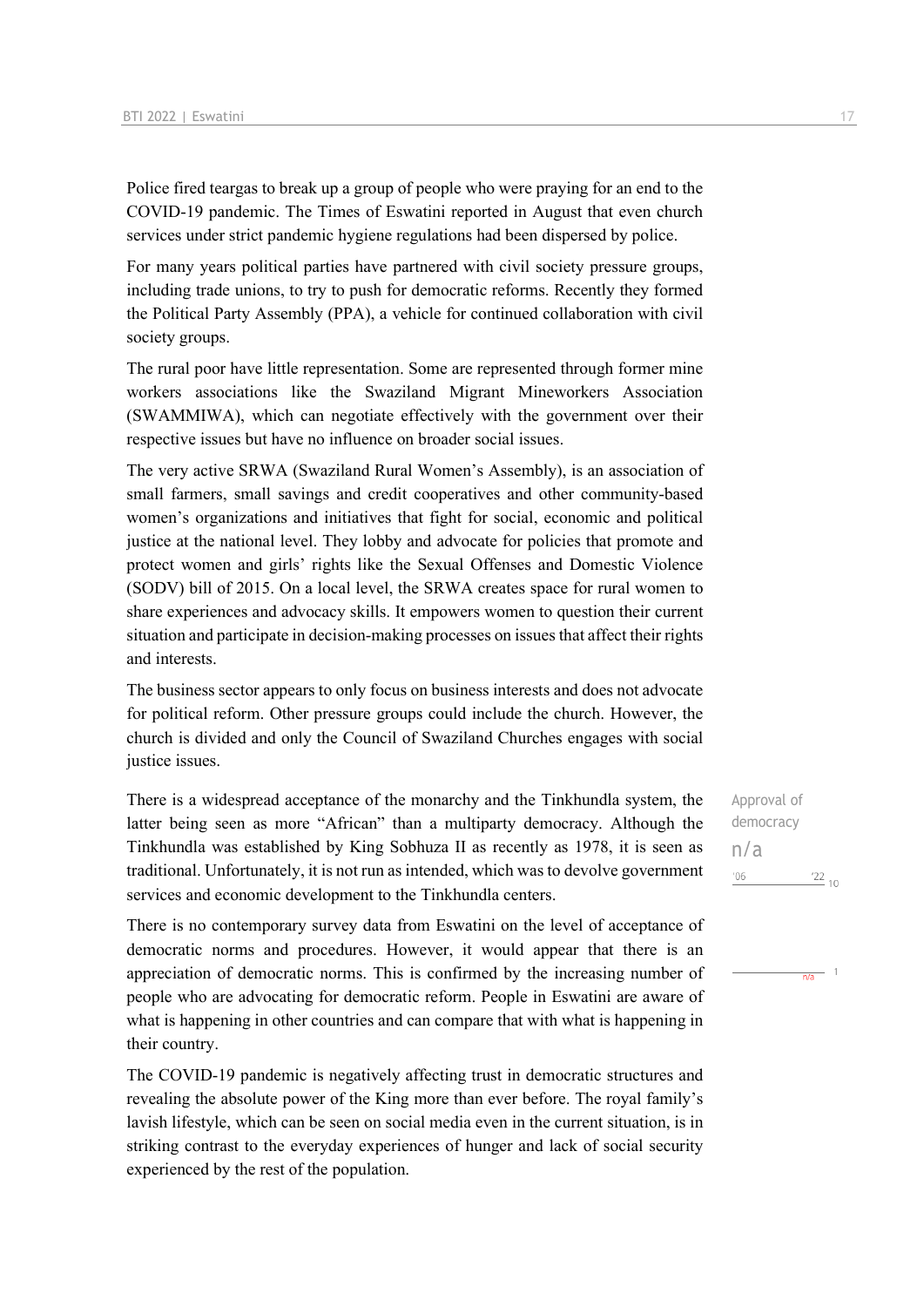Although there is no reliable data available, there is trust among parts of the population, especially in rural areas. Traditionally the people of Eswatini promoted a communal life in which there would be collaborations at different levels for a common purpose. Community development projects were successful because of this spirit. Despite the absolute monarchy and the ban on political parties, Eswatini has a diverse civil society, including trade unions, religious communities, women and charity organizations. They all work under difficult conditions, especially when they are campaigning for democracy and human rights, where they are often subjected to harassment and their employees are threatened and persecuted. In the past, relentless pressure on civil society organizations has frequently led to splits, new formations or startups, which often severely impairs their effectiveness in the long term.

The harsh living conditions and levels of poverty mean most citizens are unable to take on voluntary work. Their ability to share is also limited. The COVID-19-related restrictions affected the community spirit as people were not permitted to meet in groups and were unable to give each other the necessary moral support. The situation dramatically worsened during the lockdown as more people lost their jobs due to regulations and travel bans and there was increasingly widespread hunger and feelings of hopelessness.

The fact that most citizens see themselves as subjects also hinders widespread solidarity that could be used to campaign for improvements.

The more that the media is prevented from openly discussing or criticizing government regulations, the less people are able to connect the dots. The more the police enforce rules using excessive force, the more people lose their trust in the state.

# II. Economic Transformation

### **6 | Level of Socioeconomic Development**

Approximately 70% of the population - 60% of whom are women - rely on subsistence farming in rural areas. The unpredictability of climate change makes this even less reliable. Data provided by the World Bank shows that Eswatini ranks six with a Gini index score of 54.6. 58.9% of the population (in 2020) lives on less than the \$1.90 poverty line, the majority of whom live in rural areas. The overall HDI value of 0.611 shows a slight improvement: Eswatini now ranks at 138 (141 in 2017) out of 187. But development is very unequally distributed. The Manzini-Mbabane corridor is more developed, urbanized and industrialized than the rest of the country. Social and economic exclusion is entrenched in the economy, which makes it extremely difficult for the majority of the population to improve their lives. Low

### Question Score

Socioeconomic barriers 2 $\frac{22}{10}$  $'06$ 

ô٥

# Social capital 6  $\frac{22}{10}$  $106$  $\overset{6}{\bullet}\circ$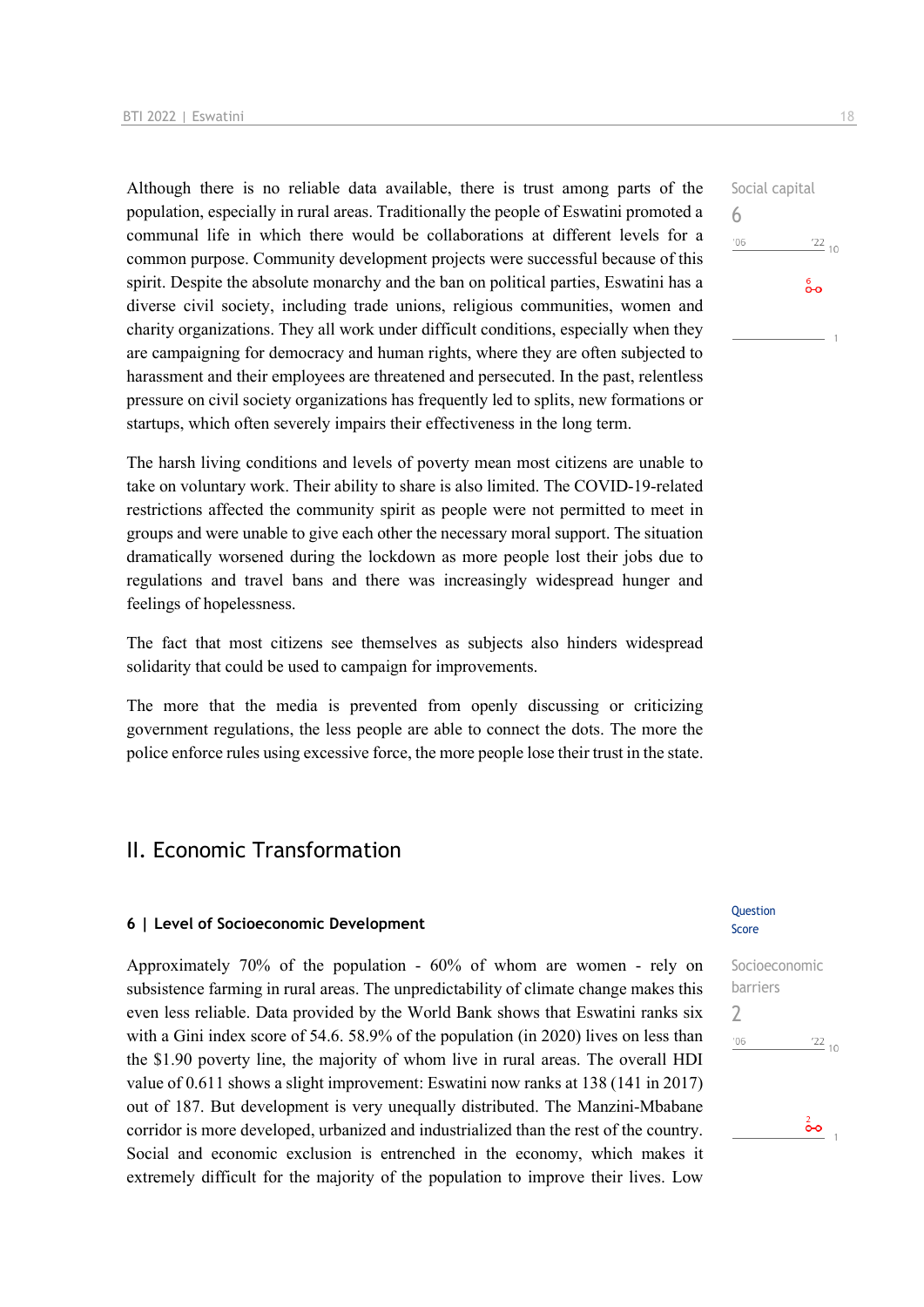social mobility is amplified by the systemic denial of basic rights. The gender inequality index shows a gradual improvement. UNDP notes that in most regions the number of girls attending primary schools is now equal to the number of boys. However, sexual violence and exploitation, the uneven distribution of unpaid care and domestic work, and lack of parity in public office are still immense challenges. Climate change and disasters continue to have a disproportionate effect on women and children, as do conflict and migration.

With a majority of the people living below the poverty line (almost 70% in rural areas), most people are socially and economically excluded, which also affects their ability to access government services. During the pandemic the government introduced e-learning for pupils. However, most children in rural areas could not access the internet, television or radio to follow lessons.

It is clear that due to the COVID-19 pandemic lockdown, travel restrictions and the closure of borders, a significant proportion of people have lost their jobs, especially in the informal sector. The government offered no grants or financial support of any kind to those households affected. The distribution of food parcels was announced by the government, but these were only to be distributed to rural families, and as far as the media report, there have been no deliveries at all. Organizations like the Natie Kirsh Foundation have stepped in. The European Union through the United Nations World Food Programme (WFP) supported 94,000 vulnerable households for 12 Months with a total expense of  $E1.4$  million in the form of cash transfers.

| <b>Economic indicators</b> |          | 2017   | 2018   | 2019   | 2020   |
|----------------------------|----------|--------|--------|--------|--------|
| <b>GDP</b>                 |          | 4403.0 | 4665.4 | 4471.6 | 3962.5 |
|                            | \$ M     |        |        |        |        |
| GDP growth                 | $\%$     | 2.0    | 2.4    | 2.2    | $-1.6$ |
| Inflation (CPI)            | $\%$     | 6.2    | 4.8    | 2.6    |        |
| Unemployment               | $\%$     | 22.5   | 22.4   | 22.2   | 23.4   |
|                            |          |        |        |        |        |
| Foreign direct investment  | % of GDP | $-1.3$ | 0.7    | 2.9    |        |
| Export growth              | $\%$     | 4.6    | $-3.6$ | 16.3   |        |
| Import growth              | $\%$     | 7.1    | 4.8    | 1.4    |        |
| Current account balance    | ŚΜ       | 272.8  | 60.7   | 195.7  | 254.9  |
|                            |          |        |        |        |        |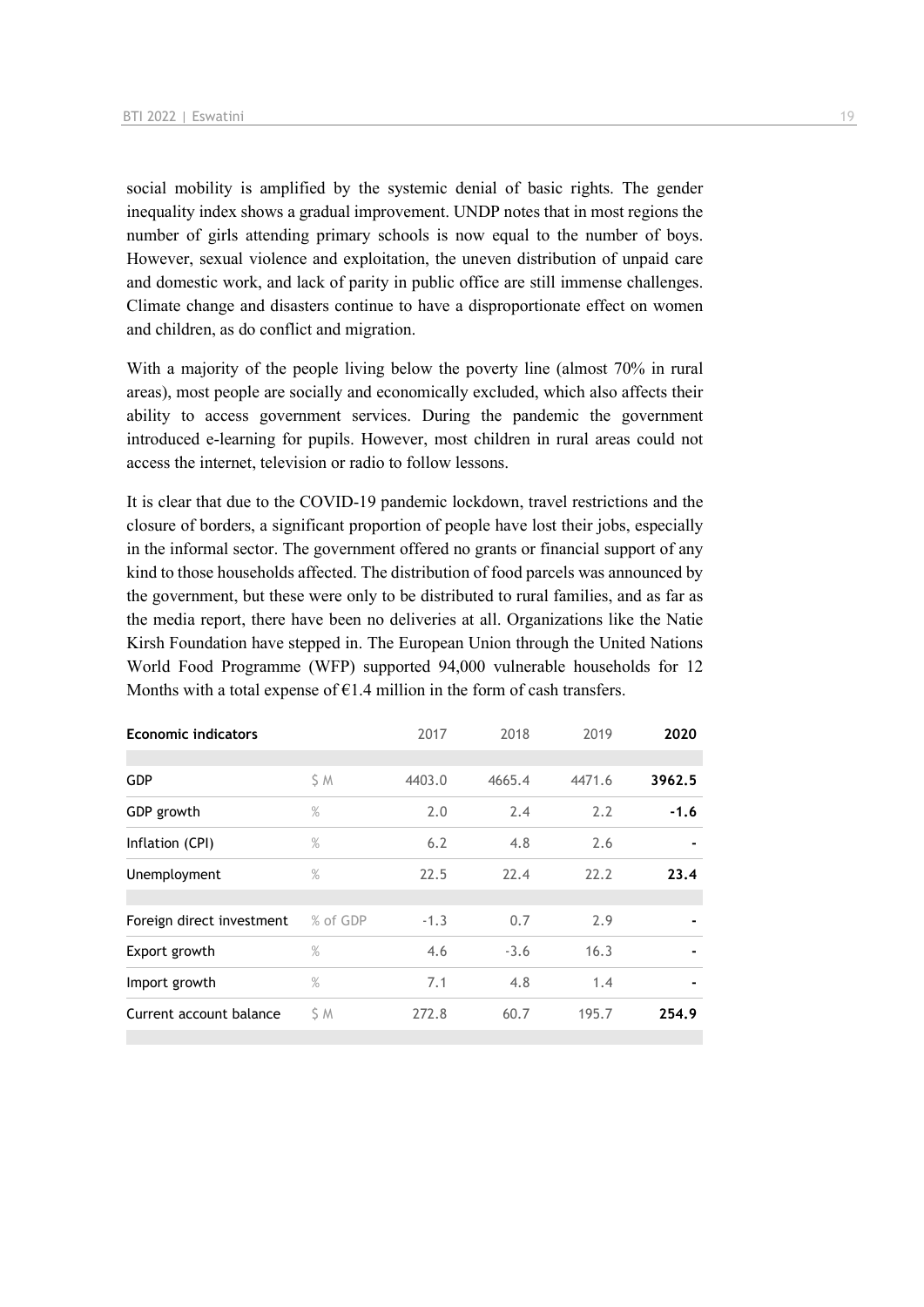| <b>Economic indicators</b> |          | 2017                     | 2018                     | 2019                     | 2020  |
|----------------------------|----------|--------------------------|--------------------------|--------------------------|-------|
|                            |          |                          |                          |                          |       |
| Public debt                | % of GDP | 27.6                     | 33.9                     | 40.0                     | 41.2  |
| External debt              | S M      | 653.8                    | 511.3                    | 630.3                    | 766.1 |
| Total debt service         | S M      | 48.6                     | 46.3                     | 56.7                     | 63.0  |
|                            |          |                          |                          |                          |       |
| Net lending/borrowing      | % of GDP | $\overline{a}$           | $\overline{\phantom{a}}$ | $\overline{\phantom{a}}$ |       |
| Tax revenue                | % of GDP |                          |                          | ۰                        |       |
| Government consumption     | % of GDP | 25.2                     | 23.0                     | 20.7                     |       |
| Public education spending  | % of GDP | 6.1                      | 5.7                      | 5.6                      | 5.3   |
| Public health spending     | % of GDP | 3.5                      | 2.1                      | ۰                        |       |
| R&D expenditure            | % of GDP | $\overline{\phantom{m}}$ | $\overline{\phantom{a}}$ | $\overline{\phantom{a}}$ |       |
| Military expenditure       | % of GDP | 2.0                      | 2.0                      | 1.9                      | 1.8   |

Sources (as of December 2021): The World Bank, World Development Indicators | International Monetary Fund (IMF), World Economic Outlook | Stockholm International Peace Research Institute (SIPRI), Military Expenditure Database.

#### **7 | Organization of the Market and Competition**

While Eswatini in some ways has a relatively strong institutional and legal framework that governs its markets, the largest sectors are dominated by a few large companies, high state interference and a high level of nepotism. Nepotism is often expressed in the form of members of the royal family being on the board of large companies and in senior management positions in state parastatals.

Royal interests in various sectors result in priority being given to the royal family members over rights usually associated with competition, for instance private property rights. Over the last couple of years, land grabbing by the royal family has occurred in several cases. Royal interference means that a large percentage of company shares must be given to royal family members, which is often a deterrence to foreign investment and enterprise. While there is no official policy on share distribution (to the royal family), this occurs because relevant state agencies have insufficient political power to oppose it.

The government announced the Strategic Roadmap 2019 - 2022 and reduced corporate tax from 27.5% to 12.5%. This was intended to create employment through entrepreneurship and encourage investment into micro, small and medium enterprises (MSMEs) which employ 70% of the country's workforce and therefore make a large contribution to the country's economy. MSMEs were estimated to have contributed approximately 37% to the country's GDP in 2016 and to have employed approximately 70%.

Market organization 4 $'06$  $\frac{22}{10}$  $\overset{4}{\bullet}$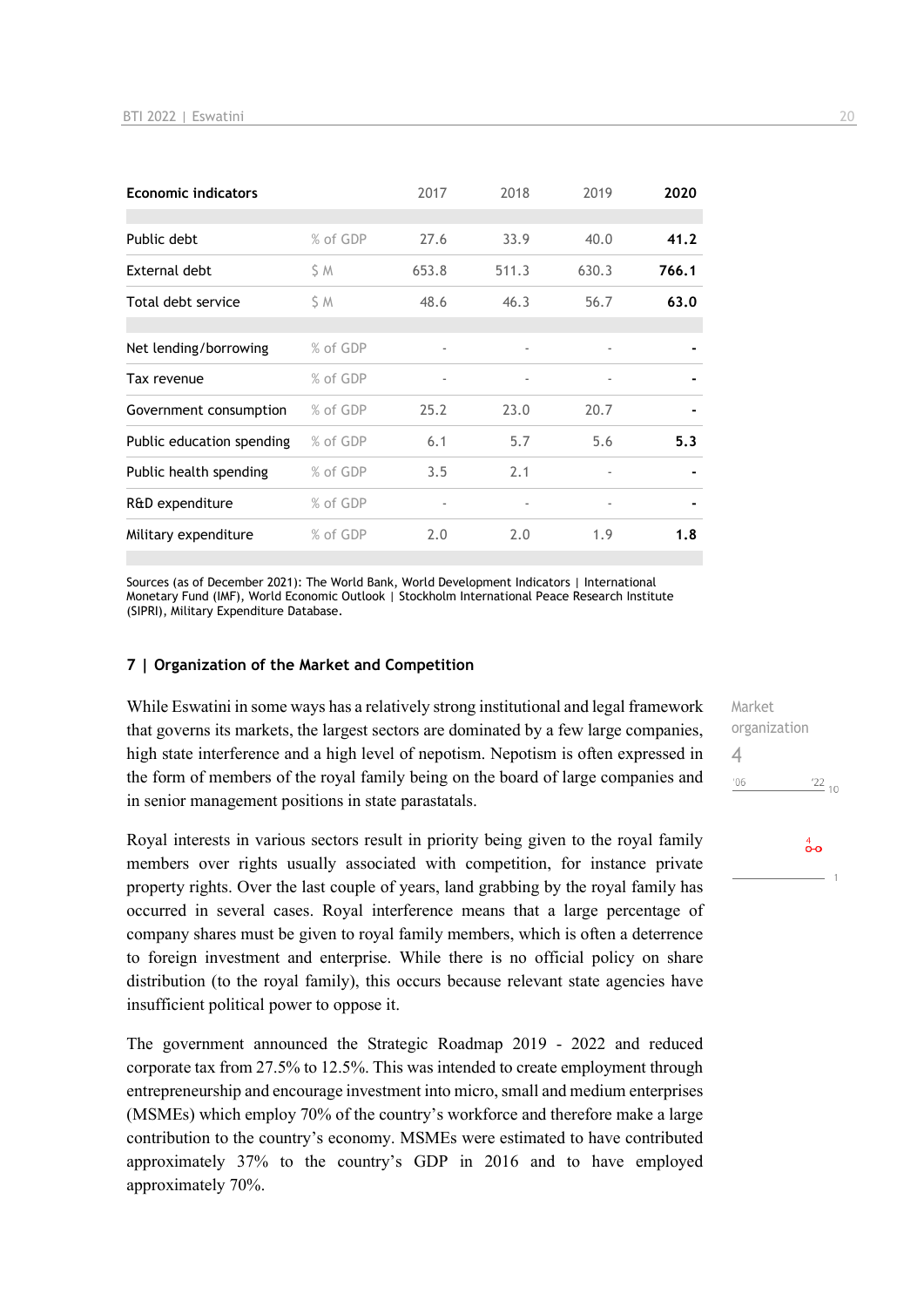As a member of the Southern African Customs Union (SACU) and the Southern African Development Committee (SADC), Eswatini applies low or no tariffs to imports and exports from the region. Exports from the agricultural industry are organized and regulated under various boards. Sugar, as the largest export, has previously enjoyed preferential access to EU markets, but this access has been phased out over the last couple of years, in favor of increased exports to the region.

The ease of doing business in Eswatini has been improving, but the 21.5 days it takes on average to create and register a business could be shortened.

The Swaziland Competition Commission was established in 2007 but it is not a member of the International Competition Network (ICN).

In June 2020, the commission announced that businesses who took advantage of the pandemic by raising prices disproportionately would be charged with a fine of up to E500 000.

The Swaziland Competition Commission has never made a ruling against foreign investors. It may be compromised by not being well-resourced, and it may not be entirely independent. The commission is in a position where it can be easily intimidated and unable to take action against businesses in which influential people have interests.

Antitrust laws exist to avoid monopolistic tendencies and are guided by the Swaziland Competition Commission. Few cases have been recorded of mergers being denied. While the regulatory bodies and legal framework is in place, these have yet to be tested by a substantial merger with strong political interest. Political interest typically outranks legal enforcement, resulting in arbitrary or no implementation. While independent agencies are functioning, the royal family and senior members of government can interfere in their actions, muddying the role of the state. Many large state-owned enterprises (SOE) exist but have no legal advantage over private companies.

MTN still holds 85% of the telecom market. The late Prime Minister Ambrose Dlamini was CEO of MTN Eswatini before King Mswati III appointed him prime minister in November 2018. The king owns 10% of the shares of Eswatini MTN and also has full control of the 41% shares owned by the eSwatini Post and Telecommunication Corporations (EPTC) in MTN.

In the agricultural sector, many small-scale farmers, especially in the sugar industry, have to pay a significant portion of their revenue to local chiefs through tributes and bribes as the traditional authority (the chiefs and royal family) and the formal authority (the state) co-exist in an unclear relationship.

Competition policy 4 $^{\prime}06$  $\frac{22}{10}$ 

 $\sigma$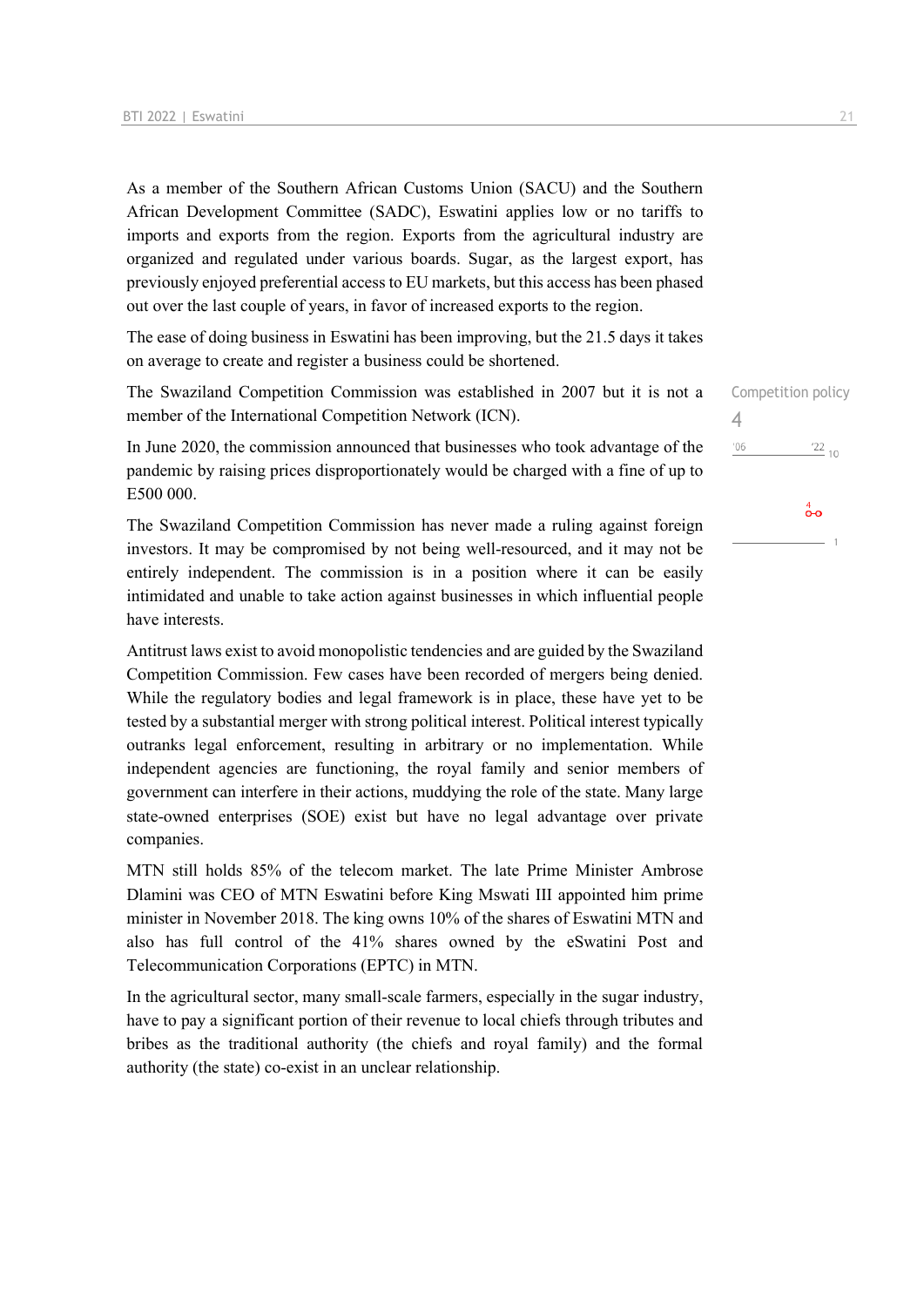According to the World Bank foreign trade represented 89% of the country's GDP in 2019.

The Eswatini Investment Promotion Authority (EIPA) can lobby for foreign investments and obtain permits for potential investors but has no political power to implement them.

Eswatini was reintroduced to the U.S. market under the African Growth and Opportunity Act (AGOA) in 2018, but its textile industry has not yet reached its pre-2015 production levels. Positive developments include the enactment of the Special Economic Zones (SEZ) Act and an update of intellectual property legislation, as well as a better ranking in the 2019 World Bank's Ease of Doing Business report.

The U.S. State Department notes in its 2020 report on the investment climate that Eswatini provides financial incentives for all investors, such as tax allowances and deductions for new enterprises, including a 10-year exemption from withholding tax on dividends and a low corporate tax rate of 10% for authorized investment projects. New investors can import machinery and equipment duty free.

While rhetorically committed to foreign investment, the government has not implemented significant investor friendly policies. This is particularly an issue regarding private land ownership, which is close to non-existent outside urban areas. Through the Mines and Minerals Act of 2011 the king receives a 25% equity stake in all mining ventures and the government another 25%. There are sector-specific measures to prevent foreign ownership in businesses dealing in firearms, radioactive material, explosives, hazardous waste and security.

The banking system of Eswatini is largely reliant on the South African system and the majority of the five banks operating in the country are subsidiaries of major South African banks. The banking system adheres to international national standards and is guided by the central bank. South African Standard Bank is the largest and Eswatini Bank is the only national bank. Fewer than half of the adult population has a bank account. This should however be seen in light of the high level of unemployment, poverty and subsistence farming.

In 2019, there have been rumors around the licensing of the Farmers Bank. In January 2019, the Central Bank of Eswatini filed an urgent application against the Times newspaper which was intended to prevent the newspaper from using a confidential report on the license application of the bank. In May 2019 Farmers Bank (Pty) Ltd was granted a commercial banking license – the first in 30 years – to operate in Eswatini.

Historically, the banking sector has been stable. For instance, there has never been a bank failure and the non-performing loans to gross loans ratio has been low. Following the recent drought, the ratio increased, along with the capital to assets ratio.

Liberalization of foreign trade 6  $^{\prime}06$  $122_{10}$ စိစ

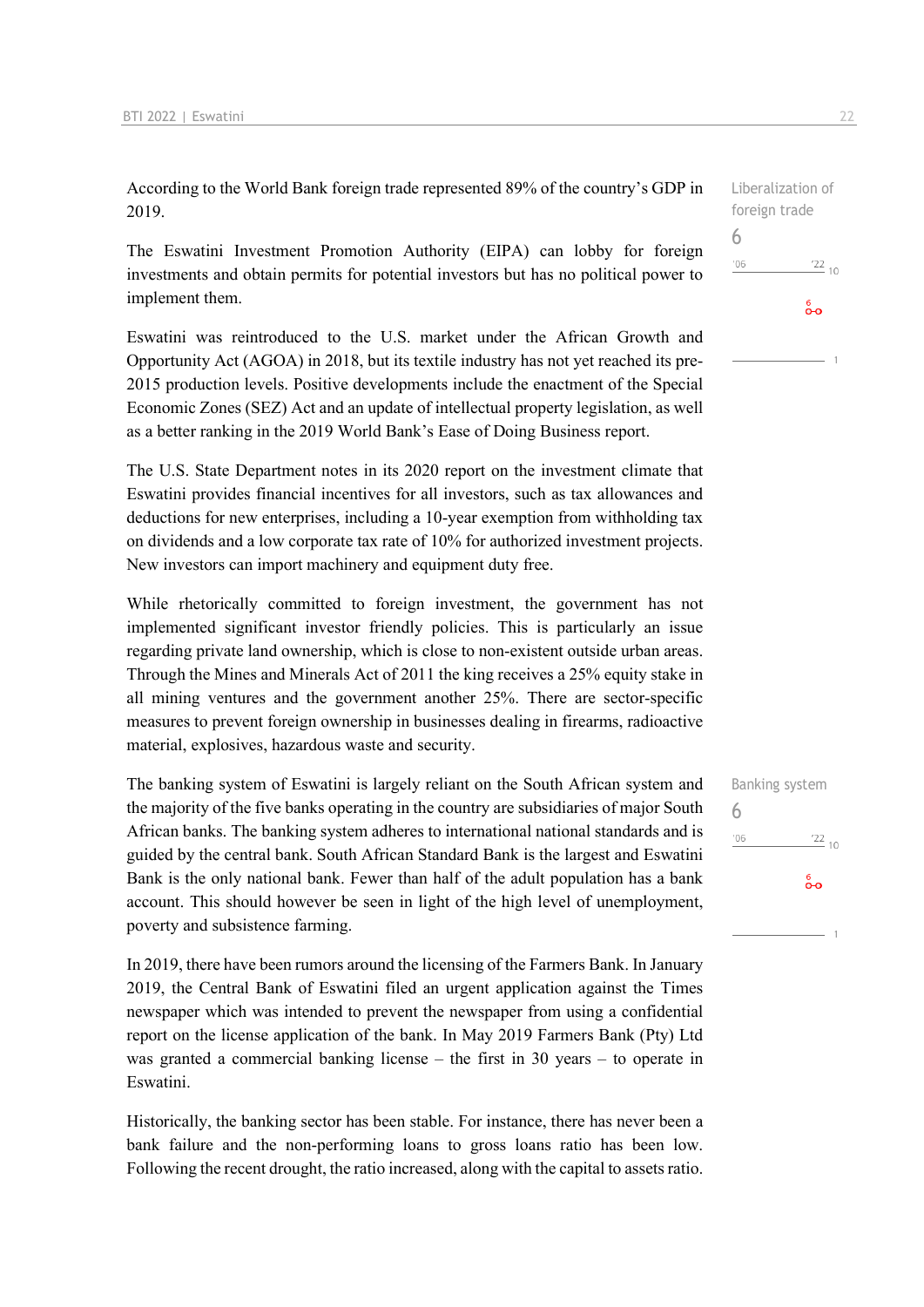A financial sector reform program was initiated in 2017, which is focused on increasing regulatory transparency, ensuring stability by minimizing risks through increasing minimum capital ratios (currently at 8%) and extending financial inclusion through encouraging company public listings. Only eight companies are listed on the Eswatini stock exchange, with liquidity and volatility both being very low, making it difficult for pension funds to invest nationally.

The COVID-19 pandemic has affected the banking sector in that companies and individuals are failing to service their loans.

### **8 | Monetary and fiscal stability**

Eswatini's currency, the lilangeni (SZL), is pegged at 1 to 1 to the South African rand through the Southern African Customs Union (SACU).

The central bank's medium term inflation forecast for 2020 has been revised downwards to 6.27%, from the previous forecast of 6.40%. Developments in oil prices and the exchange rate remain key risks to the inflation outlook.

Eswatini's reserves amounted to SZL 5.5 billion, enough for 2.4 months of imports, as of March 13, 2020, down from SZL 7.6 billion on January 10, 2020, and SZL 6.1 billion at the end of December 2019.

While many public institutions are heavily influenced by royal interests, the central bank remains independent with little evidence to the contrary.

Eswatini is over-dependent on the revenue received from the SACU, which has declined in recent years. Public debt reached 40.9% of GDP in 2019 and is expected to continue to increase in 2020 (42.5%) and 2021 (45.1%).

In response to the COVID-19 pandemic the central bank reduced the liquidity requirement for the banks from 25% to 20%, giving banks more liquidity and a discount rate with 100 basis points that will reduce the cost of debt by 1%. The central bank also announced that those individuals and companies that need short term financial support or relief due to the COVID-19 pandemic can approach banks and each application will be assessed on a risk-based approach. The government also reduced fuel prices and deferred planned increases in electricity tariffs.

| Monetary stability |             |
|--------------------|-------------|
| $\prime$           |             |
| '06                | $^{'}22$ 10 |
|                    |             |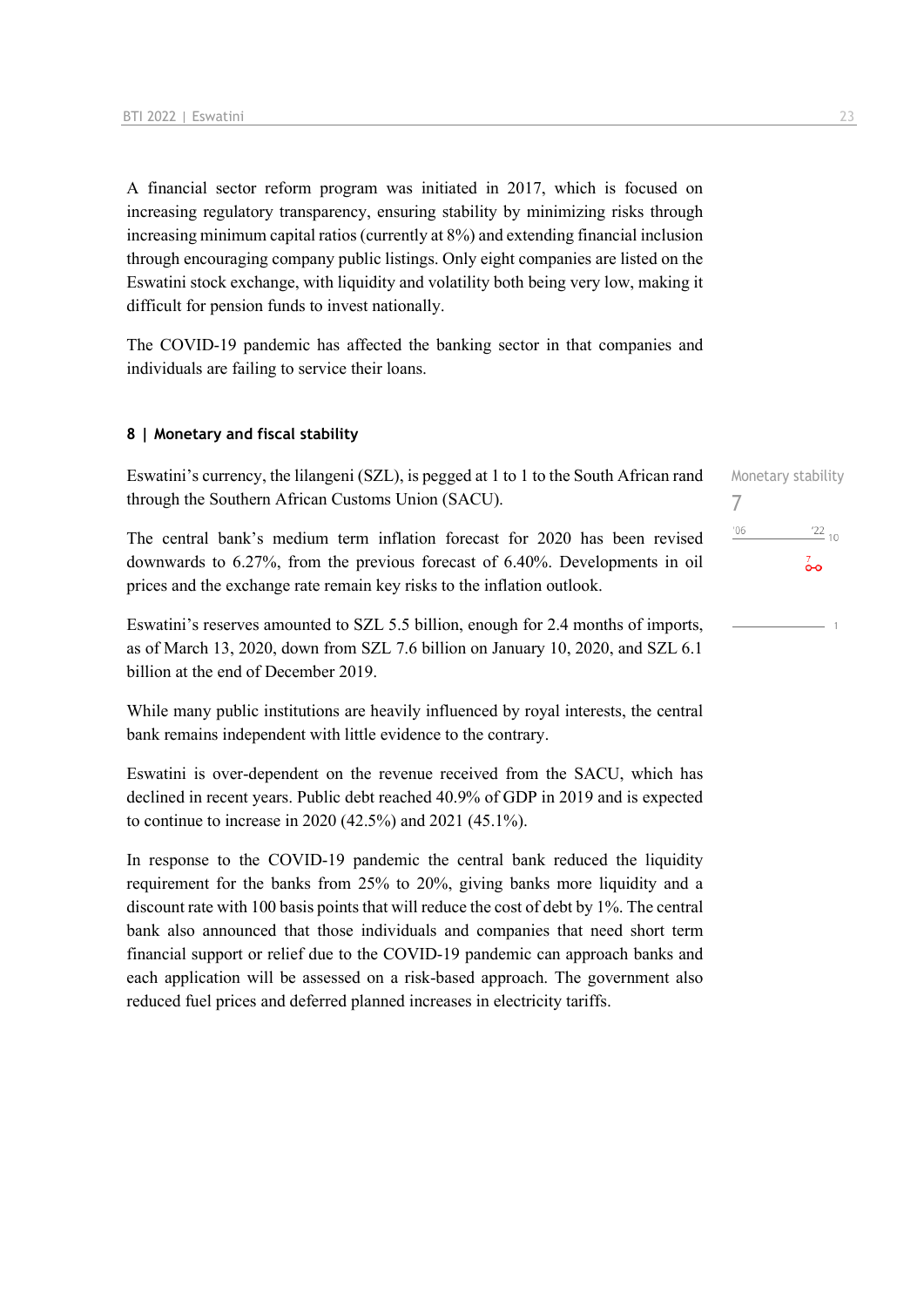Despite rhetorical commitment to fiscal stability, implementation is yet to follow. The fiscal deficit has been consistently around -5% over the last couple of years. As SACU revenue continues to decline and public spending has remained high, a high tax burden has been imposed on consumers. It is difficult to see where the necessary revenue will come from to stabilize the budget, especially now with the negative effects of the COVID-19-related lockdown and restrictions.

Transparency and public scrutiny of the budget has consistently been low and parliamentary oversight, while existing, has not been effective in challenging the budget. The lack of democratic budgetary oversight has contributed to a lack of effective policies being implemented to address the deficit. This is further exacerbated by the continuous insistence from consecutive governments on spending on large-scale capital projects: the new airport, the science park and the conference center.

For a long time, the government maintained its public debt-to-GDP ratio below 20%. In 2019 debt reached 40.9% of GDP and the Ministry of Finance conducted its first debt sustainability analysis to assess the potential impact of recent macroeconomic developments on the country's public debt dynamics. Debt is expected to continue to increase in 2020 (42.5%) and 2021 (45.1%).

In August 2020, Finance Minister Neal Rijkenberg said that fighting the pandemic would create a deficit of \$207 million (5.3% of GDP) in the national budget. The government secured a loan of \$110 million from the International Monetary Fund (IMF). The IMF predicted that public debt would rise to above 60% of GDP over the medium term which could further reduce reserves of international currency. The government also tried to secure an E2 billion loan from the African Export-Import Bank and a further \$100 million from the IMF and \$200 million from the World Bank.

In its COVID-19 Economic Recovery Plan the government predicted that GDP growth would fall by 6.7% because of the lockdown and disruptions in economic activity. Revenue is expected to fall by E2.7 billion to a total of E18.3 billion, instead of E21 billion. The budget deficit will widen to 9.1% of GDP if the government continues with its plan to spend E5.6 billion. This means an additional E4.1 billion of funding is needed. Debt service is likely to increase by 5% to 15.2% of revenue because of an exchange rate depreciation of 30% within a month.

The substantial drop in imports and the impact of the COVID-19 pandemic in 2021/22 and 2022/23, will cause a further decline in SACU revenue.

The E30 billion plan was welcomed by business interests. But Eswatini has been trying for more than a decade to attract foreign private investment on the one hand and reduce government spending on the other. So far it has failed to do either.

4 $106$ 

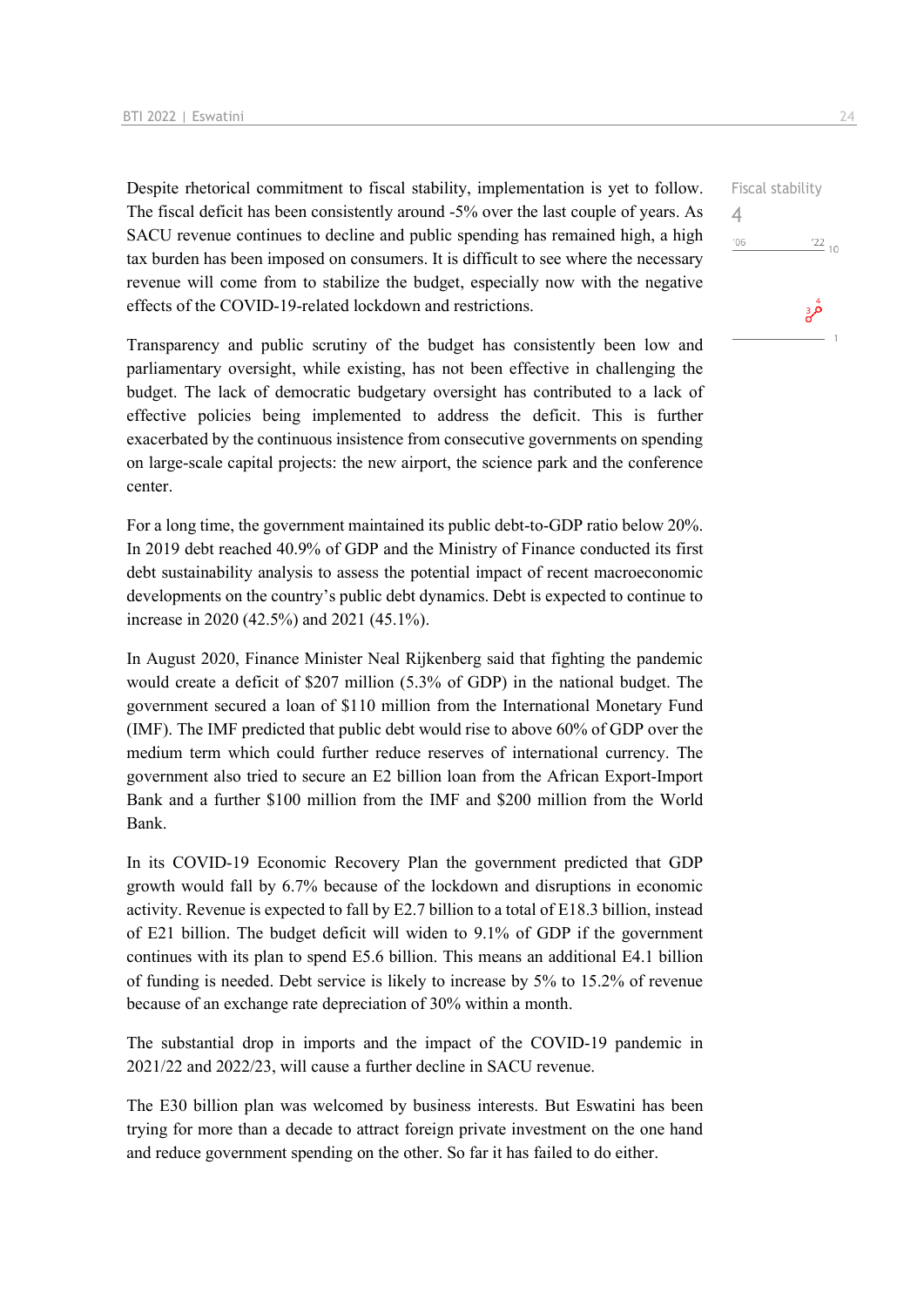### **9 | Private Property**

The 2005 constitution formally recognizes a dual land tenure system. The Swazi Nation land (SNL), which represents 63% of the territory, is held by the king in trust for the nation and is allocated by chiefs to homestead heads. The population density is higher in SNL areas where the subsistence economy generates more employment. The title deed land (TDL) or freehold tenure of land has more formal employment opportunities, often in the form of agribusinesses. Urban areas also fall under this category. SNL is an inherent part of the country's cultural identity (commons) and is ruled under customary law, while TDL is ruled under Roman Dutch Law. The first grants all heads of families the right of access to land, which supports social equality. Although women are the backbone of agriculture, they are denied this right.

Amnesty International reports that forceful evictions occur in both systems with and without court orders.

Although the communal land system is widespread in neighboring countries and private property is unknown to traditional culture, the way the King and chiefs are misusing the system for their private benefit and facilitating corruption is worrying.

Eswatini has over 30 state-owned enterprises (SOE) that operate nationally but do not enjoy legal preferences. In practice, they often avoid taxes and the paying of dividends, while also receiving government subvention. Privatization and the opening of new markets for private enterprise is slowly progressing. A reform of the SOEs and a plan to at least partially privatize them is underway. While little precedence exists for such a process, corruption and royal interference are common in both the private and public sector. Rhetorically, the government appreciates the private sector, but regulation, despite some reforms, is not transparent and suffers from slow implementation.

Larger private companies exist but cannot operate without royal interference. A divergence between royal interest and government interest/policy is currently increasing; perhaps a testament to growing grievances from civil servants about the non-productive relationship between royal interest and economic development. Royal interference in larger companies also includes access to tenders and circumventing the legal framework.

In April 2020, the government promised to support those businesses which have been hard hit by the pandemic with measures such as a relief of ZAR 90m for small, medium and micro enterprises, tax deferments and the waiving of penalties on late debt. In a press statement the government announced the provision of relief of up to  $€90$  million to small and medium enterprises, but only if they have filed and paid taxes on time up to the 2019 tax year. Payment will be made through monthly tax refunds of 25% of the actual tax paid in 2019.

Property rights 2  $'06$  $\frac{22}{10}$ စ်စ

| 4   | Private enterprise       |
|-----|--------------------------|
| '06 | $\frac{22}{10}$          |
|     | $\overset{4}{\bullet}$ o |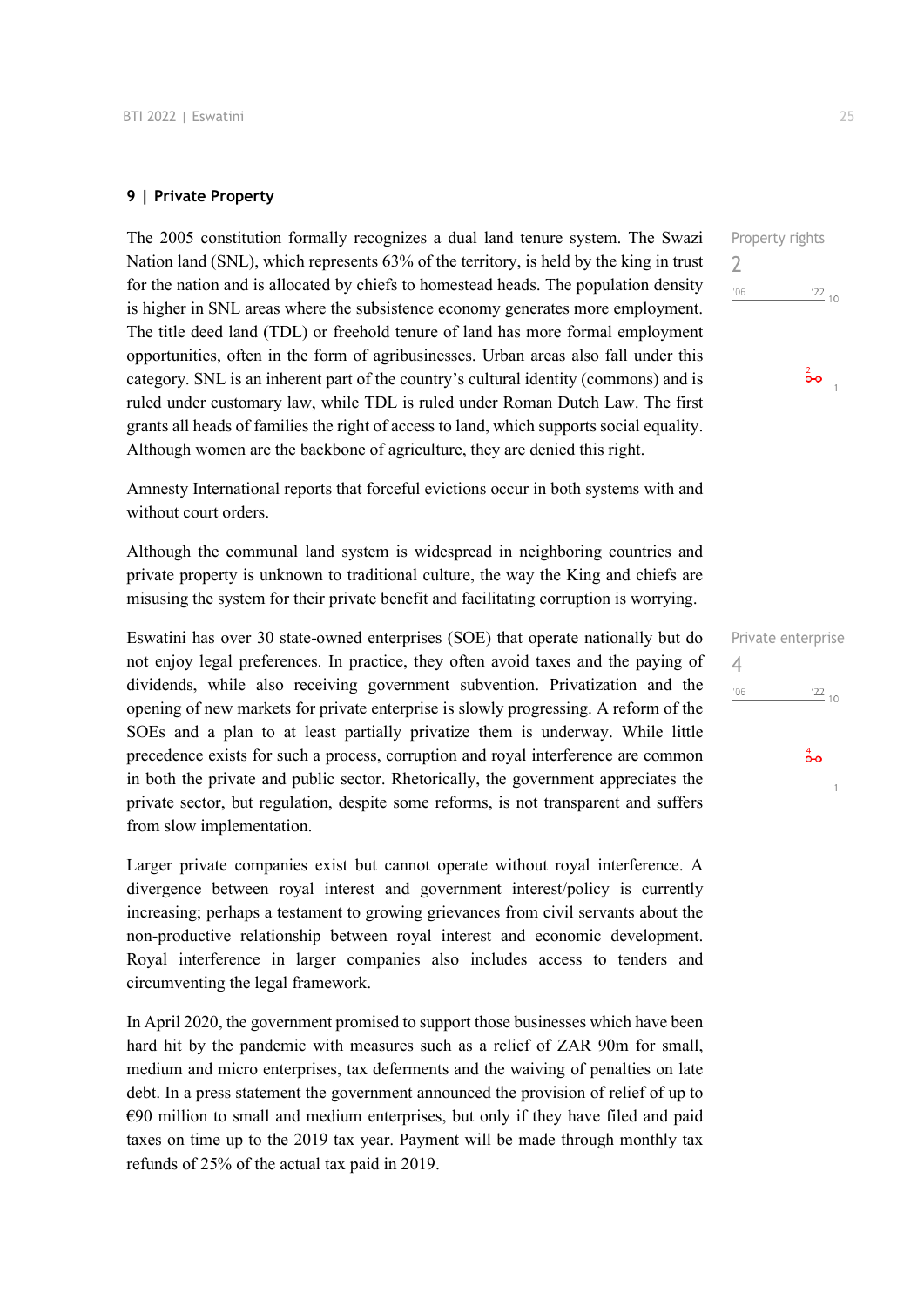### **10 | Welfare Regime**

A quarter of the population is extremely poor and has experienced food insecurity in the last 10 years.

Social protection measures such as cash grants for vulnerable groups, school food programs, free basic health services including antiretroviral and anti-malaria drugs, account for just 2.2% of GDP. 11% of public spending is on health. The country's marginalized rely on the World Food Programme (WFP) and other donors to provide household food rations.

According to the Department of Social Welfare, the Deputy Prime Minister's Office (DPMO) operates four social protection programs, two of which – the old age grant (which amounts to SZL 240 or  $\epsilon$ 13.34 per month) and the disability grant – are unconditional cash transfer programs. The orphans and other valuable children (OVC) education grant involves a one-time payment of SZL 1,950 for secondary and high school education that is paid directly to the schools. The childcare grant, a means-tested grant, pays for the care, protection and general welfare of children.

The old age grant has been subject to controversy because the government failed to pay it out, citing financial constraints.

The challenge with these grants is that they require clear policies to regulate how they are disbursed and to ensure that beneficiaries are aware of their entitlement. In August 2020, the EU contributed  $E1.4$  million through the WFP to support 94,000 vulnerable Swazi households for 12 months. The WFP will use the donation to increase the number of families currently receiving cash transfers from 20,000 to 94,000.

Informal safety nets exist and it is estimated that, on average, one employed individual supports eight family members. Neighbors within a community, as well as churches and other charity groups, often provide support for struggling families.

Eswatini society is relatively homogeneous, especially compared to the surrounding countries and Africa at large. People share a common culture and language. The majority of the population is Christian, divided between various denominations including rapidly expanding pentecostal churches. A small minority of Muslims are present in urban areas. There have been limited grievances voiced against the Muslim minority by traditional voices in society.

Women have traditionally been seen as secondary citizens and have until recently not been allowed to own land. Women still have a lesser say in the public domain, including holding positions of public office and being fairly treated by traditional grievance mechanisms. Women, children, people with disabilities and people living with HIV are vulnerable members of society. Even though the country was part of a group of states that aimed to achieve 50% female representation in parliament by



| 3   | Equal opportunity |
|-----|-------------------|
| '06 | $\frac{22}{10}$   |
|     | ္တီ               |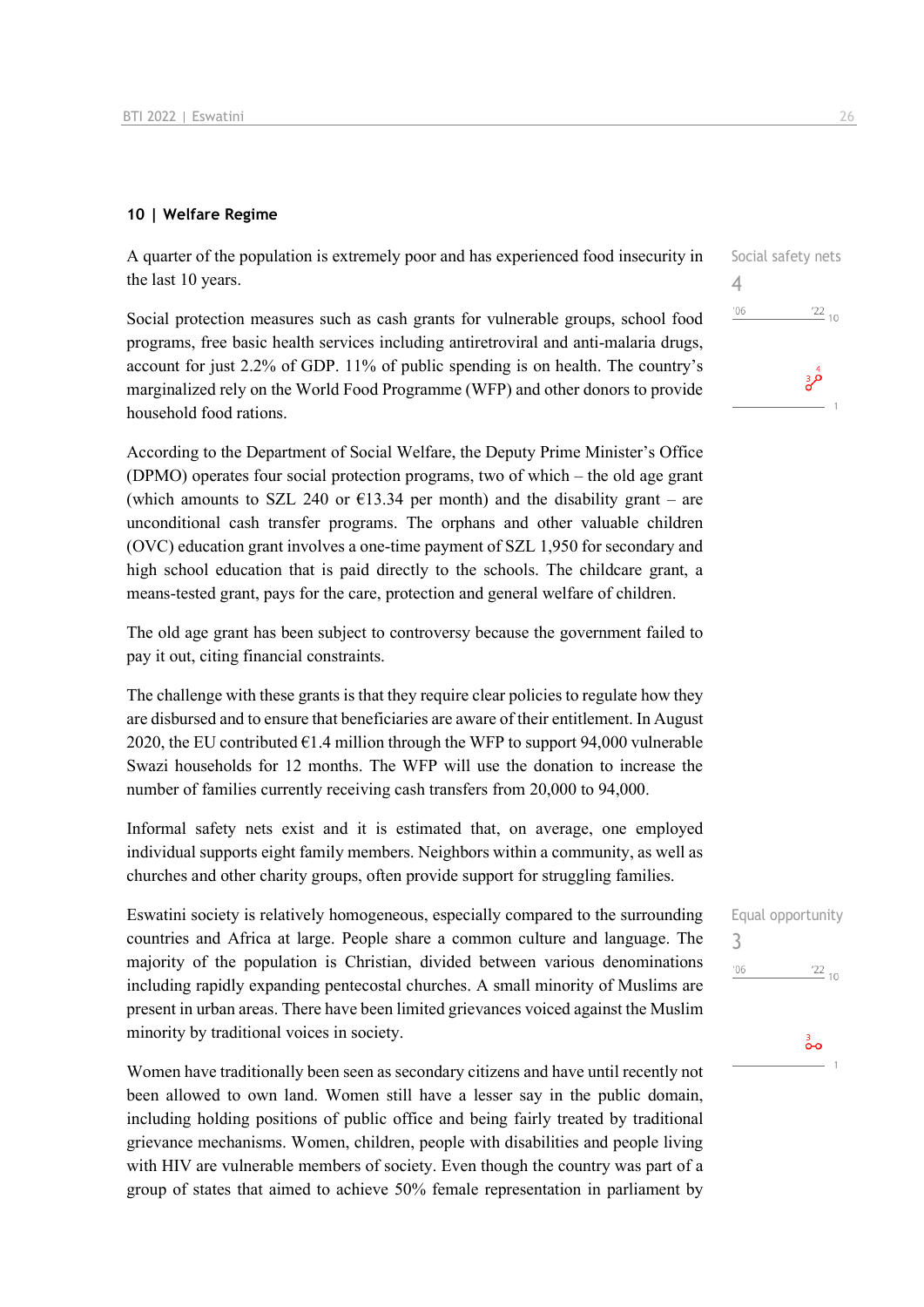2015, there were only two female members of parliament elected in 2018. The constitution grants women the right to be elected but some traditional authorities hold strong views against women and treat women as second-class citizens, thereby blocking their candidacy through the Tinkhundla system.

Due to the dual legal system (traditional and Roman-Dutch law) arbitrary application of law and overlapping mandates occur frequently, especially in legal issues where women have historically been disadvantaged, for example in issues of inheritance, land ownership, and marriage.

An Eswatini High Court ruling in August 2019 that the common-law doctrine of marital power is unconstitutional added to existing reforms to end discrimination against women and uphold their constitutional rights to equality. The court also withdrew parts of the Marriage Act that forced African women to marry under customary law. However, such rulings are rarely implemented in a way that affects rural women in their daily lives.

According to a 2018 study by the National Center for Injury Prevention and Control, almost every second girl and woman between 13 and 24 have been a victim of sexual violence. Before the age of 18, one in three girls will experience some form of sexual violence. This is reflected in weekly newspaper reports of men assaulting or murdering their wives or girlfriends. Despite the unequal power relations between women and men, women have a very similar literacy rate to men (82% and 83% respectively), and a similar education enrollment level. Women comprise 41% of the labor force but are often employed in the textile industry and other lower paying jobs. While statistics are not available, it is rare to see females in higher management positions and better remunerated jobs.

The LGBTQ+ community faces regular discrimination and harassment. They are treated as criminals and second-class citizens who are not entitled to basic human rights. Although the 2005 constitution supports those fundamental rights, the government interprets the constitutional statement that marriages must be between men and women to mean that same-sex relations is explicitly prohibited.

Political affiliation to specific political parties has led to exclusion from society. This is illustrated by the cases of public sector employees who have been fired for publicly announcing their political affiliation.

The royal family are not treated as normal citizens and as such are above the law.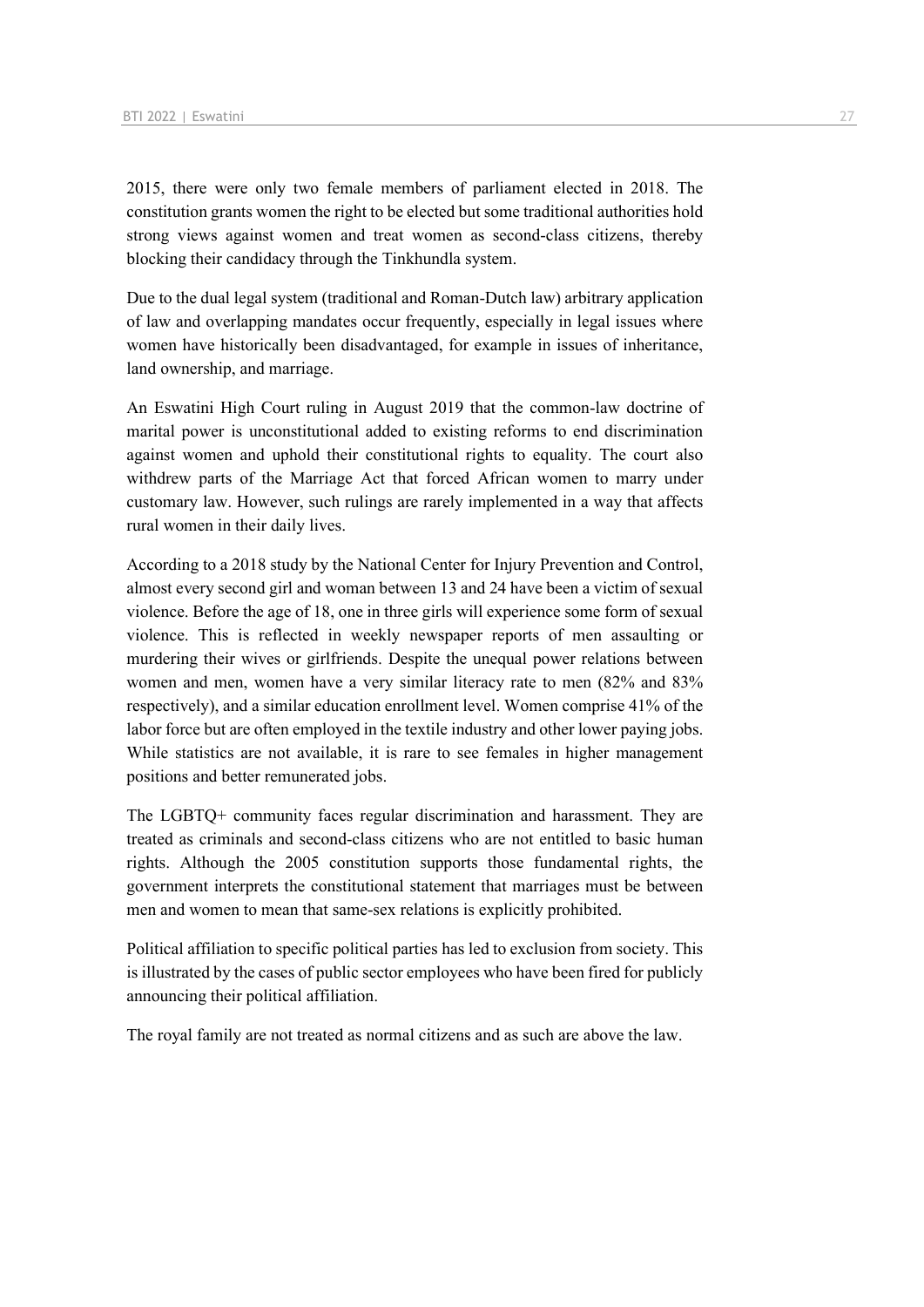### **11 | Economic Performance**

Eswatini is ranked as a lower middle-income country with a GDP per capita of \$9,048. Inflation in 2020 stood at a relatively low level of 4.12%, but the COVID-19 pandemic is expected to increase this (IMF). Unemployment, which was 22% before the pandemic, will rise. Currently, every second young person is unemployed. After the 2018 election, foreign direct investment (FDI) flow increased significantly to 2.9% of GDP, which suggests increased trust in the current administration. Although gross capital formation increased to 13% of GDP, it has been difficult for Eswatini to achieve its desired economic growth.

The government has been unable to balance the national budget. It has run a deficit financed by domestic and foreign loans. Public debt reached 40.9% GDP in 2019 and is expected to increase in 2020 (42.5%) and 2021 (45.1%). The deficit is financed by central bank loans, levies on reserves and external and domestic borrowing. The taxto-GDP ratio increased to 17.2% in 2018, which was made possible by more effective tax collection and an increase of VAT on consumer goods, from 14% to 15%. The African Development Bank (AfDB) calculated the budget deficit at 7.8% of GDP, up from 6.5% in 2018 and therefore further evidence of Eswatini's weak fiscal situation. There is excessive public spending, especially for transfers, wage bills, and capital outlays, paired with low tax revenues. The government has had to use central bank reserves, as well as external and domestic borrowing.

The Eswatini Stock Exchange (ESE) was completely closed between March 29, 2020, and April 15, 2020, due to the COVID-19 pandemic.

The real GDP growth is expected to fall from 2.2% in 2019 to 1.2% in 2021, due primarily to the COVID-19 pandemic. Another substantial source of income for the state has been the revenue from the SACU ( $\epsilon$ 8,3 billion in 2019). This however is not sustainable, as SACU revenue is forecasted to fall over the next couple of years, and even more so due to the pandemic.

### **12 | Sustainability**

To address Eswatini's climate-related vulnerabilities, the government established a National Climate Change Committee, developed a National Climate Change Strategy and Action Plan, and in 2016 announced a National Climate Change Policy through the Ministry of Tourism and Environmental Affairs that aims to support programs to help Eswatini adapt to climate change. The government also announced the National Water Policy in 2018, the Transboundary Water agreements with Mozambique and South Africa, and the Energy Policy and Master Plan in 2018. This is particularly important, as climate change has already caused unpredictable weather patterns, including large variations of rainfall (droughts) and extreme temperatures, which can Environmental policy 3 $^{\prime}06$  $\frac{22}{10}$  $\frac{3}{2}$ 

Output strength 3  $\frac{22}{10}$  $'06$  $\frac{3}{2}$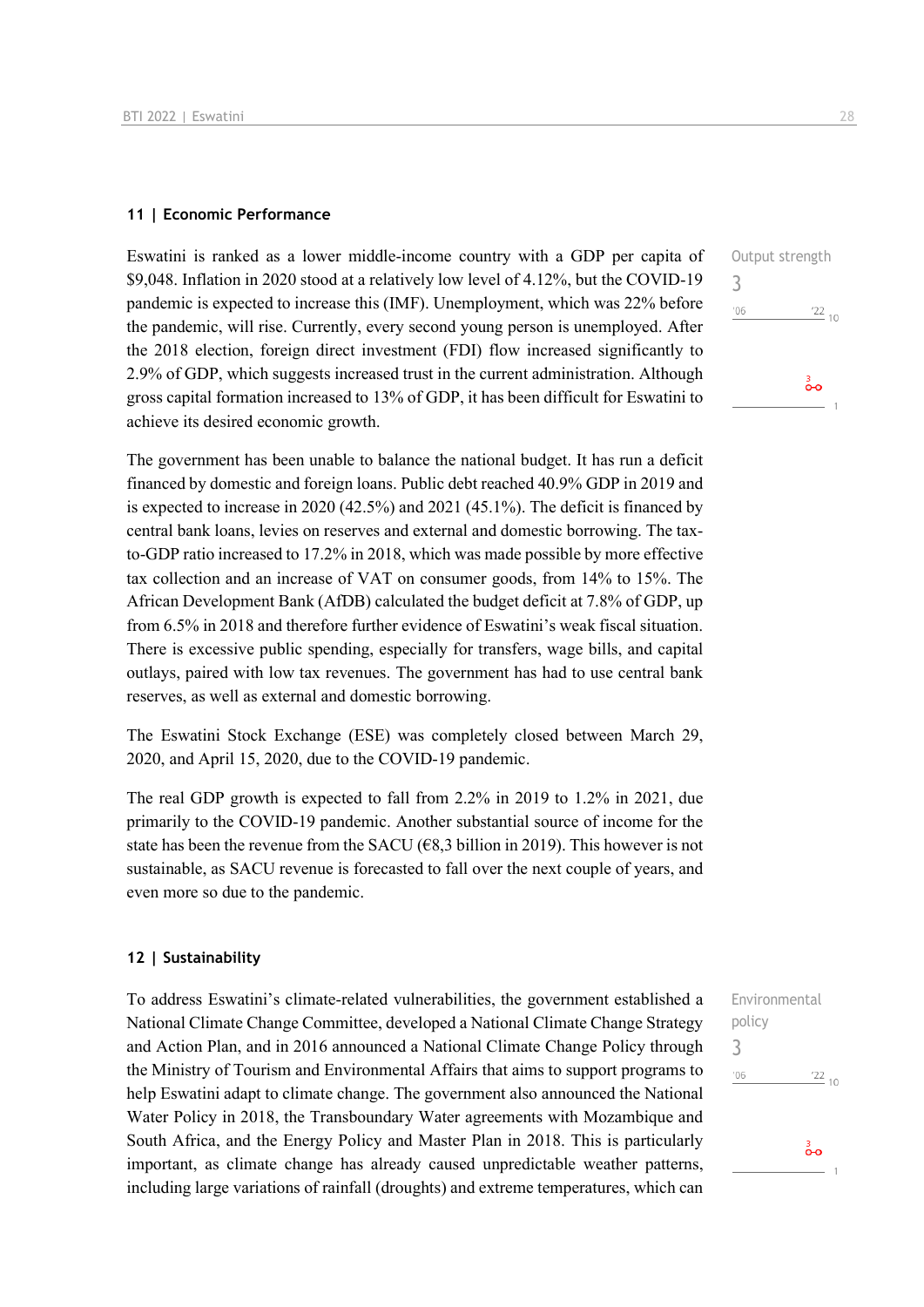be devastating for the large segment of the population surviving on subsistence farming. Institutionally, the responsibility of implementation falls to the Ministry of Tourism and Environmental Affairs, which is currently focused on developing the 2020 National Adaptation Plan, which takes its point of departure from the 2016 National Climate Change Policy. Despite the introduction of climate strategies, national funds are limited, meaning programs in this area depend on international funds and expertise. Institutional coordination is also low, with responsibilities being shared by three departments and two ministries.

To confuse institutional mandates further, environmental degradation due to mining falls under the remit of the Ministry of Natural Resources and Energy, while land degradation due to monoculture (especially sugar cane) falls under the Ministry of Agriculture. In relation to mining, issues of environmental pollution and grievances from the local community around the Maloma mine have been reported on multiple occasions.

The government appears to have a blind spot over the issues of chemicals and waste management. Industrial pollution threatens the Usushwana River, while urban waste and agricultural chemicals pose a serious risk both to the environment and to public health. The government recently established a national Environment Coordination Department under the Ministry of Tourism and Environmental Affairs for policy coordination and to oversee all environmental issues including the nation's waste management.

Eswatini has been able to benefit from its mountainous geography by building large dams to facilitate hydroelectricity. Eswatini generates 60 MW from hydroelectricity, which is approximately 16% of total consumption. Around 80% of its electricity is received from South Africa and Mozambique, primarily generated using coal. Despite the high number of days of powerful sun, solar power has only recently found its way into energy plans. In 2020, at the Africa Energy Indaba in Cape Town, the government introduced its plans to generate 10 MW of solar power by the end of 2021, while an additional 40 MW of solar power will potentially be generated by independent power producers.

Free primary schooling was introduced in the early 2010s, funded by international donors who supported the first two grades, while the government funded the remainder. When this funding was phased out, the government was also experiencing declines in revenue that affected the quality of primary school teaching. The quality of education at school level has fallen due to poor implementation of the free primary education policy. According to the Ministry of Education and Training, there are 12,560 teachers in 600 primary schools with an enrollment of 239,793 pupils.

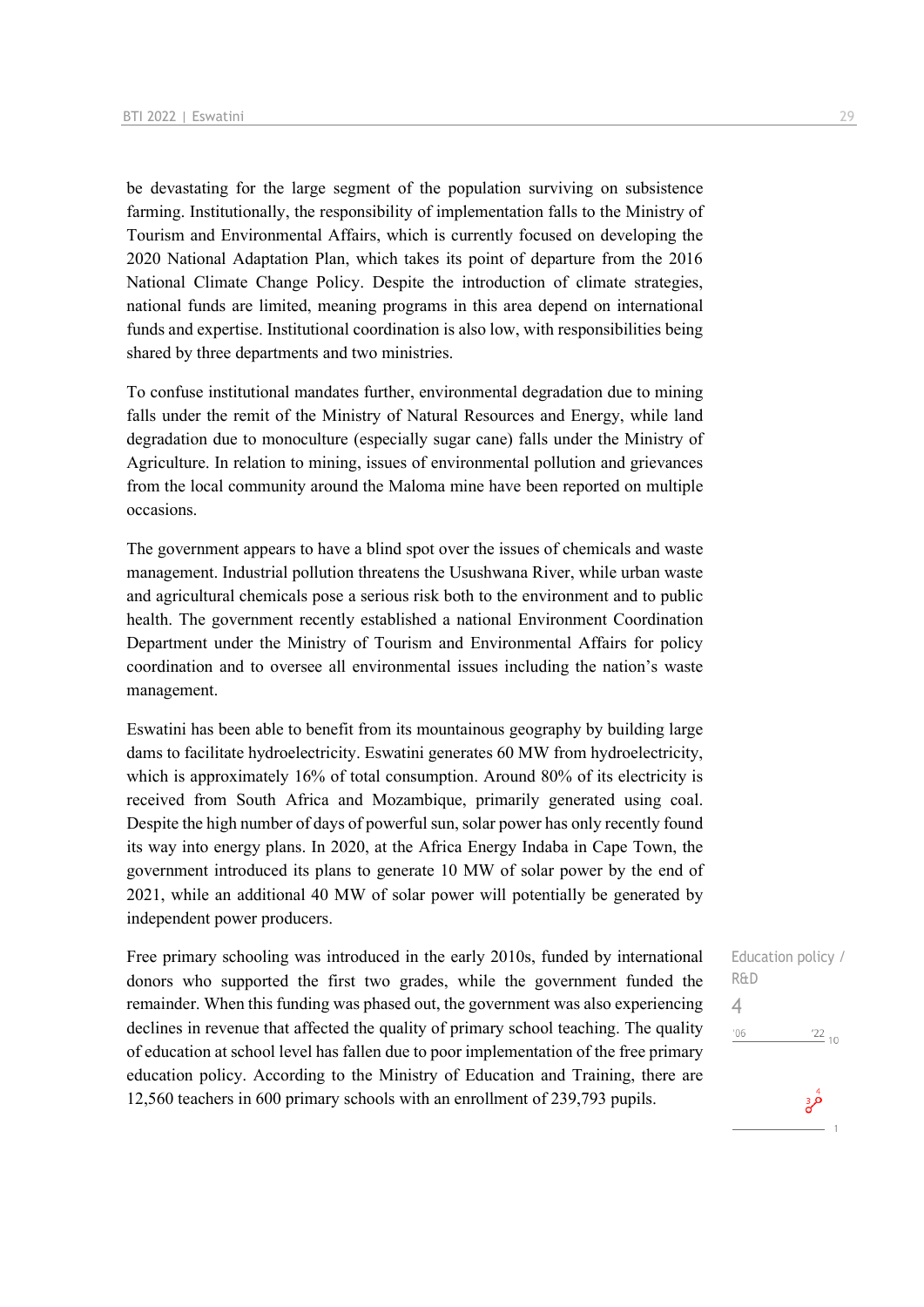The free primary school education policy created an excess of pupils that the secondary school system was not prepared for. In 2018 media reported that children had been turned away because there are no spaces for them in classes at high school.

Official figures in 2014 show a comfortable pupil-teacher ratio in secondary education of 15.9 students per teacher. This contradicts media reports of over 80 pupils per class in some cases. Few reliable figures are available. The number of students in classes has certainly increased, with some teachers reporting close to 80 students in one classroom. Secondary education is of poor quality, following changes enacted by the government. The government provides scholarships to Swazi students for tertiary education, but these are not enough for all students. For that reason, the government has been trying to allocate scholarships for essential courses. Some students choose to attend university in neighboring South Africa, where the quality of education is significantly higher. Scholarship allocations have been subject to politicization, where politically affiliated students have been denied scholarships.

The national budget allocates 15.2% to education, which still falls short of the 20% target in UNESCO's Education for All campaign. Eswatini's literacy rate has increased during the period of review to 88%.

The education level, measured in terms of the education index (a component of the Human Development Index), rose slightly to 0.557 in 2019.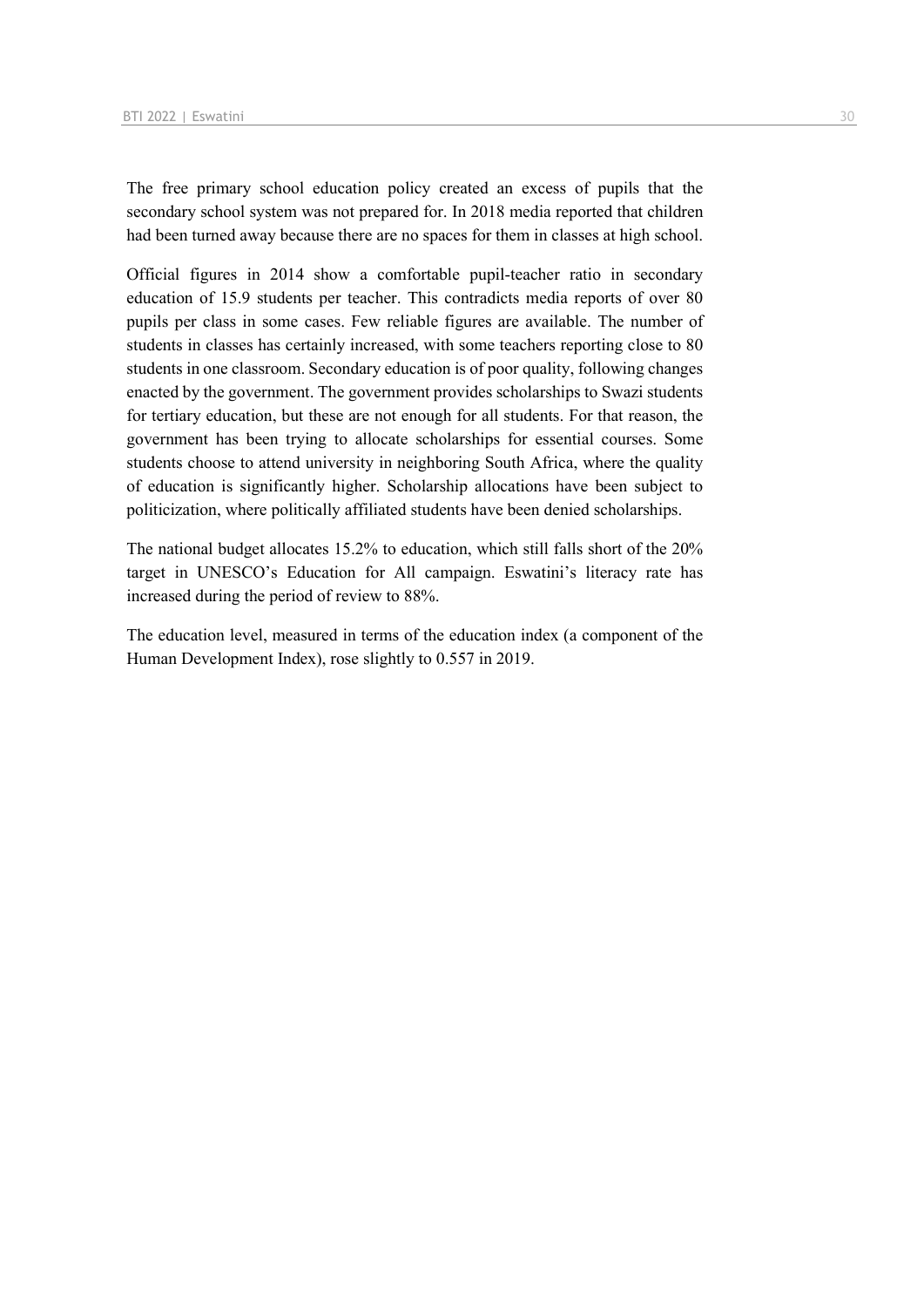# Governance

### I. Level of Difficulty

Eswatini is a landlocked, mountainous country, surrounded by regional power South Africa and Mozambique. The country is economically and politically dependent on South Africa, with the majority of trade with or through South Africa. South Africa is also the main contributor to the Southern African Customs Union's revenue, which Eswatini is dependent on. 38.6% of the population live under the \$1.90 poverty line (2017).

The unemployment rate stood at 22% before the COVID-19 pandemic. The overall Human Development Index value of 0.611 shows a slight improvement. Eswatini now ranks at 138 (141 in 2017) out of 187. Since colonial times, men have worked in South Africa's mining industry and, to some extent, still do. Contracting lung disease and HIV/AIDS, and suffering amputations due to a hazardous work environment is common among the returnees. Since the 1980s, HIV/AIDS and tuberculosis have been endemic in the country. In 2019, the prevalence rate of HIV among adults (aged 15 to 49) was 27%, the highest in the world. Eswatini's UN Education Index score is 0.528, which is relatively high compared to the African average of 0.419 and in the context of the country's overall poverty index score. Climate change has had a disproportionate impact on Eswatini relative to many other countries, as extensive droughts have occurred in recent years. Despite the structural constraints, the main obstacle to development is poor and repressive governance.

Rural communities in particular are left behind without any access to infrastructures such as water, sanitation, health care, and public transport.

The first publicly confirmed death from COVID-19 occurred on May 8, 2020. A lockdown and state of emergency had been declared nearly two months before. The death toll stood at 551 at the end of January 2021. In 2019 the country recorded 2,300 AIDS-related deaths. The pandemic-related lockdown regulations deprived the majority of people of their incomes because businesses – formal and informal – were forced to close and no compensation from the government was offered. Hunger is widespread and the government lacks not only the resources but also the will to assist the needy.

In December 2020, Prime Minister Dlamini died of COVID-19 in a South African hospital, and since then, other members of government have also succumbed to the virus.

Infection and death rates were rising at the end of 2020, with no access to vaccines in sight.

Structural constraints 7 $'06$  $\frac{22}{10}$ စ်စ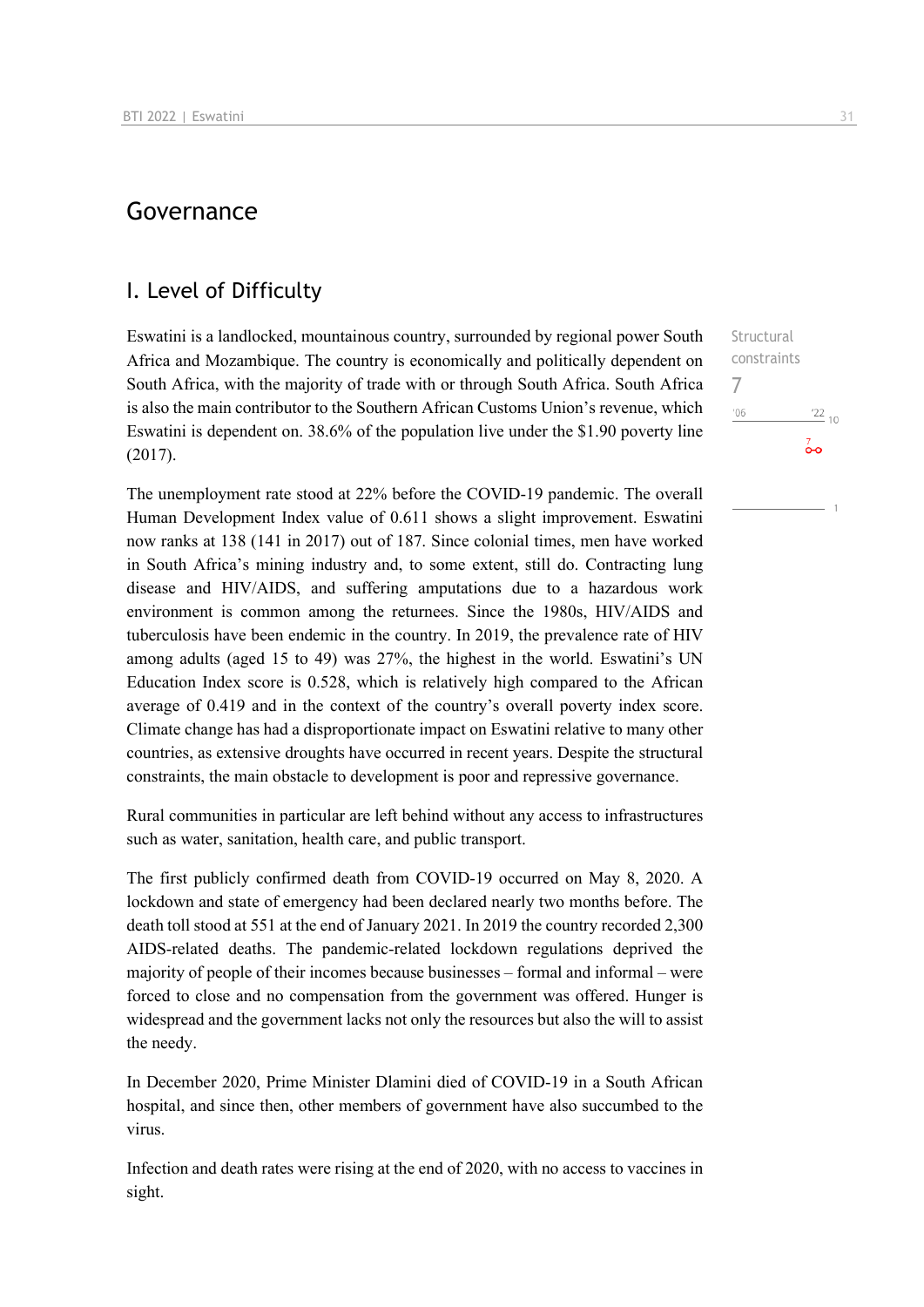Despite the absolute monarchy and a ban on political parties, Eswatini has a diverse civil society, including trade unions, religious communities, charitable institutions and political parties. Civil society groups are most influential on social, health and development issues. They all work under difficult conditions, especially those who work on democracy and human rights. They are often subjected to harassment and their employees are threatened and persecuted. In the past, this constant pressure on civil society organizations has led to splits and breakaway organizations, which often severely impairs their effectiveness in the long term.

The contribution of civil society to the development of the country cannot be underestimated. They have reached the most remote areas of the country, bringing much needed help. Churches have established schools and health facilities, complementing the government's effort to improve education and health outcomes. In the fight against HIV/AIDS, civil society organizations partnered with the Ministry of Health to raise awareness, providing HIV testing facilities, bringing treatment and support to people affected by and infected with HIV. Without charity organizations, food insecurity would be considerably worse. However, if international donor priorities change, CSOs will struggle to find resources for their work. The pandemic may act as a financial constraint on international aid spending.

The most important conflict is between the king and the security forces on the one side and small democracy-pursuing segments of the population in urban areas on the other. The current political situation and the constitution can be a source of conflict. The economic crisis that the country is currently experiencing may become another source of conflict, as it affects service delivery by the government. The majority of the population live a rural life. Political parties are an urban phenomenon. Terrorism as such is nonexistent but the king views party politics and criticism of the monarchy as acts of terrorism, treason and sedition. The late Mario Masuku, former leader of the PUDEMO, was arrested several times under the Suppression of Terrorism Act of 2008. Police attack all forms of protest. Although there is no ethnic or religious diversity or conflict, there is a deep gap between the royal house as a concept that the traditionalists support, and the way the family behaves and sucks the country's wealth. The royal family and its allies own the country.

The only associations that can officially demonstrate are the trade unions, and only if the demonstrations relate to labor issues. However, even their demonstrations are frequently brutally attacked by the police using lethal ammunition.

There have been violent incidents during elections. Protests tend to be small. Often people have no idea how to speak out and express their grievances.

During the pandemic it was difficult and dangerous to express criticism over the way the government responded to the pandemic.



5

 $^{\prime}06$ 

Conflict intensity 4 $\frac{22}{10}$  $^{\prime}06$ 

 $\overset{4}{\bullet}$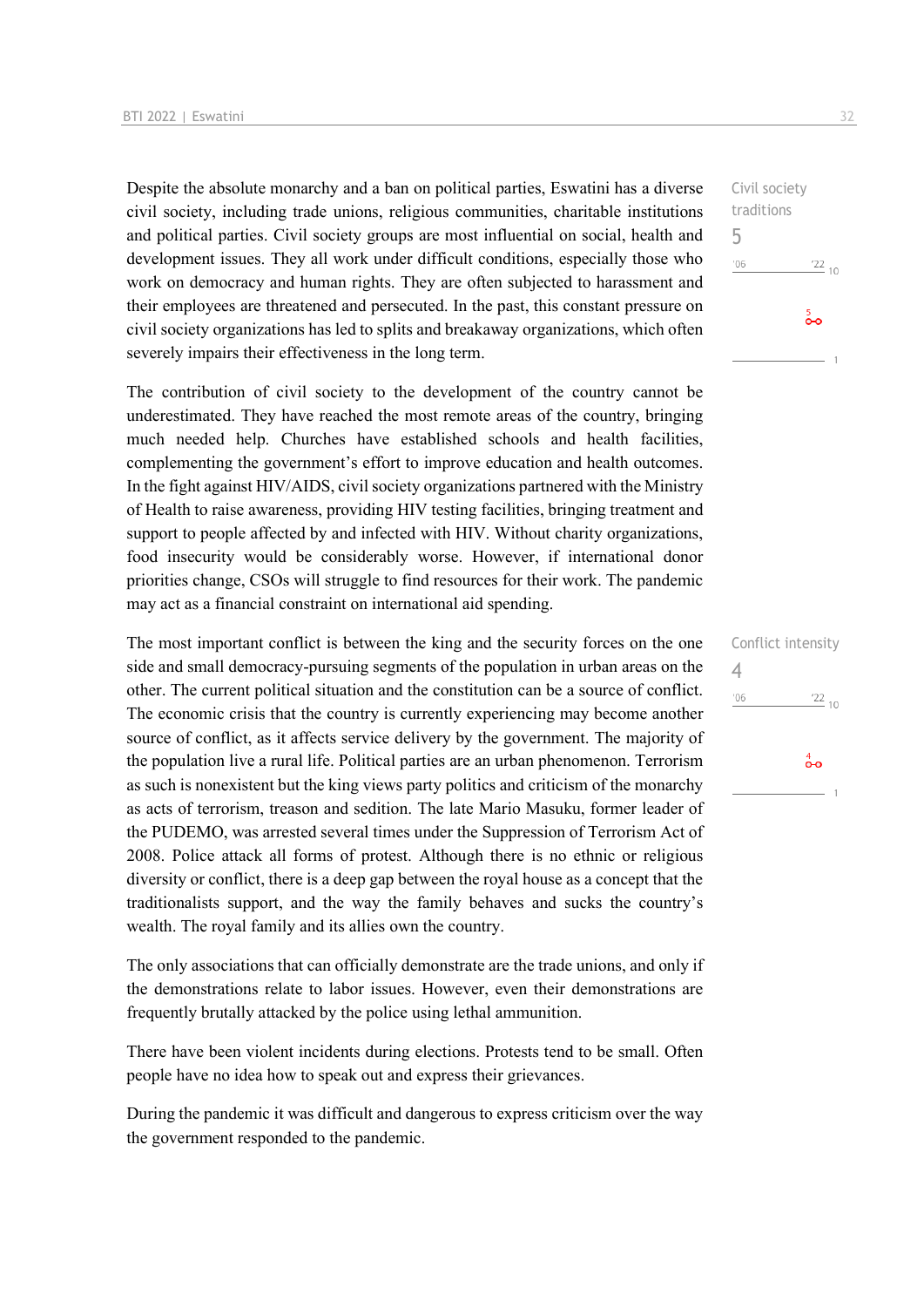### II. Governance Performance

### **14 | Steering Capability**

The government sets strategic priorities and has in some areas been relatively successful in achieving them. This includes the near eradication of malaria and largescale irrigation agriculture projects. While these priorities were met, the executive branch of government continues to set unreachable and nonsensical priorities such as the Vision 2022, to make Eswatini a First World Country. The government Program of Action to reach this vision completely failed. The monitoring tool for the program, the Eswatini Development Index (SDI), never materialized.

In his mid-year budget review report 2020/21, held in November 2020, Minister of Finance Neal Rijkenberg admitted that the government had continuously struggled with a budget deficit in recent years. Even a public sector hiring freeze could not fix the issue, as wages continued to increase every year. The budget deficit for the 2021/22 fiscal year is predicted to reach  $64.9$  billion, or 7% of GDP.

The government launched a post-COVID-19 economic recovery plan and a Fiscal Adjustment Plan, both containing measures to increase revenue and reduce expenditure. The package aims to stimulate the economy in the short-term and revive the economy by initiating a number of productive economic activities. The Fiscal Adjustment Plan was a precondition to receiving budget support under the Rapid Financing Instrument (RFI) from the IMF.

In the Swazi Media Commentary, Richard Roony concluded that the new economic recovery plan is ambitious and unrealistic. In February 2020, just prior to the pandemic, the IMF reported that the economy was still in decline, as domestic arrears grew, public debt increased, and international currency reserves fell below adequate levels. The government has been trying for more than a decade to reduce spending and to encourage private investment, especially from outside the kingdom. To date these efforts have largely failed.

The government consistently fails to implement policies due to a mixture of incompetency, unrealistic aims, lack of will and lack of funding. Even though the government may have good policies, they frequently fail to implement them fully and in the stipulated time frame.

The National Development Strategy (Vision 2022) for example aims to strengthen the control, prevention and treatment of malaria, tuberculosis, diarrheal diseases and acute respiratory infections. The government wants to design appropriate programs to deal with emerging noncommunicable diseases such as diabetes mellitus, hypertension, heart disease, cancer and other diseases.

### **Ouestion** Score

Prioritization 3  $\frac{22}{10}$  $'06$ 

Implementation 3 $\frac{22}{10}$  $106$ 

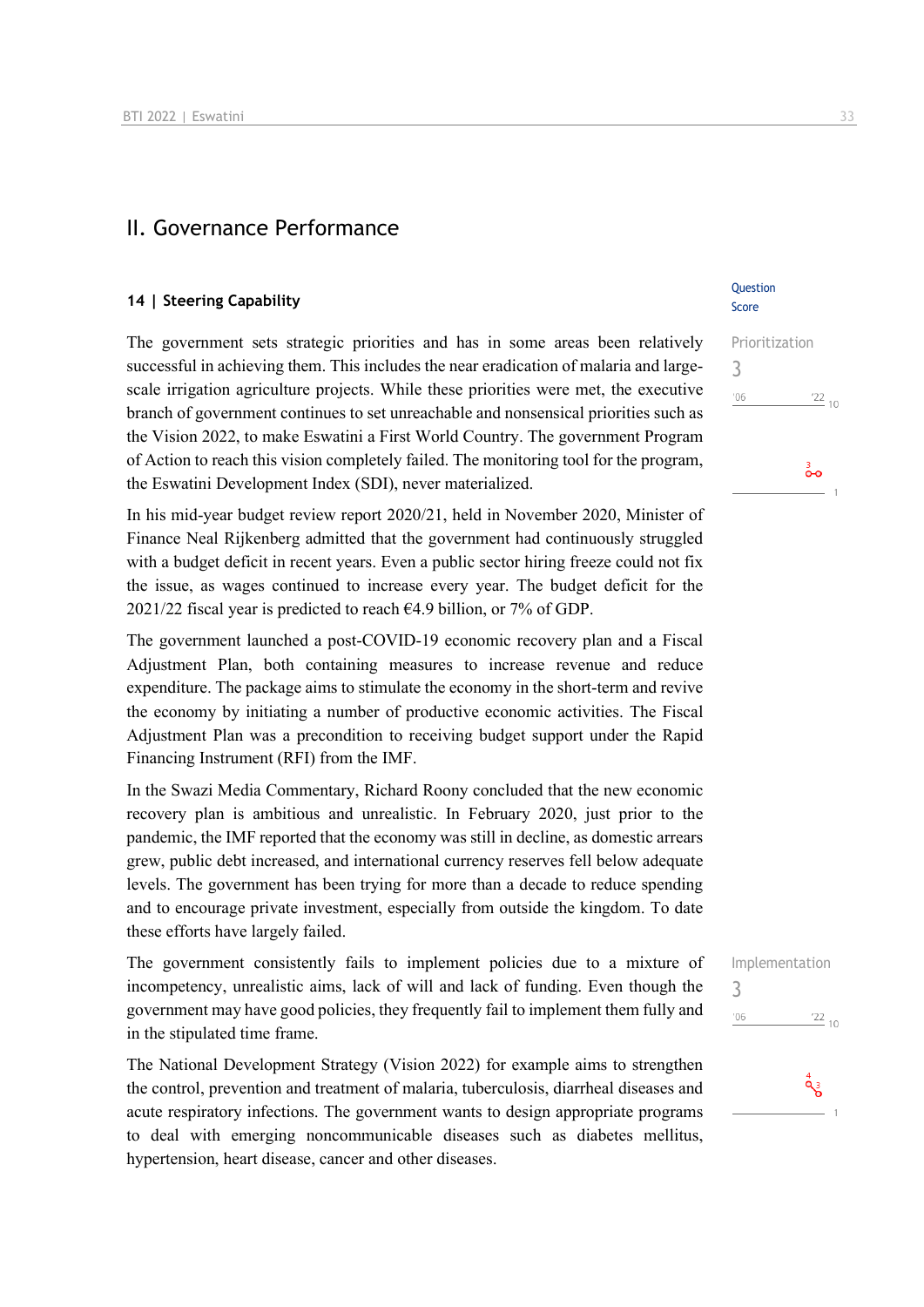But in order to meet the budget deficit, expenditure on health was reduced by 15.7% from  $\epsilon$ 1.94 billion to  $\epsilon$ 1.63 billion in 2019, with the additional effect that the public sector owes  $\epsilon$ 3 billion to suppliers. In the first few months of 2019, people died due to a lack of medicine because the government had not paid suppliers. The Times of Swaziland reported on May 14, 2019, that the health service was struggling to obtain enough drugs like medication for hypertension and flu at the beginning of winter.

In contradiction to the dire situation of the people, the absolute monarch King Mswati III purchased in November 2019 between 13 and 15 luxury Rolls-Royce cars, at an estimated cost of \$4 million.

Due to the pandemic the economy is in freefall. In order to secure an emergency loan from the IMF, the government attempted to curb expenditure through cuts to public sector jobs and reduced wage increases in the future. Moody's warned that the pandemic might lead to social unrest if the government failed to support people living in rural areas.

The government of Eswatini is unable to learn due to the mere fact that King Mswati III has veto powers and stands above both the government and the constitution.

The U.S. State Department reports in a March 2020 analysis that the government was inconsistent in investigating, prosecuting and punishing officials violating human rights. According to media reports, during the pandemic-related lockdown police brutality and disproportional methods were used to enforce regulations.

In April 2020, the late Prime Minister Dlamini promised to distribute food packages to 300,000 needy people within two weeks, but only in rural areas. That would not even cover half of those living below the poverty line. After 14 days, no family had received a food package and the plan was put on hold after parliament refused to authorize a cash transfer instead.

### **15 | Resource Efficiency**

The government wastes almost all of its available human, financial and organizations resources through corruption and nepotism. It has neither invested

in human resources nor brought skilled professionals into government, both of which has led to a brain drain into neighboring countries. The cabinet, which is appointed by the king, includes a number of his family members including his eldest daughter Princess Sikhanyiso as minister for information communication and technology, Prince Simelane (housing and urban development), and Princess Lindiwe (home affairs). On the other hand, about a third of the 18-member cabinet are former CEOs, including Finance Minister Rijkenberg. The late Prime Minister Dlamini worked as CEO for MTN Eswatini. He was appointed in contravention of the constitution, since he was not a cabinet member at the time.

 $\mathbf{a}^3$ 

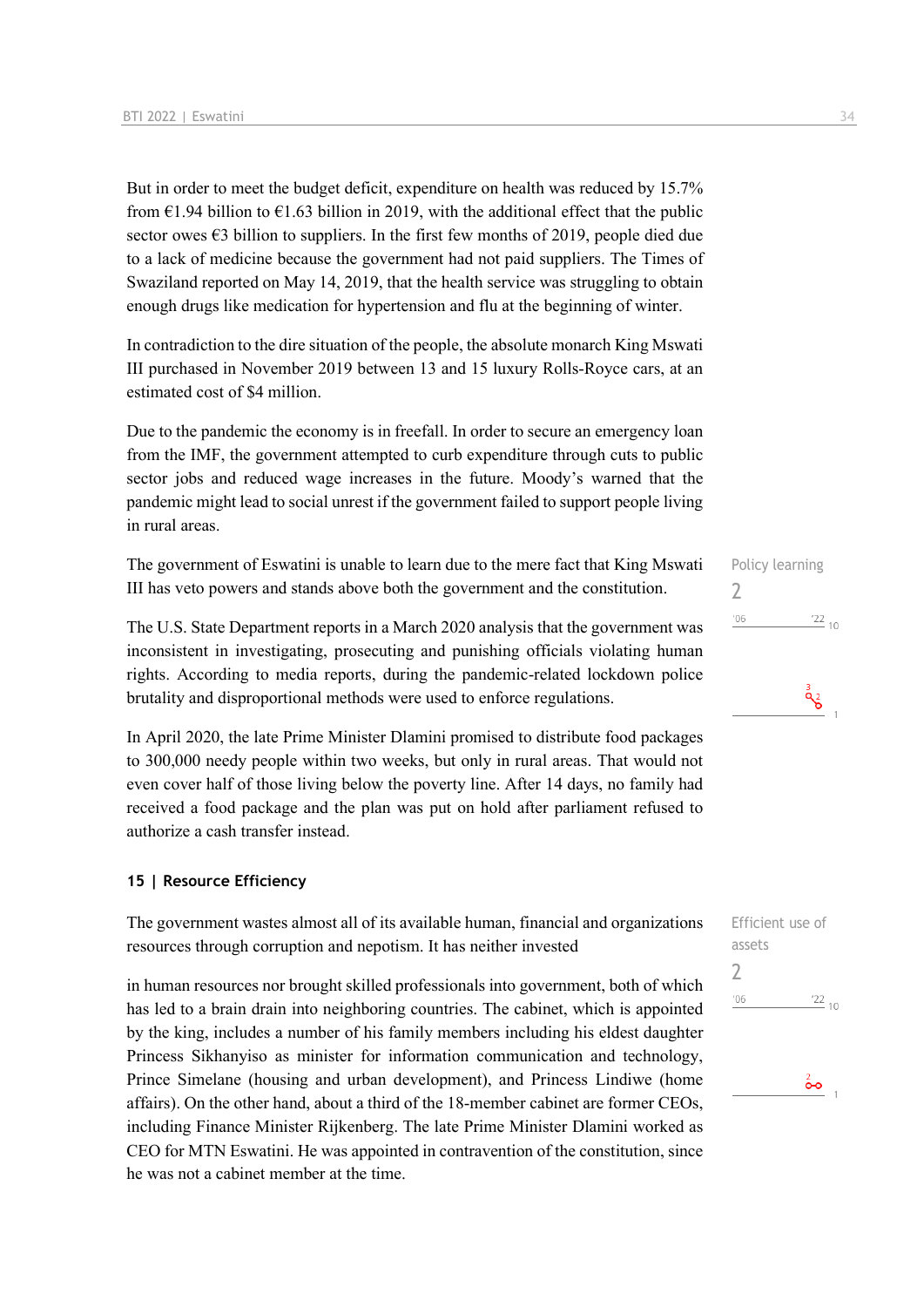The U.S. government in its latest review of fiscal transparency stated that there was negligible progress. While budget documents provided a general picture of government revenues and expenditures, expenditures for royal finances were not disclosed. Basic information on natural resource extraction awards was not always publicly available.

Debt has been increasing over the past years and will increase further due to the COVID-19 pandemic and the loans that were taken on by the government. In August 2020, Finance Minister Neal Rijkenberg announced the cost of responding to the pandemic would leave a shortfall of \$207 million in this year's national budget. He was able to arrange a loan of \$110 million from the International Monetary Fund (IMF) and is still negotiating with the World Bank and the African Development Bank (AfDB) for additional funds. In June, the government admitted having no money to implement its COVID-19 response plan and appealed to international donors for help.

Policy coordination in the country is poor due to the nature of decision-making in government, as the king ultimately decides policy, also a low level of competency in government. Poverty eradication in rural areas has for example been pursued through large-scale irrigation projects aimed at assisting small-scale farmers. While the irrigation projects have been relatively successful, small-scale farmers do not have access to affordable financing to properly facilitate the new irrigation and must pay commercial interest on their capital loans, which is often as high as 30%. Compounding the poor policy coordination is the confused institutional mandates.

In March 2020, the government set up coordinating structures to respond to the COVID-19 pandemic with an Interministerial Emergency Management Committee, a National Emergency Task Force and a Technical working group. According to the COVID-19 Government Response Stringency Index, Eswatini stands at 50.93 in December  $(100 = \text{strictest response})$ . The governmental response has changed over time.

The police have been successful in implementing lockdown regulations, if necessary by force. But all other efforts by the government to halt the spread or prevent people from dying from the virus have appeared futile.

The late Prime Minister Ambrose Dlamini, and King Mswati III, have both publicly stated that the government has zero tolerance for corruption.

Reports to the Anti-Corruption Commission have increased markedly in recent years with a peak in the fiscal year of 2015/2016 (533 complaints). The latest figure from 2017/18 shows only 245 reports. Despite the encouraging number of complaints and a commitment from the government, multiple studies have demonstrated that corruption is widespread and entrenched in the executive and legislative branches of government.

Policy coordination 4  $'06$  $\frac{22}{10}$ قرة

```
Anti-corruption 
policy
3\frac{22}{10}^{\prime}06
```
စိတ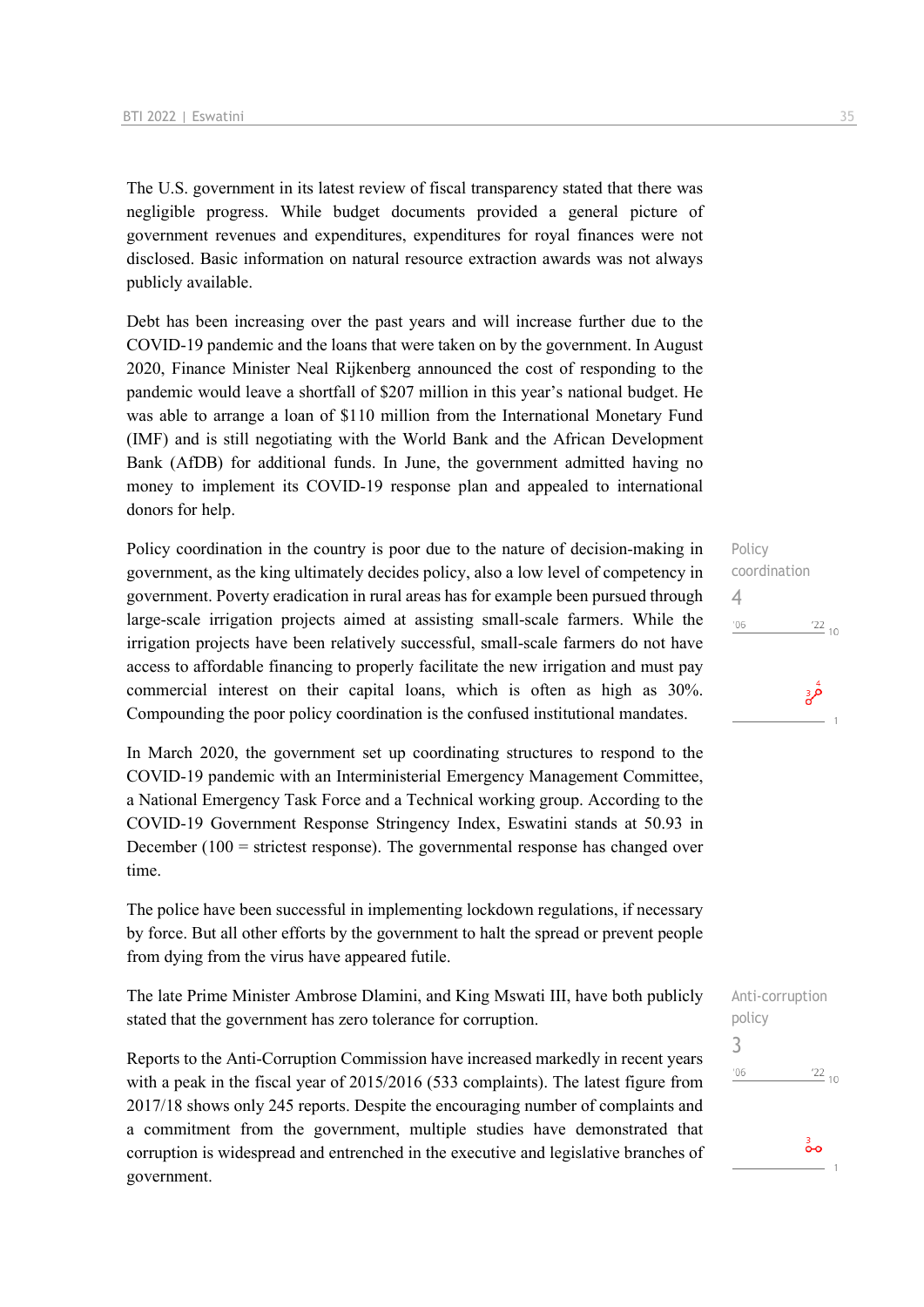Freedom House reports that the Anti-Corruption Commission is considered ineffective. Civil society groups charge the commission with prosecuting only politically motivated cases and acting in the interest of the prime minister. In March 2018, parliament suspended the commission's budget while an investigation into corruption allegations within the body itself was still pending.

The kingdom's own attorney general published a report in 2017 reporting that more than \$2.09 million was lost to corruption and fraud, including close to a million in disability grants that was disbursed without established guidelines. Bids for state tenders are made public, but it can often be difficult to find the reasoning behind the choice of supplier. While information is available to the public, the majority of Swazis live in abject poverty and are preoccupied with other issues. Furthermore, Eswatini is undemocratic so the electorate are unable to vote corrupt politicians out of office. The economic system in Eswatini is also structured in a way that the royal family benefits from most large business deals, whether it be in the sugar industry, mining or telecommunications, and while that might not be deemed corruption in a legal sense, the funds do not benefit the people of Eswatini.

### **16 | Consensus-Building**

Eswatini sees itself as a monarchy featuring the simultaneous operation of traditional institutions and western methods of modern governance and Roman Dutch common Law. In theory, the Tinkhundla–based electoral system is a democratic participatory system that emphasizes devolution of power from central government to Tinkhundla (constituencies) areas and uses individual merit as a basis for election or appointment to public office. There is no consensus between the king and government on the one side and political associations (due to the 1973 proclamation parties are not allowed) and progressive organizations on the other about the state and practice of democracy. Although political parties officially do not exist, they advocate for a multiparty system and a legislation that will enable the registration and regulation of political parties. Those associations are rarely included by the political leadership in discussions on the political direction of the kingdom.

The major political actors agree on the market economy as a strategic, long-term goal of transformation. The government is committed to the market economy, as demonstrated by the Post COVID-19 Economic Recovery Plan. High impact private sector-led projects have been identified to stimulate the economy. In reality, the king and the royal family are taking over more and more of the economy for their personal benefit. A recent example is the Royal Swazi Spa Resort in which King Mswati III is reported by Swati Newsweek is set to take over more than 90% of the shares by taking it into the Tibiyo Taka Ngwane conglomerate that he controls on behalf of the Swazi nation. The king's shareholdings are controversial because in practice he uses much of the money to finance his and his family's lavish lifestyles. Tibiyo Taka Ngwane is Consensus on goals 5 $'06$  $\frac{22}{10}$ قر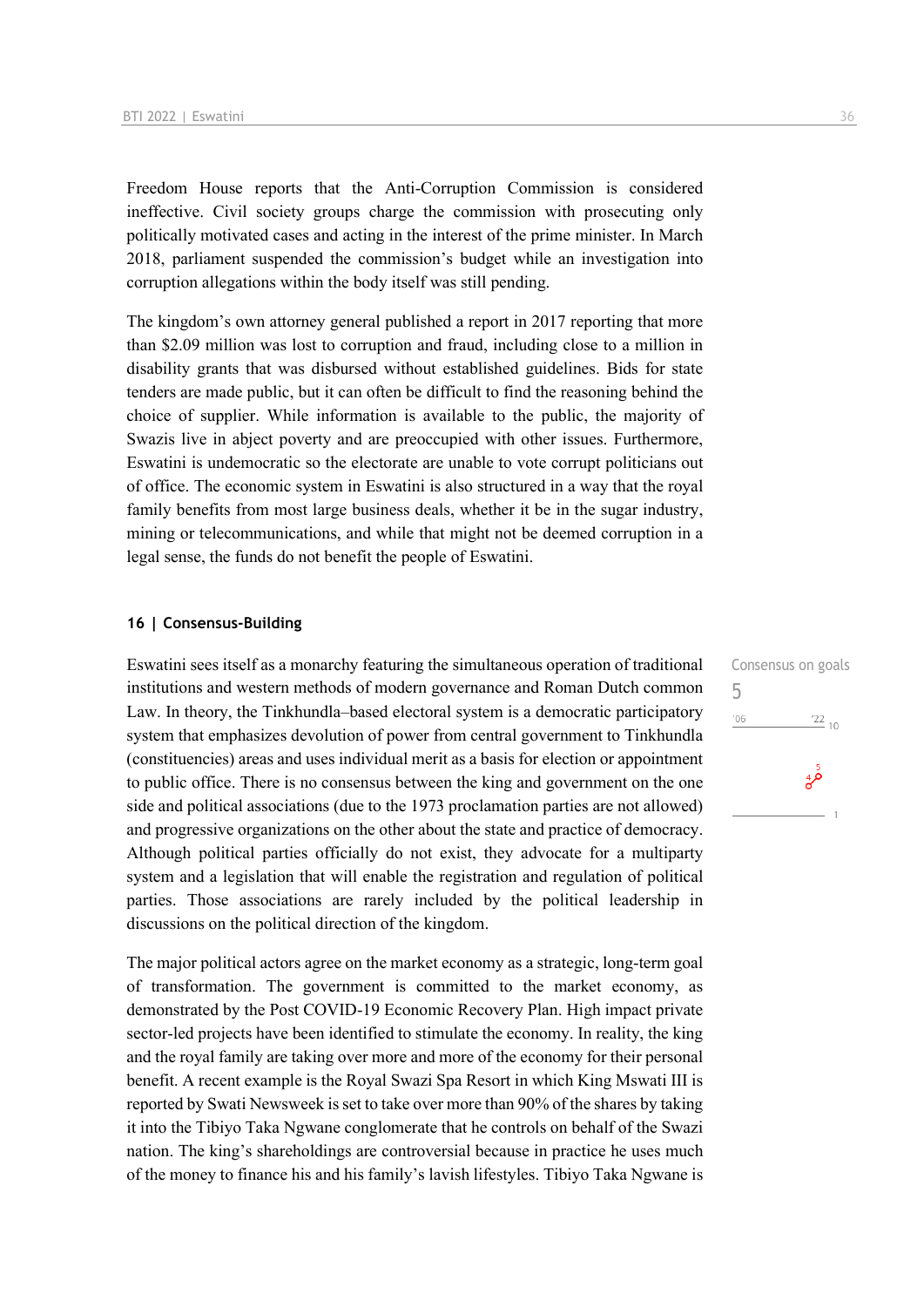an investment fund with extensive shares in a number of businesses, industries, property developments and tourism facilities and the king is the sole trustee. Neither the king nor Tibiyo pay tax. This contradicts the principle of equality in business.

Eswatini is an absolute monarchy in which the executive branch and traditional leaders, who benefit from the system, demonstrate no interest in democratization besides the existing Tinkhundla system. While there is a parliament, it has no real power and largely serves to rubber stamp the government's decisions. One political party, the Swaziland Democratic Party, did manage to win a few seats in parliament on merit. The idea of changing the system from within has not worked. There are no debates around multi-party democracy in parliament for example. Most people, especially in rural areas, accept the current system and are not aware of alternatives. If they do criticize the current system, it is about the way it is exploited and misused by the king and his family members for personal benefit and not for the nation.

At the moment reformers are in the minority as compared to those who benefit from the system. However, recently there has been growing dissatisfaction among antidemocratic actors, which may provide an opportunity to work with them in introducing democratic reforms.

Security forces, especially the army, are well-resourced and exist solely to quell the pro-democratic forces. As they account for a large share of the annual budget, and commanding officers are paid very well, they remain loyal to King Mswati II.

The country's political leadership, which upholds the political system by granting the king absolute power and veto rights, essentially facilitates the cleavages found within the country. Several political leaders are directly nominated by the king and come from the royal family. There are, however, no ethnic or religious conflicts, as the Swazis (of which 90% are Christian) are the only linguistic group in the country. However, there are several clans in the country, and they have historically been in conflict with each other. The Dlamini clan, which is the king's clan, has been in power for almost a century and this has meant that conflicts rarely occur in public. Class conflict exists, but the shared ties to tradition are often stronger. Oppositional groups have proven inept at mobilizing around issues of poverty in rural areas, where the majority of the population lives. As a result, their supporters are predominantly urban.

At the moment, the monarchy sees no need to initiate any interaction or negotiations with civil society. There is also no open debate possible about the future of the society and the political system. Criticizing the king publicly, for example in the media, is punishable as treason.



Anti-democratic actors 1  $'06$  $122_{10}$  $\frac{1}{0}$  0  $\frac{1}{1}$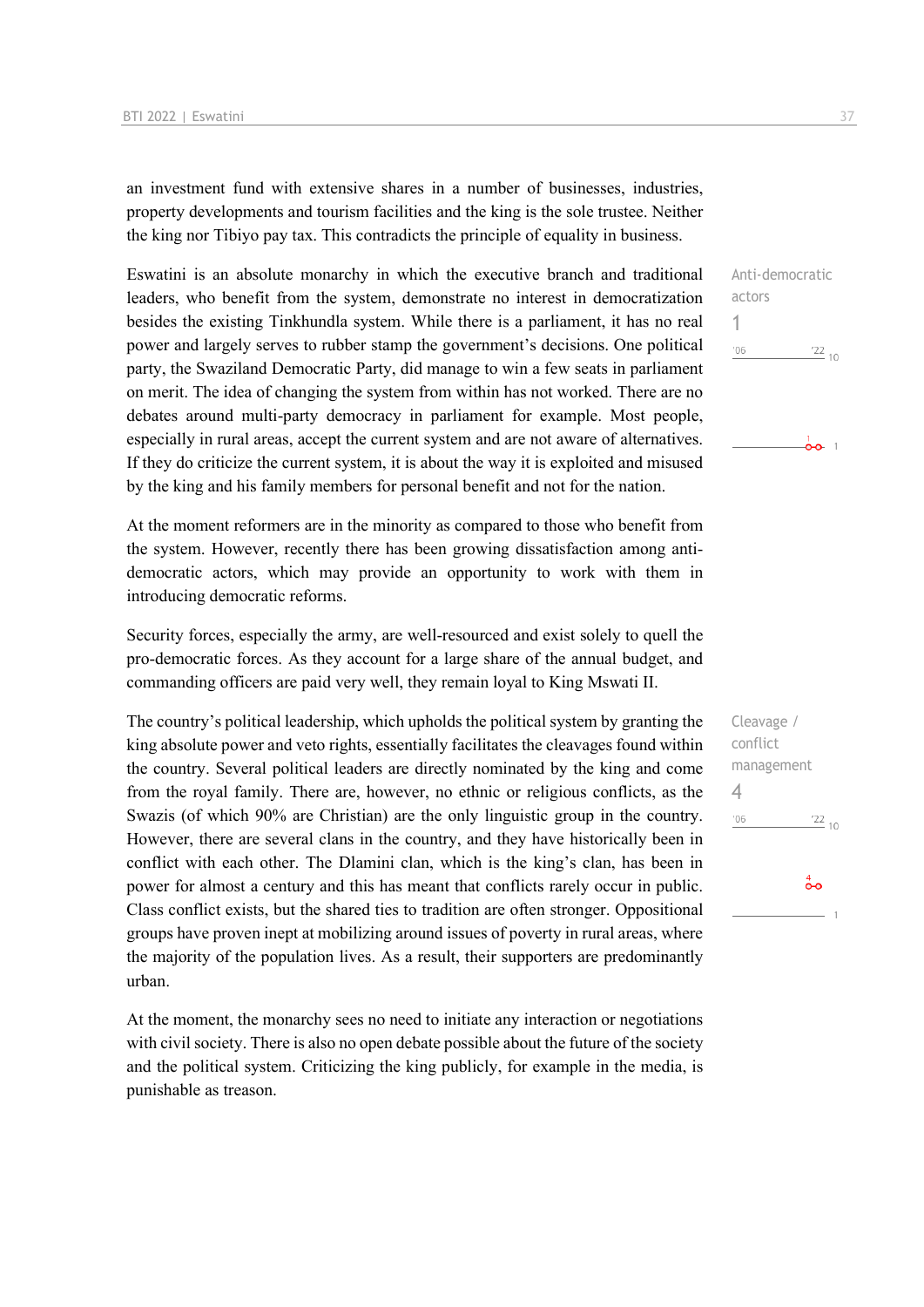There are several oppositional associations, but most of them are limited in their capacity to organize and mobilize the population to form any real political opposition. While there are moderates and revolutionaries among the opposition, most members of the opposition envision a political future that involves the royal family in a cultural and ceremonial capacity.

The people of Eswatini value their cultural traditions, and these have been exploited by the current king and his family for their own benefit, rather than for the benefit of the nation as the tradition suggests. During the constitutional review process, people were asked if they would like to have political parties or the king, without any explanation of how political parties function being provided. In fact, people were made to think that political parties will bring war to the country. Those who are opposed to democracy in Eswatini – most of whom benefit from the current status quo – exploit the culture and the public's ignorance. Some religious leaders, especially from pentecostal or charismatic churches, teach their congregation to not question the authority of leadership.

As long as civil society is not interfering in political processes they are allowed to work freely. For example, trade unions can demonstrate for worker's rights but not for political participation. Charity organizations in particular are welcomed due to the fact that the government is unable – and most of the time unwilling – to cater for the poor and vulnerable. This is also true for the pandemic. As long as they do not criticize the king or the political system, civil society can work hand in hand with the government. A good example is the Swaziland Migrant Mineworkers Association which works together with the government in order to secure pensions and compensation from South Africa for mine workers.

In the absence of recognized political parties in the country, civil society organizations include political organizations, which can raise government suspicions.

In 2015, a broad civil society alliance (G15) tried to organize a meeting with King Mswati III with the support of the then Commonwealth Special Envoy to Swaziland, former Malawian president, Bakili Muluzi. The meeting was supposed to discuss ways to increase the democratic participation of the population. The meeting never took place, as the king still refuses to engage in a dialogue and civil society has no means of compelling or forcing him to do so.

Since then, the government has tried to hinder demonstrations for more democratic participation. During a march in January 2021 organized by a group called The New Parliament, two leaders were arrested and taken into police custody.

Civil society participation 3 $^{\prime}06$  $\frac{22}{10}$ 

مچ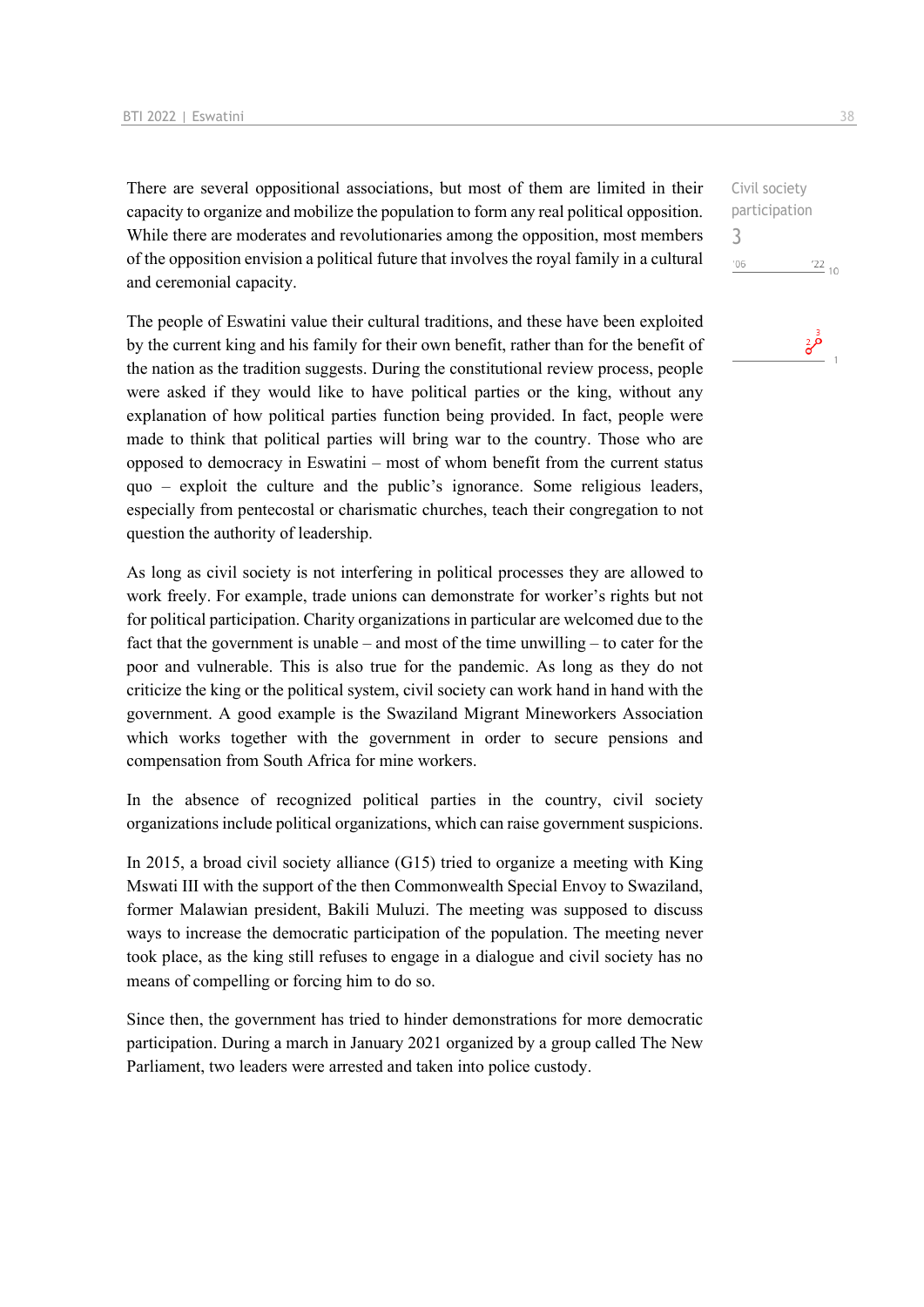Unlike South Africa or Namibia, Eswatini was never the scene of a major humanitarian or genocidal crime in its history. While there is arguably a need for trauma healing and counseling on an individual, family and community level for the violence inherent to society. However, there may not be much need for this on a national level.

There have for example been a lot of unlawful evictions for different reasons where victims are still bitter or are still suffering as a result. No healing and reconciliation for affected people is yet in sight for these issues.

There are, however, different schools of thought over whether or not the system of governance has created "political enemies" (e.g., the state, progressive movements, political parties, civil society and the churches) that must convene and discuss their differences.

### **17 | International Cooperation**

There appears to be no roadmap for developing a long or even short-term strategy for the country's international relations. Eswatini is not eligible for budget support from the United States or the EU, so bilateral cooperation is mainly implemented through a program approach. The U.S. Ambassador to Eswatini, Lisa Peterson, expects the government to amend the constitution to stop King Mswati III from spending disproportionately. Over the past 15 years, the United States has given more than half a billion dollars primarily to support the health sector. In May 2019, USAID and Eswatini signed a five-year bilateral Development Objective Agreement (DOAG) which makes available up to \$225 million to combat HIV/AIDS under PEPFAR.

The EU support to Eswatini through the European Defence Fund (EDF) ended in 2020. This had covered education, sugar cane farming, health and other programs in collaboration with the government. In August 2020 the United Nations World Food Programme (WFP) announced a  $E1.4$  million contribution from the EU to support 94,000 vulnerable Swazi households for 12 Months.

The relations between China and Eswatini are under pressure due to the fact that the government still has diplomatic ties to Taiwan. In February 2020, China threatened to stop trade and support if the links are not severed, but so far Eswatini has refused.

While donor coordination does take place within Eswatini, donor funds are very rarely channeled through the state and the state rarely allocates these funds efficiently. All donors avoid providing budgetary support. The priorities set by the donors in coordination with the government focus on expanding the agricultural sector and feeding the large segment of the population that relies on food aid. The government is focused on economic growth but the small share of the kingdom and its heavy reliance on SACU revenue, makes it extremely difficult to engage in long-term

Reconciliation n/a  $'06$  $^{22}$  10



| Effective use of |                             |
|------------------|-----------------------------|
| support          |                             |
| 3                |                             |
| '06              | $\frac{22}{10}$             |
|                  |                             |
|                  | $\overset{4}{\mathbf{Q}}$ 3 |
|                  |                             |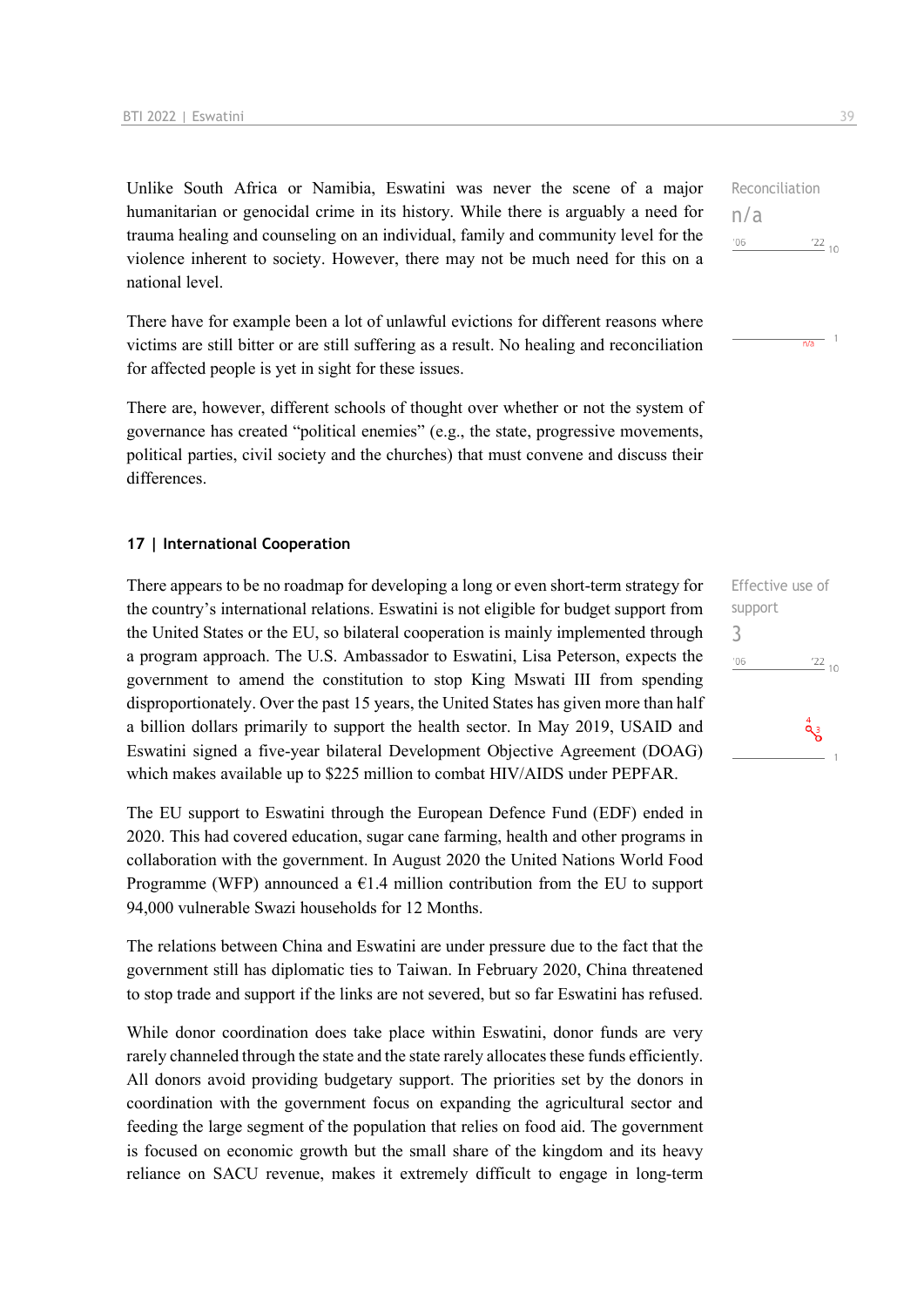planning, as revenues are volatile. Due to the COVID-19 pandemic and increased short term spending, the debt situation is deteriorating and there is little prospect of any long-term strategy. There is no sign of how the government intends to pay back loans taken up to respond to the pandemic.

While the government enjoys credibility in the region and does attract international development partners due to its abysmal human development indicators, few, if any, development partners provide budgetary support to Eswatini.

Partners that are more concerned about good governance and the respect of human rights may find it difficult to support the government, except in areas of humanitarian aid. Some, like the EU and the United States, have established preconditions for their support in an attempt to force the government to comply with internationally accepted governance principles.

The IMF Executive Board concluded its consultation with Eswatini in January 2020 with the observation that efforts are needed to reduce vulnerabilities to state-capture and other forms of corruption.

In 2021 the government sent an urgent plea to the WHO for help in responding to the pandemic as deaths continue to rise. At the same time members of the royal family continue their lavish lifestyles. A viral video showed Prince Majaha enjoying a lavish 30th birthday party. At least nine members of the royal family have been appointed by the King to top positions in government and on influential committees, and this is not conducive to Eswatini's credibility.

Eswatini is a landlocked country and is neither viable without South Africa nor without SADC. The charter of the SADC clearly states that member states should observe basic human rights such as the right to strike and gender equality. One of the primary objectives of SADC is to support "regional integration, built on democratic principles," something that Eswatini clearly does not. Despite this, Eswatini chaired the organization in 2016. It is rare to hear any criticism voiced by the South African government or the ruling party, the African National Congress, while Economic Freedom Fighters (EFF) condemn relations with Eswatini's absolute monarchy. The kingdom has signed most international treaties and is a member of SACU, SADC, Common Market for Eastern and Southern Africa (COMESA), the African Union (AU) and the UN. While the country's human rights abuses and undemocratic nature have allegedly been on the initial agenda of multiple SADC meetings with heads of state (the highest authority of the SADC), these issues have not actually been discussed and were removed from the agenda after an inquiry by King Mswati III. Eswatini is one of few countries that recognizes Taiwan as an independent country, which has resulted in trade and economic assistance between the two countries and a relatively large Taiwan embassy.

Credibility 4  $\frac{22}{10}$  $'06$  $\overset{4}{\bullet}$ o

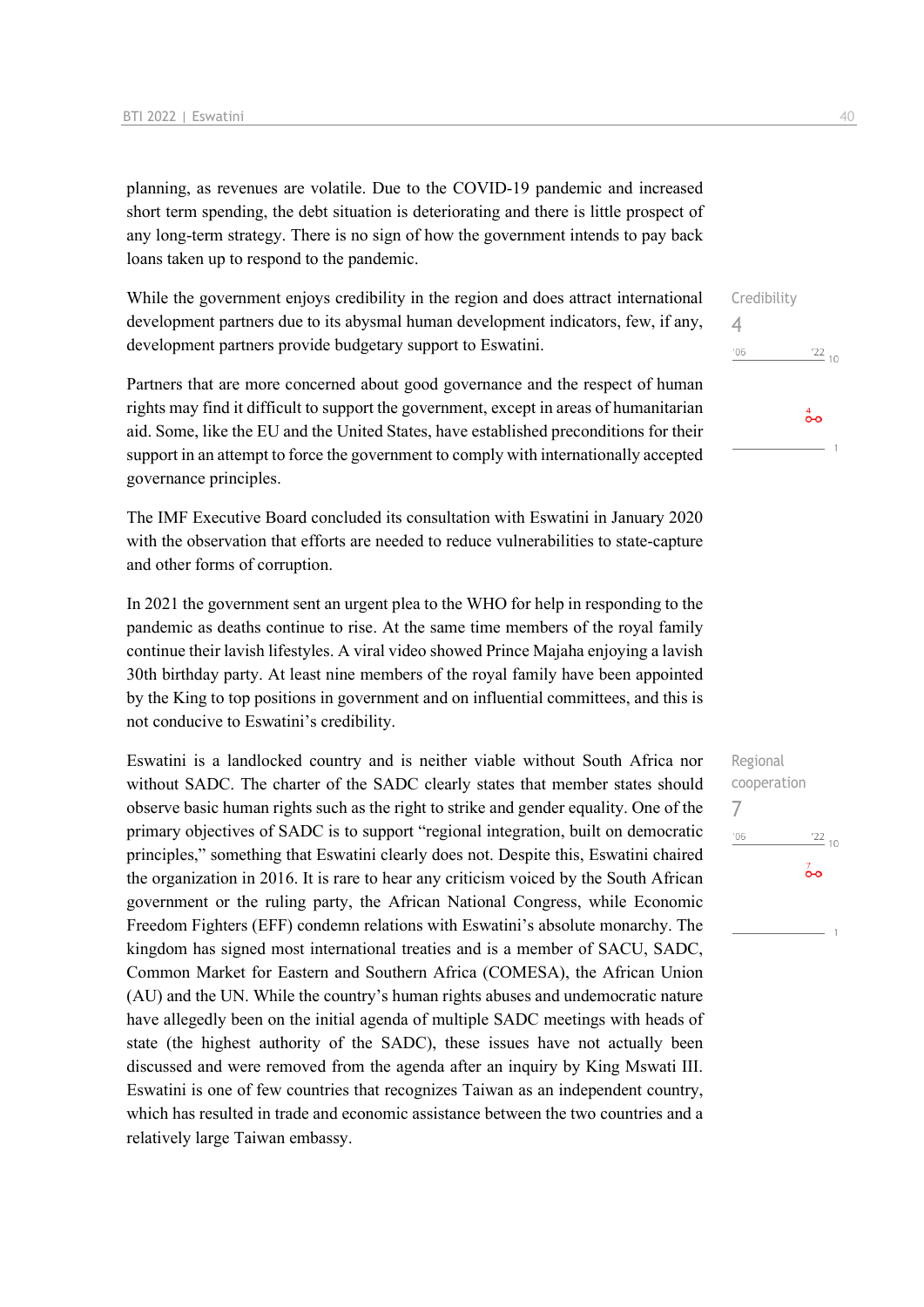Eswatini was unable to take the chair for the African Union in 2020 due to financial constraints.

As the country has hardly any raw materials in demand, most other countries have very little interest in it, which means that violations of human rights can continue without much explicit criticism being voiced. The SADC region must, however, be reminded of the critical role it can play in democratizing Eswatini.